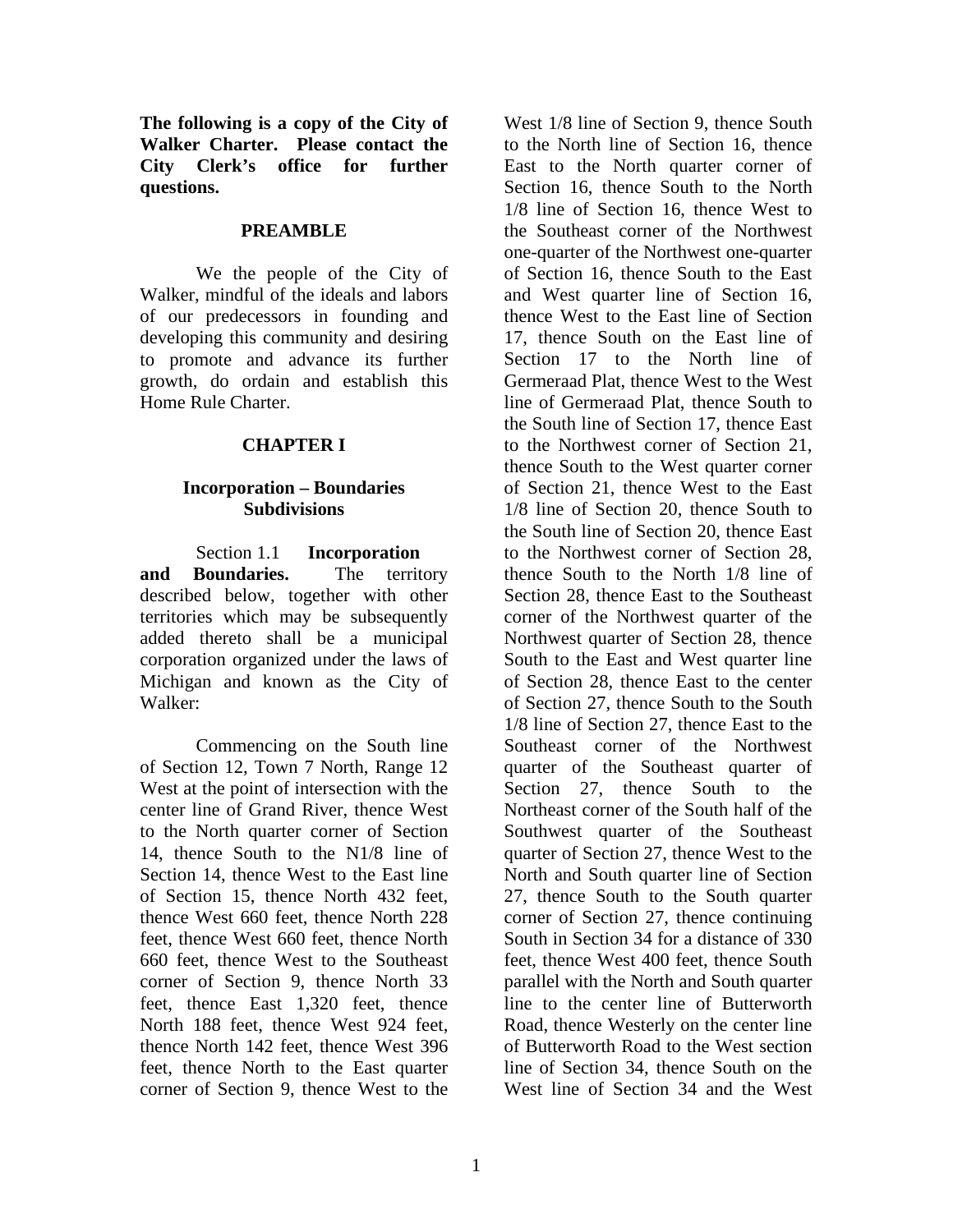line of Section 3 to the center line of Grand River, thence Westerly along the center line of Grand River to the center line of Maynard Avenue (extended), thence Northerly along the center line of Maynard Avenue to the center line of Butterworth Road, thence Easterly along the center line of Butterworth Road to the North and South quarter line of Section 33, Town 7 North, Range 12 West, thence North to the center line of O'Brien Road, thence West along the center line of O'Brien Road to the center line of Wilson Avenue, thence North along the center line of Wilson Avenue to the center line of M-50, thence West along the center line of M-50 to the center line of Kenowa Avenue, thence North along the center line of Kenowa Avenue to the center line of Waybury Street, thence East along the center line of Waybury Street to the center line of Wilson Avenue, thence North along the center line of Wilson Avenue to a point 330 feet North of the center line of Richmond Street, thence East parallel to the center line of Richmond Street to the West line of Section 9, thence North to the North line of Section 9, thence East along the North line of Sections 9 and 10 to the center line of Walker Road, thence Southerly along the center line of Walker Road to the East and West quarter line of Section 10, thence East along the East and West quarter line to a point 660 feet West of the Center line of Bristol Avenue, thence North parallel with the center line of Bristol Avenue to the center line of Three Mile Road, thence North 375 feet, thence East parallel with the North line of Sections 11 and 12 to the Westerly line of the Pennsylvania Railroad right of way, thence Northerly along the Westerly line of the Pennsylvania Railroad right of way to the North line of Section 6, Town

7 North, Range 11 West, thence East to the center line of Grand river, thence Southerly along the center line of Grand River to the place of beginning, all in Walker Township, Kent County, Michigan.

Section 1.2 **Wards.** The City of Walker shall be divided into three wards, as follows:

The First Ward shall embrace all that part of the City of Walker aforesaid lying East of the center line of Peachridge Avenue; and that part of the City of Walker lying east of the center line of Elmridge Avenue and south of the center line of Three Mile Road.

The Second Ward shall embrace all that part of the City of Walker aforesaid lying West of the center line of Peachridge Avenue and North of the center line of Leonard Street, except that part lying east of the center line of Elmridge Avenue and south of the center line of Three Mile Road; and that part of the City of Walker lying north of the south line of the north ½ of Section 19.

The Third Ward shall embrace all that part of the City of Walker aforesaid lying South of the center line of Leonard Street, except that part of the City of Walker lying north of the south line of the north ½ Section 19.

Section 1.3 **Changes in Wards.** a. When the population of any ward of the City as shown by any regular decennial Federal census exceeds the population of any other ward by 50% or more, the Commission shall submit to the electorate of the City at a regular City election within three years after the taking of such census a proposition to amend this Charter by redefining the boundaries of the wards herein established in such a manner as to reasonably equalize the population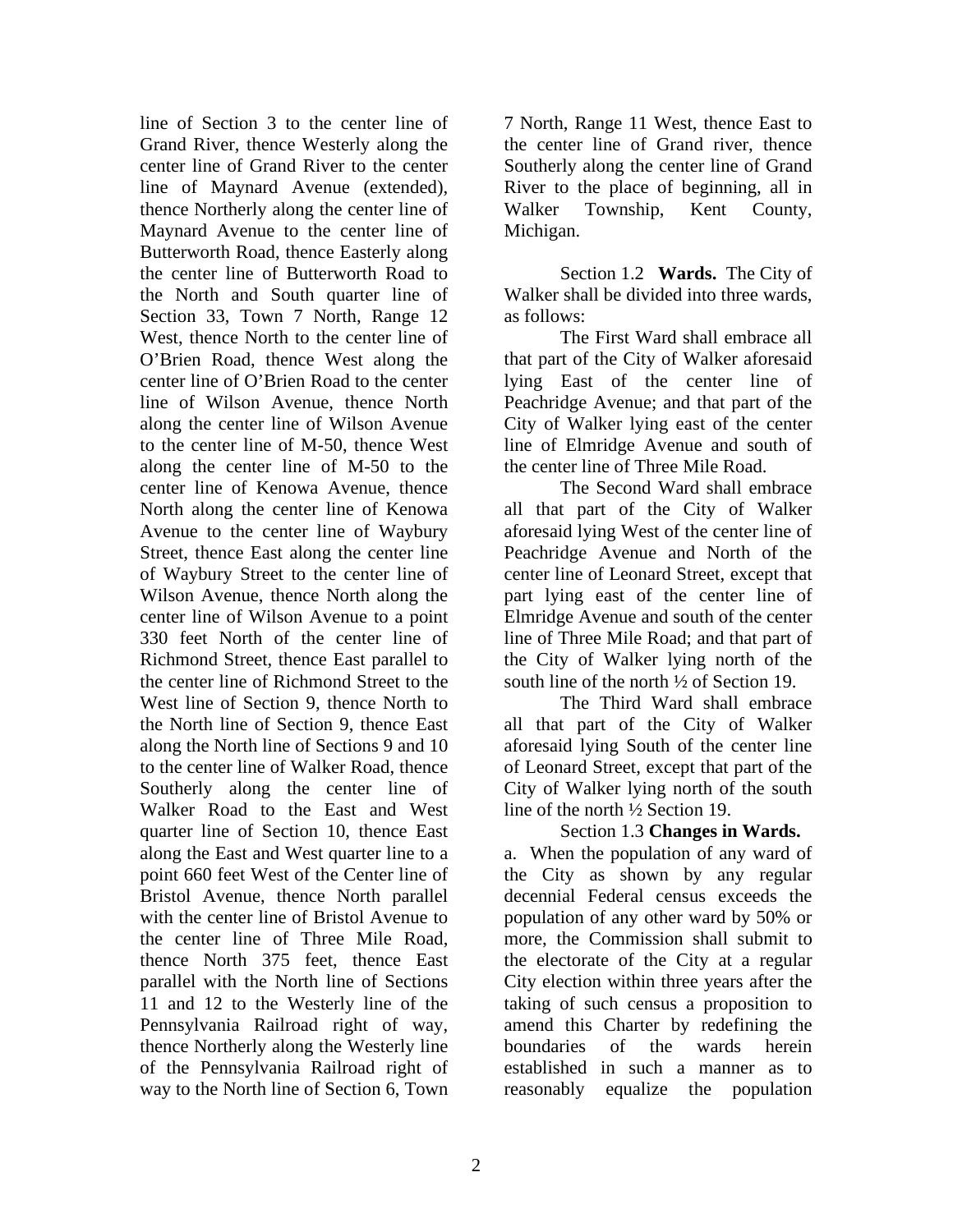thereof; provided that nothing herein contained shall preclude the submission of a proposition to amend this Charter to redefine the boundaries of the wards at any other time.

b. Whenever territory is added to the City, the Commission shall by ordinance or resolution determine whether such territory shall be added to the existing ward or wards or shall constitute a new ward, and shall also take such other steps as shall be necessary to confer upon the inhabitants of such territory all the rights and privileges enjoyed by the other inhabitants of this City.

Section 1.4 **Election Precincts.** The Commission shall by ordinance or resolution from time to time or as otherwise required by law establish convenient election precincts in each ward. Until otherwise ordered, the election precincts within the territory constituting the City on the date this Charter is adopted shall continue.

#### **CHAPTER II**

#### **City Commission**

Section 2.1 **City Governing Body.** All legislative, administrative, and policy-forming powers of the City shall be vested in and exercised by a City Commission which shall consist of a Mayor nominated and elected from the City at large and six Commissioners nominated and elected two from each ward respectively. In all cases where the word "Commission" is used in this Charter, it shall mean the City Commission and be synonymous with any term employed by any State or Federal law referring to the legislative or governing body of the City.

Section 2.2 **Election and Term of Office.** Except for the first Mayor and Commissioners elected at the time of the adoption of this Charter, the Mayor shall serve a term of two years provided, however, that commencing with the November 2001 regular City election, the Mayor shall serve a term of four years, and the Commissioners shall serve a term of four years. The term of office of any City elected official shall commence at eight o'clock P.M. on the Monday following the date of the election at which he was elected.

Section 2.3 **Judge of Qualifications of Members.** The Commission shall be the judge of the eligibility and qualification of its own members, subject only to review by the courts.

Section 2.4 **Remuneration of Mayor and Members of the Commission.** The Mayor shall receive a salary of \$500.00 per year and the Mayor and members of the Commission shall be paid \$15.00 for each meeting attended which shall be the only compensation paid by the City to such Mayor and Commissioners for the performance of the official duties of their offices during their terms of office. Upon authorization of the Commission, reasonable expenses may be allowed to the Mayor and any Commissioner when incurred on behalf of the City.

**[Pursuant to Section 5c of the Home Rule Cities Act (MCL 117.5c), the City Commission adopted an ordinance in 1977 to establish the Local Officers Compensation Commission (LOCC). In every oddnumbered year, the LOCC determines the salaries of all elected officials of**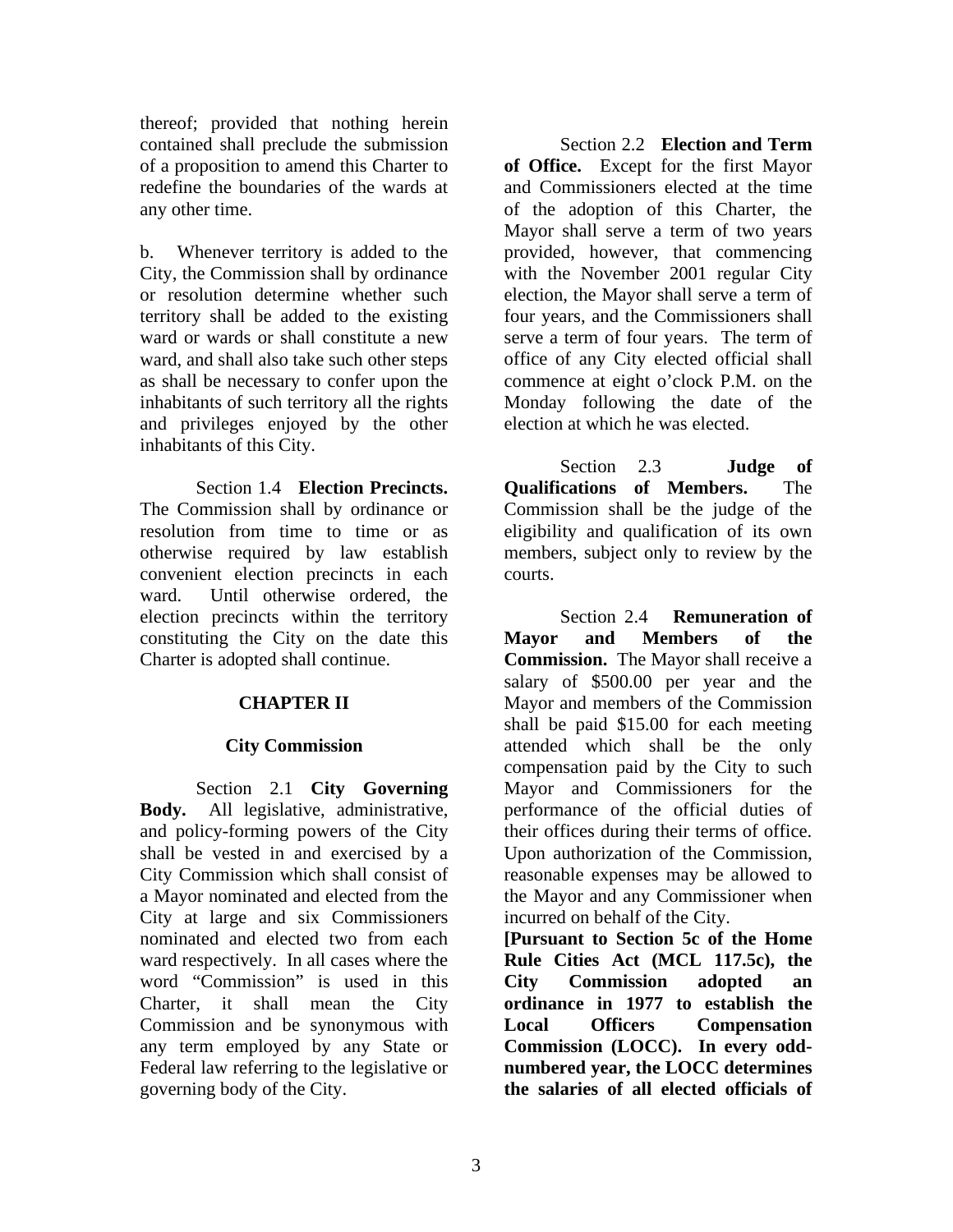**the City. The determination of the LOCC becomes effective 30 days after filing with the City Clerk unless the City Commission rejects the determination by a two-thirds vote. This procedure supersedes the salaries of the Mayor and Commissioners set forth in this section of the Charter.]**

### Section 2.5 **Functional Duties of the Mayor.**

 a. Insofar as required by law and for all ceremonial purposes, the Mayor shall be recognized as the executive head of the City and shall preside over all meetings of the Commission and preserve order thereat and shall have and exercise all powers granted to mayors of cities by the State law or by this Charter.

 b. He shall be a conservator of the peace and may in the event of emergency or disaster exercise within the City the Powers conferred upon sheriffs to suppress disorder and shall have the power to command the assistance of all able-bodied citizens to aid in the enforcement of the ordinances of the City and to suppress riot and disorderly conduct.

 c. He shall have an equal voice with other members of the Commission upon all matters before the Commission for consideration. He shall vote on all such matters and shall have no power to veto.

 d. He shall have all powers relative to matters of civil defense as are provided by State and Federal law or directives.

 e. He shall authenticate by his signature such instruments as the Commission, this Charter or the laws of the State of Michigan or the United States may require.

Section 2.6 **Mayor Pro Tem.** The Commission shall at its first regular meeting following each regular election select one of its members to serve as mayor pro tem. The mayor pro tem shall perform the duties of the Mayor when, because of absence from the City, disability or otherwise, the Mayor is temporarily unable to perform the duties of his office, and he shall succeed to the office of Mayor in the case of vacancy in that office. The mayor pro tem shall preside over the meetings of the Commission during the absence of the Mayor and shall preside on the call of the Mayor. In the event that a vacancy occurs in the office of mayor pro tem, the Commission shall appoint one of its elected members to fill such vacancy.

# Section 2.7 **Meetings of the Commission.**

 a. The Commission shall hold at least two regular meetings each month, both of which shall be held in the evening at a time and at such place as shall be established by resolution. All meetings of the Commission shall be public.

 b. Special meetings of the Commission shall be called by the clerk on the written request of the Mayor or any two Commissioners, on at least six hours' written notice to each member of the Commission designating the time and purpose of such meeting, served personally or left at his usual place of residence by the clerk or someone designated by him. Not withstanding the foregoing, any special meeting of the Commission shall be a legal meeting when all members of the Commission are present or when all of the absent members of the Commission shall have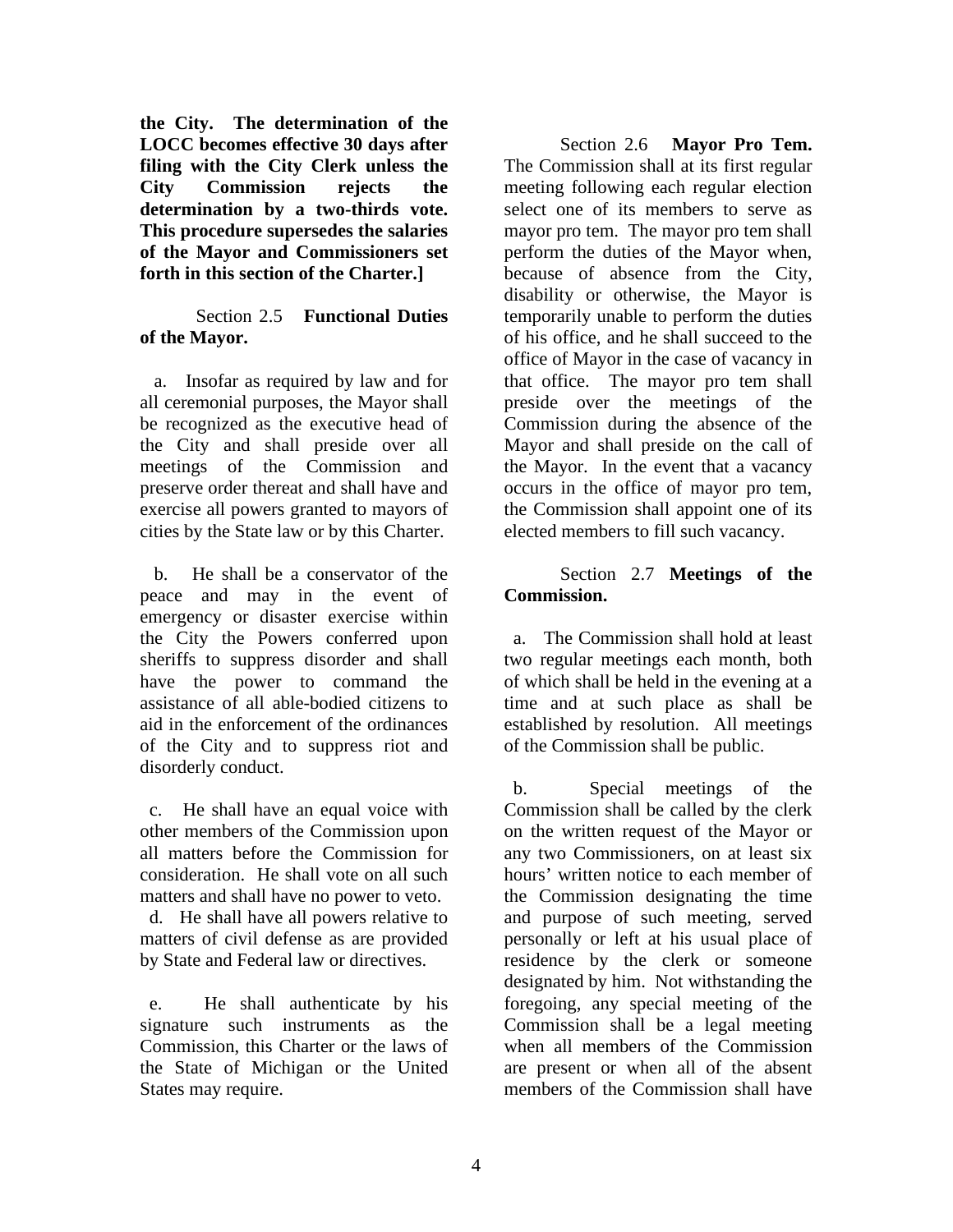waived in writing the requirement that notice be given of such special meeting prior to the time it is convened.

 c. No business shall be transacted at any special meeting of the Commission unless the same has been stated in the notice of such meeting.

 d. The rules of order of the Commission shall provide that all citizens who are present shall have a reasonable opportunity to be heard.

 e. A majority of all of the members of the Commission shall be a quorum for the transaction of business at all such meeting of the Commission, but in the absence of a quorum any number of members less than a quorum may adjourn any regular or special meeting to a later date and, in the absence of all members, the clerk may adjourn any meeting for not longer than one week.

 f. Except where otherwise required by law or by the provisions of this Charter, no ordinance or resolution shall be adopted or passed nor shall any appointment be made or any person removed from office as required or permitted by this Charter except upon the affirmative vote of at least a majority of the members of the Commission.

 g. The Commission shall determine its own rules and the order of its business and shall keep a journal in the English language of all of its proceedings which shall be signed by the clerk after approval thereof by the Commission. The vote upon the passing of all ordinances and upon the adoption of all resolutions shall be taken by "yes" or "no" votes and shall be entered upon the record, except that where the vote is

unanimous it shall only be necessary to so state. The public shall have access to the minutes and records of all regular and special meetings of the Commission at all reasonable times.

 h. The Commission shall provide by resolution for such standing committees as shall be required for the proper conduct of the duties and functions of the Commission and shall have authority to constitute special committees when needed.

 i. The proceedings of the Commission or a brief summary thereof, shall be published within ten days following each meeting. Such summary shall be prepared by the clerk and shall show the substance of each separate proceeding of the Commission.

 j. Any two or more members of the Commission may by vote either request or compel the attendance of its members and other officers of the City at any meeting. Any member of the Commission or any other office who when notified of such request for his attendance, fails to attend such meeting for any reason other than those which shall be approved by the Commission shall be guilty of misconduct in office unless excused by the Commission. The presiding officer shall enforce orderly conduct at meetings of the Commission and any member or other officer who shall fail to conduct himself in an orderly manner at any meeting shall be deemed guilty of misconduct in office. Any police officer or other person designated by the presiding officer at the meeting shall serve as the sergeant at arms of the Commission in the enforcement of the provisions of this Section.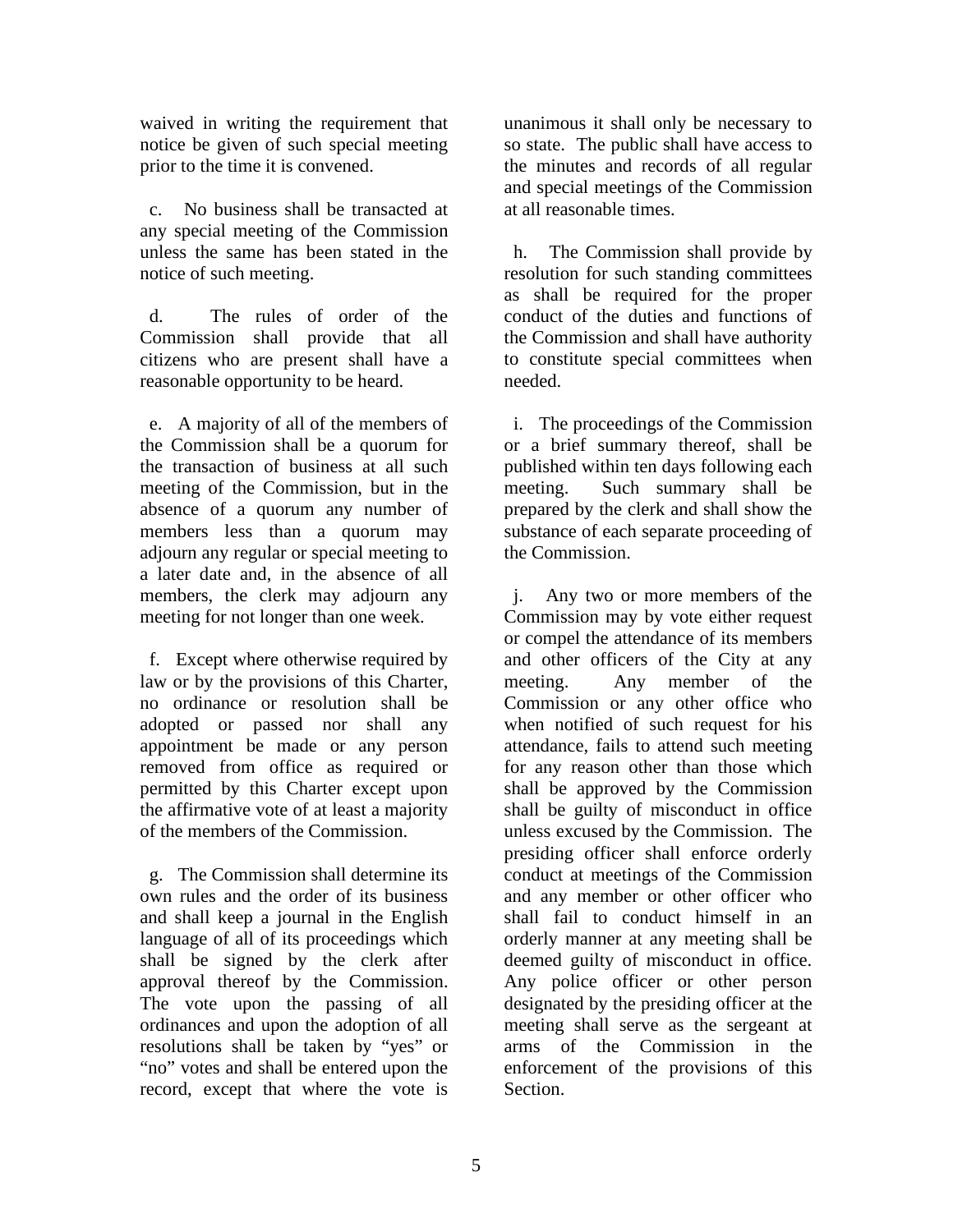k. No member of the Commission shall vote on any question in which he has a financial interest, or on any question concerning his own conduct, but on all other questions each member who is present shall vote when his name is called unless excused by the unanimous consent of the remaining members present. Any member refusing to vote when so required by this paragraph shall be guilty of misconduct in office.

Section 2.8 **Public Health and Safety.** Through the established departments and agencies of the City government, together with any such departments or agencies as may be created under the authority of this Charter or by law, the Commission shall provide for the public peace, health and for the safety of persons and property. Unless a board of health is validly established for the City, the Commission shall constitute the board of health for the City, and it and its officers shall possess all powers, privileges and immunities granted to boards of health by law.

Section 2.9 **Licenses.** The Commission shall, by ordinance, prescribe the terms and conditions upon which licenses may be granted, suspended or revoked and may require the payment of such sums as it may deem proper for the granting and continuing of such licenses.

Section 2.10 **Publication.** The Commission shall determine the method of publication of all notices, ordinances and proceedings for which a method of publication is not prescribed by this Charter or by law.

Section 2.11 **Cemeteries.** The Commission shall have power to enact all ordinances deemed necessary for the establishment, maintenance and protection of cemeteries, together with improvements thereon and appurtenances thereto, which are owned or hereafter acquired by the City either within or without its corporate limits. The Commission shall have power to enact ordinances for the regulation of cemeteries within the City, both public and private. All such ordinances shall apply equally to cemeteries within the City belonging to or under the control of any church or religious society or to any corporation, company or association. The Commission may provide by ordinance that any bodies buried within the City in violation of any rules or ordinance made with respect to burials shall be taken up and reburied in such manner as shall conform with the ordinances of the City.

Section 2.12 **Streets, Alley, and Public Places.** The City shall have and exercise the control over all its streets, alleys and public places. Except insofar as limited by State law or other provisions of this Charter, the Commission shall have the power to establish, vacate, use, control and regulate the use of its streets, alleys, bridges and public places, whether such public places be located within or without the limits of this City and the space above and beneath them. Such power shall include but shall not be limited to the proper policing and supervision thereof, the licensing and regulation or the prohibition of the placing of signs, awnings, awning posts and other things which are of such a nature to impede or make dangerous the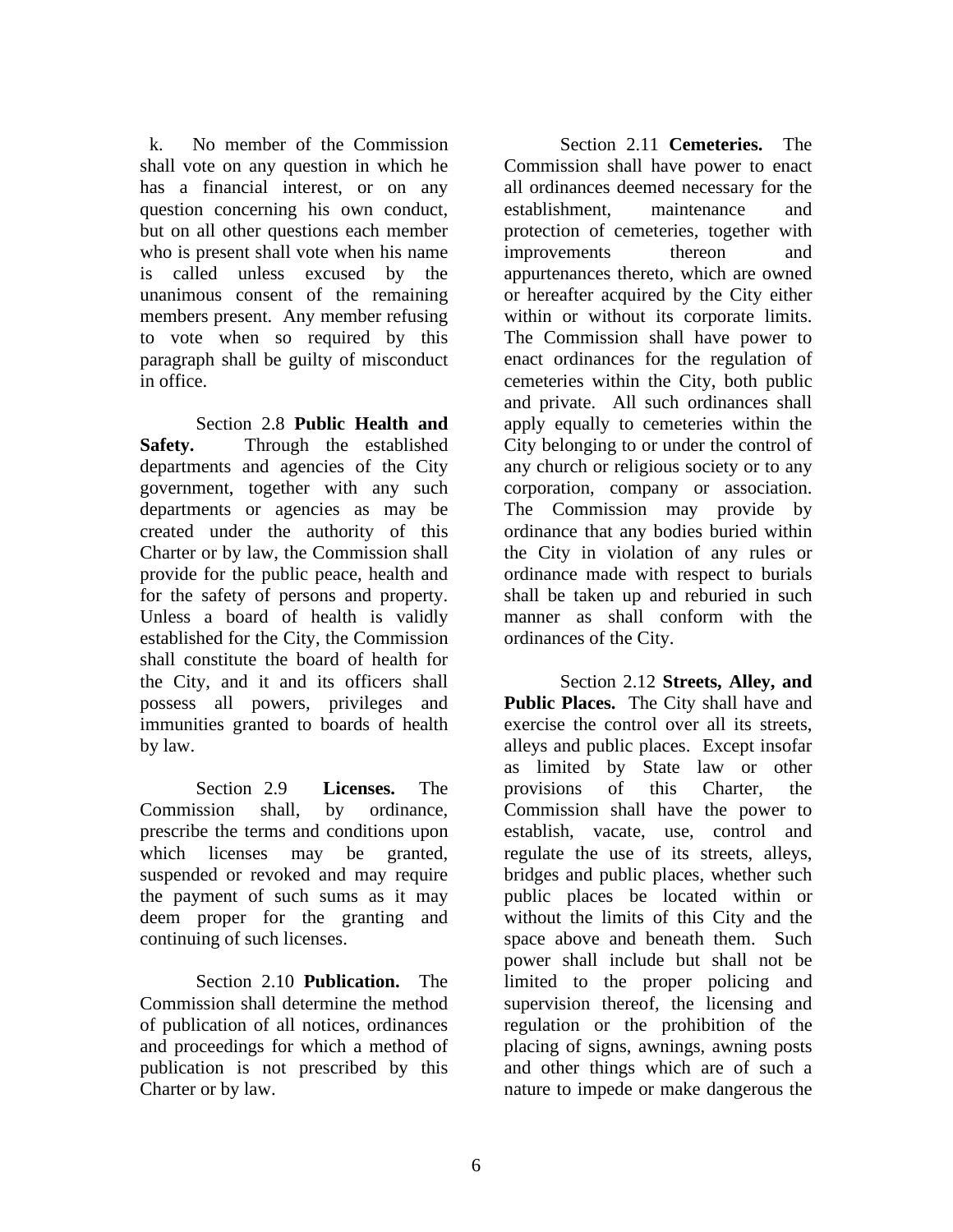use of such streets, alleys and public places of the City; and the licensing and regulation of the construction and the use of openings in its streets and alleys and the sidewalks and curbs thereof, and all vaults, structures and excavations under the same. When the Commission shall deem it advisable to vacate, discontinue or abolish any public place, street or alley or any part thereof, it shall by resolution so declare and in such resolution, shall appoint a time not less that thirty days thereafter when the Commission shall meet and hear objections thereto. Notice of such hearing and of the purpose therefore shall be published not less than once in each of the three calendar weeks preceding such hearing in a newspaper published or of general circulation in the City. Objections to such declared action of the Commission shall be filed with the clerk in writing. If any such objection shall be filed, such public place, street or alley or any part thereof shall not be vacated, discontinued or abolished except by affirmative vote of five members of the Commission.

Section 2.13 **Gifts and Trusts.** The Commission may in its discretion receive and hold any gift or bequest made to the City or to any officer or board or department thereof for any municipal purposes and shall apply the same in accordance with the terms and conditions of such gift and may, by contract or otherwise, if permitted by or consistent with the terms of the gift or bequest, transfer any such gift or bequest to or permit such gift or bequest to remain in the hands of any person, group or persons, or corporation to administer the same for the benefit of the City in accordance with the terms and conditions of such gift or be quest.

Section 2.14 **Rights as to Property.** The Commission shall have the power to acquire for the City by purchase, gift, condemnation, lease, construction, or otherwise either within or without its corporate limits and either within or without the corporate limits of the County in which it is located, property of every type and nature which may be required for or incidental to the present or future exercise of the purposes, powers and duties of the City government as established in this Charter or by law, and to lease, sell or dispose of the same subject to any restrictions placed thereon by law.

Section 2.15 **City Contracts and Purchases.** The Commission shall be responsible for the control and letting and making contracts and shall provide by ordinance the necessary procedures governing the making of such contracts. No materials, supplies or public improvements costing more than One Thousand dollars shall be purchased except after competitive prices shall have been obtained or requested. The Commission in its discretion shall have the right to reject any and all bids for work or for the furnishing of materials or supplies to the City.

Section 2.16 **Restrictions on the Powers of the Commission.** The Commission shall not have the power to make any contract with or to give any official position to any person who is in default in any obligation to the City.

Section 2.17 **Investigations.** The Commission or any committee authorized by it for such purpose shall have the power to inquire into the conduct of any department, office or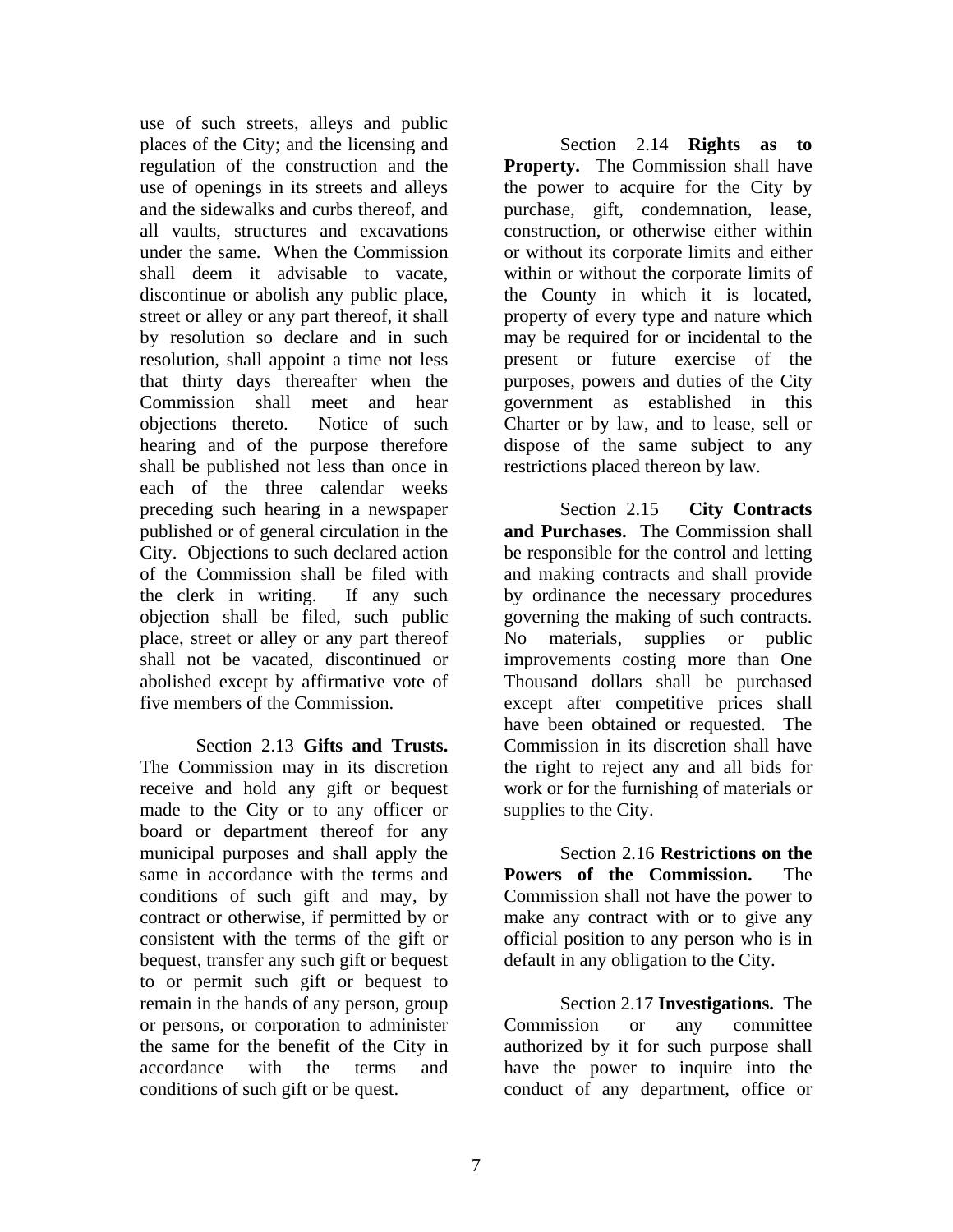officer of the City and to make investigation as to municipal affairs, and for that purpose may summon witnesses to appear before the Commission or such committee of the Commission to give information under oath pertinent to such inquiry, to administer oaths and to require the production of books, papers and other evidence. Any officer or employee of the City who shall fail or refuse to obey such summons or to produce such books, papers or other evidence as may be ordered or required to be produced, shall on conviction thereof in any court of competent jurisdiction be subject to a fine of not more than a hundred dollars or imprisonment of not more than ninety days, or both, in the discretion of the court and may be removed from any official position with the City by the Commission.

### **CHAPTER III**

#### **General Municipal Powers**

Section 3.1 **General Powers of the City.** The City of Walker and its officers shall possess and be vested with each and all the powers, privileges, and immunities, expressed or implied, which cities and their officers are, or hereafter may be, permitted to exercise under the constitution and laws of the State of Michigan. It is hereby declared to be the intent of the Charter Commission in framing this chapter and of the electors of the City who voted thereon, in adopting it, to include all such powers, privileges, and immunities within the scope of the powers granted to the City of Walker by the provisions of this Charter. The City and its Commission and officers shall have power to exercise each and all such municipal powers in

the management and control and for the maintenance, development and operation of municipal property and in the administration of the municipal government, whether they be expressly enumerated or not; for the use, regulation, improvement and control of its streets, alleys, and public ways, and of the space above and below them; to do any act to advance the interests of the City, the good government and prosperity of the municipality and of its inhabitants; to provide for the public peace, health, and recreation, and for the safety of persons and property, and through its regularly constituted authority to pass and enforce all laws ordinances and resolutions relating to its concerns, subject to the Constitution and the general laws of the State of Michigan or the provisions of this Charter.

Section 3.2 **Exercise of Powers.** All powers granted to and possessed by the City shall be exercised as provided in this Charter or by State law. Where no procedure is set forth in this Charter or in the State law for the exercise of any power granted to or possessed by the City and its officers, the Commission may provide a procedure for the exercise thereof by ordinance, or resort may be had to any applicable procedure set forth in any statute of the State of Michigan which has been enacted for the government of any political subdivision of the State or for the exercise of such powers by the State itself.

Section 3.3 **Intergovernmental Contracts.** The City shall have power to join with any municipal corporation, school district, or State agency, or with any number or combination thereof, by contract or otherwise as may be permitted by law for the ownership,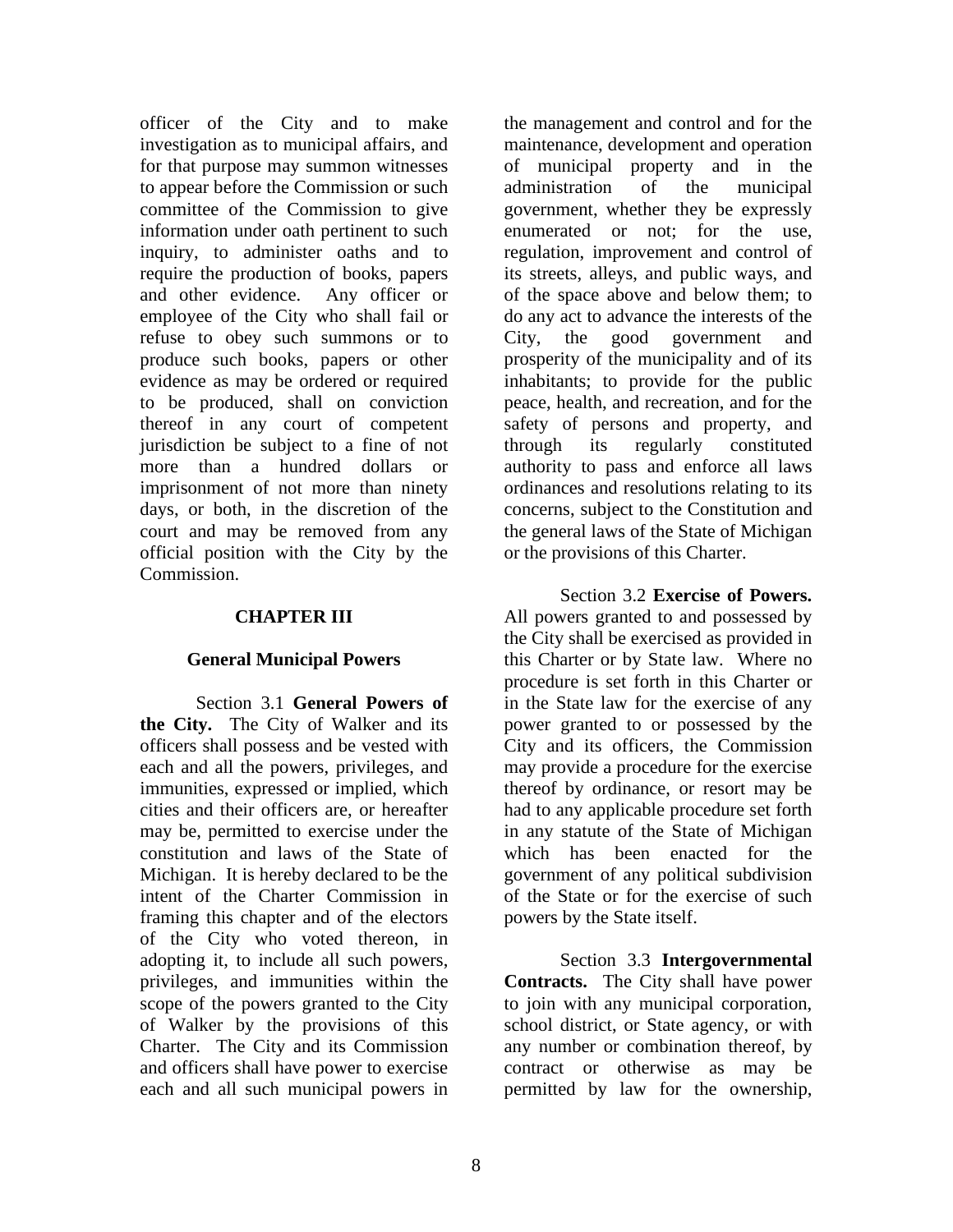operation or performance, jointly or by any one or more on behalf of all of any property, facility, service, or recreational program which each would have the power to own, operate, perform, or conduct separately.

The City shall have the right to contract with any person or with any other municipal corporation to furnish to property, outside the corporate limits of the City, for an adequate consideration and within limitations imposed by law, any lawful municipal service which it is furnishing to property within its corporate limits.

# **CHAPTER IV**

# **City Legislation**

Section 4.1 **Status of Charter.**  This Charter shall constitute the basic law of the City of Walker, subject only to the Constitution and general laws of the State of Michigan and the United States of America.

Section 4.2 **Prior Legislation.** All ordinances, resolutions, rules and regulations of the Township of Walker which are not inconsistent with this Charter and which cities are by law authorized to make which are in force and effect at the time of the effective date of this Charter shall continue in full force and effect until repealed or amended. Wherever such ordinances, resolutions, rules and regulations provide for enforcement or control by any officer of the township, the enforcement and supervision of the subject matter of the ordinance shall be vested in the officer of the City who under the provisions of this Charter has control of the particular matter, provided, however, that if there is any

question concerning which officer shall have such jurisdiction, then the Commission shall make the determination as to the department or the officer to be vested with such control.

Section 4.3 **Form of Legislation.** All legislation of the City of Walker, other than in this Charter, shall be by resolution or by ordinance. The word "resolution' as used in this charter shall be the official action of the Commission in the form of a resolution or a motion which does not constitute an ordinance or a step in the adoption of an ordinance, and such action shall be limited to matters required or permitted to be done by resolution by this Charter or by applicable law and to matters pertaining to the internal affairs or concerns of the City government. All other acts of the Commission and all acts carrying a penalty for the violation thereof shall be by ordinance.

Section 4.4 **Ordinance Procedure.** Each ordinance shall be identified by a number and a short title. Each proposed ordinance shall be introduced in written or printed form and the style of all ordinances passed by the Commission shall be "The City of Walker ordains." Except in the case of any ordinance which the Commission by affirmative vote of not less than five members declares to be an emergency ordinance, no ordinance shall be finally passed by the Commission until at least two weeks have elapsed following the introduction thereof. Any ordinance may be repealed by reference to its number and title. All of the requirements for the original adoption of any ordinance shall apply to the amendment of any ordinance. All ordinances or amendments of ordinances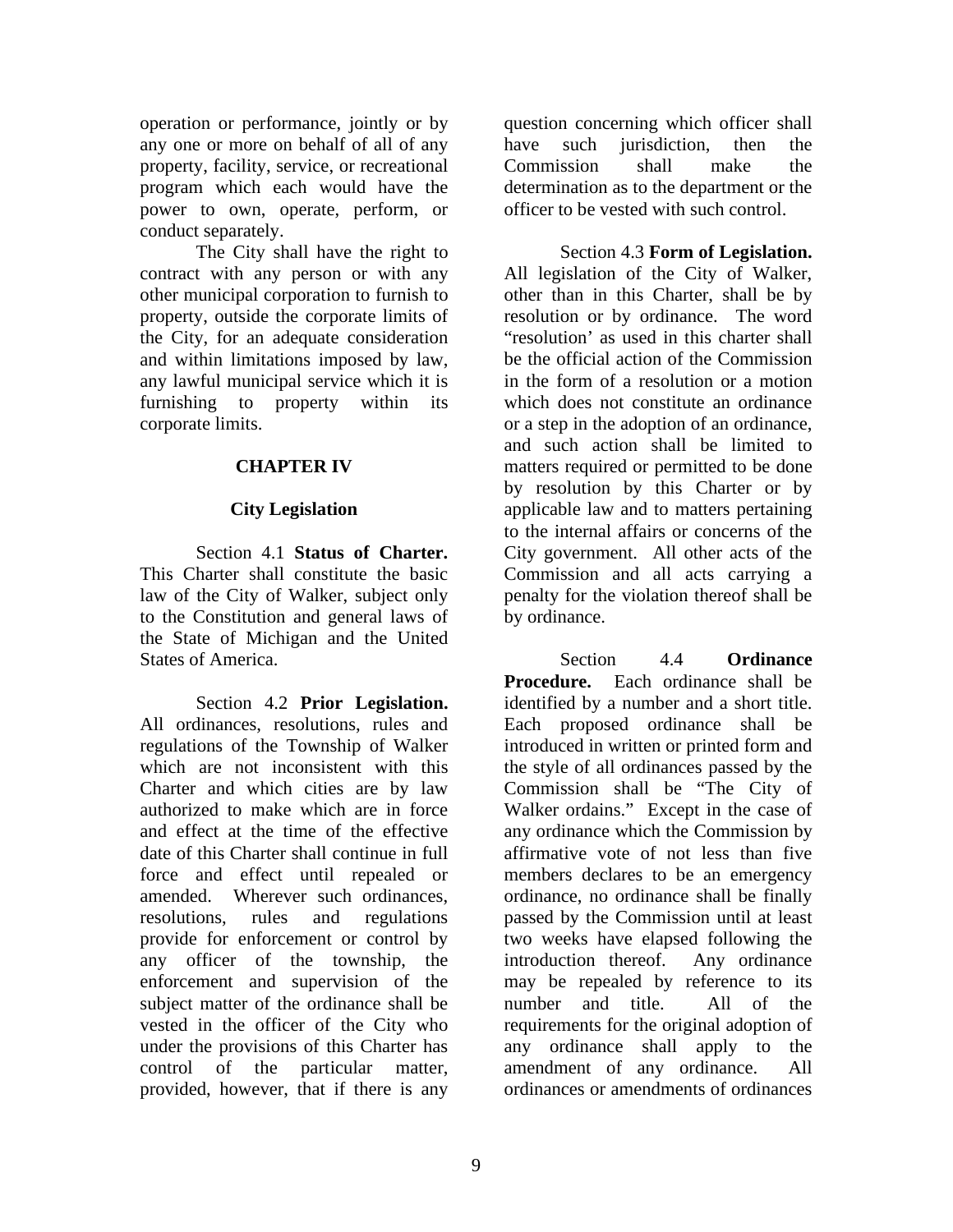when enacted shall be immediately recorded by the clerk in "the Ordinance Book" and it shall be the duty of the mayor and the clerk to authenticate such record by their official signatures thereon.

Section 4.5 **Publication of Ordinances.** Each ordinance passed by the Commission shall be published at least once after its adoption by the Commission before it shall become operative. In the event that an ordinance is more than one thousand words in length, it may be published by placing not less than one hundred copies thereof in the office of the clerk for public distribution and inspection and by publishing notice of such fact in a newspaper having general circulation in the City. The date upon which an ordinance shall become operative shall be provided in the ordinance, but no ordinance shall become effective before publication thereof except in the case of ordinances given immediate effect as provided by Section 4.4 hereof. Publication of any ordinance as required herein may be accomplished by the publication of such ordinance after its final passage as a part of the published proceedings of the Commission.

Section 4.6 **Penalties for Violation of Ordinances.** The Commission may provide in any ordinance for the punishment of those who violate its provisions. The punishment for such violation shall not exceed a fine of five hundred dollars or imprisonment for a term of ninety days or both in the discretion of the court. Except as otherwise provided in this Charter, all proceedings relative to the arrest, custody and trial of persons accused of violations of the provisions of the laws and ordinances of this City shall be governed by and conform as near as may be to the provisions of law relative to proceedings in criminal cases cognizable by justices of the peace or by municipal courts. Imprisonment for the violation of this Charter or of any City ordinance or for misconduct in office may be in the county jail or city prison or in any workhouse or prison of the State authorized by law to receive prisoners of the City.

Section 4.7 **Time Limit for Prosecution of Ordinance Violations.** Prosecutions for violation of the ordinances of the City shall be commenced within two years after the commission of the offense.

Section 4.8 **Technical Codes.** The Commission may adopt, as a City ordinance, any provision of state law or any detailed technical code or set of regulations which has been promulgated by the State of Michigan, or by departments, boards or agencies thereof or by any organization or association which is organized and conducted for the purpose of developing any such code or set of regulations, by reference thereto in any adopting ordinance and without publishing such technical code or set of regulations in full; Provided, That such code or set of regulations is fully identified in said ordinance and that the purpose of said code or set of regulations shall be published with the adopting ordinance and that printed copies thereof are kept in the office of the Clerk, available for distribution to the public at all times. Such publication shall contain notice to the effect that a complete copy of said code or set of regulations is available for public use and inspection in the office of the Clerk.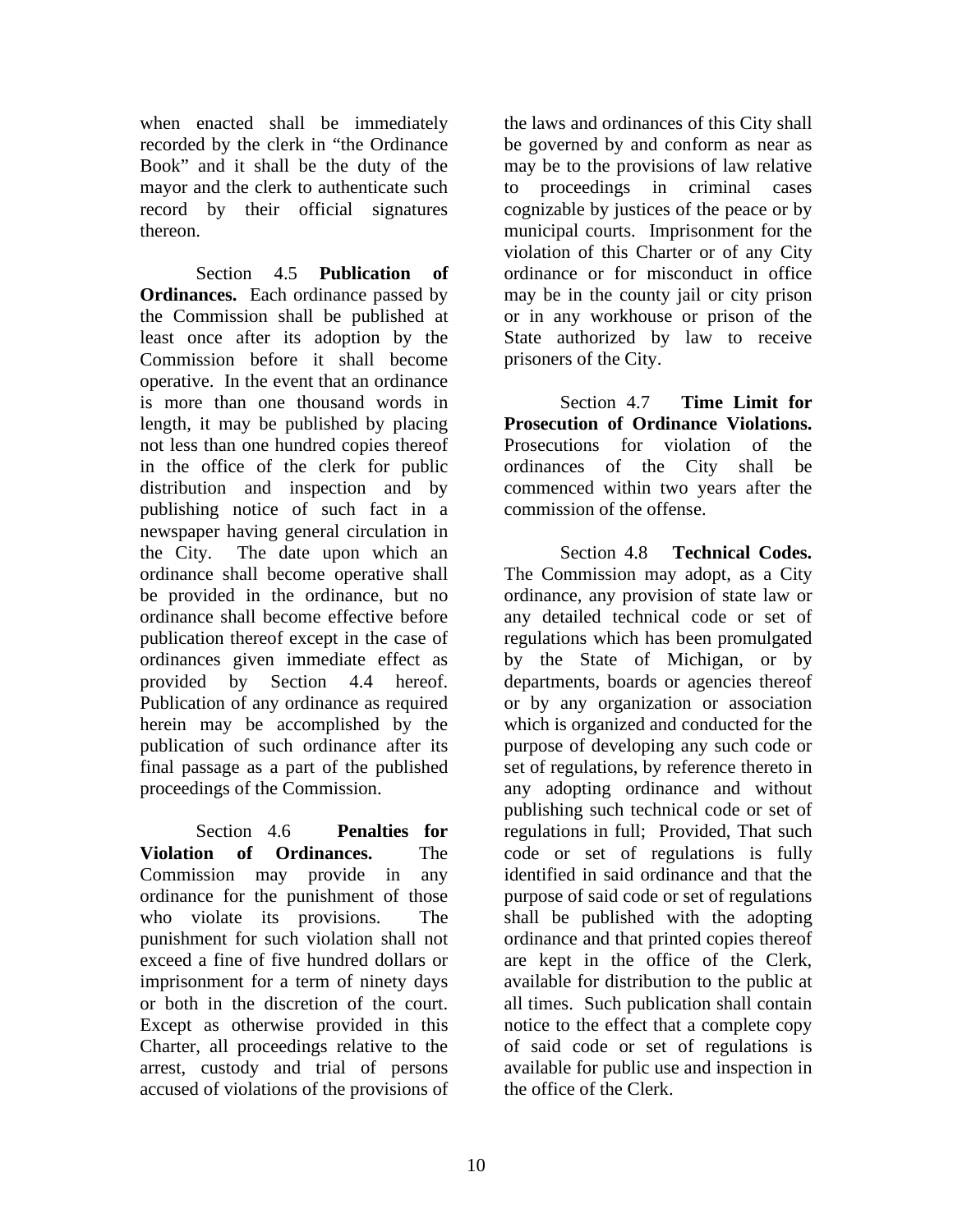# Section 4.9 **Copies of Ordinances for Compilation and Codification Thereof.**

 a. Copies of all ordinances enacted and amendments to the City Charter adopted after the effective date of this Charter shall be available at the office of the Clerk.

 b. Within two years after the adoption of this Charter, and at least once in every ten years thereafter, the Commission shall direct and complete the compilation or codification and the publication of the Charter and of all ordinances of the City then in force, in loose leaf or pamphlet form, and may provide for the reasonable charge for copies thereof. In case the codification or compilation shall have been maintained current and up to date during any ten-year period, no recompilation or recodification of the ordinances of the City shall be required during or at the end of such period. The adoption of any such code by the Commission shall constitute a repeal of all ordinances of the City which are in existence and effective at the time of such adoption without further action or reference thereto by the Commission, unless any of such ordinances be specifically continued by the provisions of such code.

c. Copies of ordinances and of any compilation code, or codes referred to in this chapter may be certified by the Clerk and when so certified, shall be competent evidence in all courts and legally established tribunals as to the matters contained therein.

Section 4.10 **Initiative and Referendum.** An ordinance may be initiated or a referendum on an ordinance enacted by the Commission may be had by a petition as hereinafter provided.

Section 4.11 **Petitions.** A petition initiating an ordinance or requesting a referendum on an ordinance shall be signed by a number of registered electors of the City equal to not less than fifteen per cent of the number of electors of the City who voted for governor of the State of Michigan at the last fall election held in the State. Upon the request of any person circulating such a petition, it shall be the duty of the City Attorney to give his opinion thereon promptly as to whether it complies with the requirements of the chapter as to the form of the petition and the form of the proposed ordinance. If he finds that it does not so comply, he shall give his reasons therefore in writing. No such petition need be on one paper but may be the aggregate of two or more petition papers. Each signer of a petition shall sign his name and shall place thereon, after his name, the date and place of his residence by street and number, or by other customary designation. To each petition paper there shall be attached an affidavit that each signature thereon is the genuine signature of the person whose name it purports to be and that it was made in the presence of the affiant. Such petition shall be filed with the Clerk who shall, within ten days, canvass the signatures thereon to determine the sufficiency thereof. No signature on any petition initiating an ordinance or requesting a referendum on an ordinance shall be counted in the canvass thereof which was signed more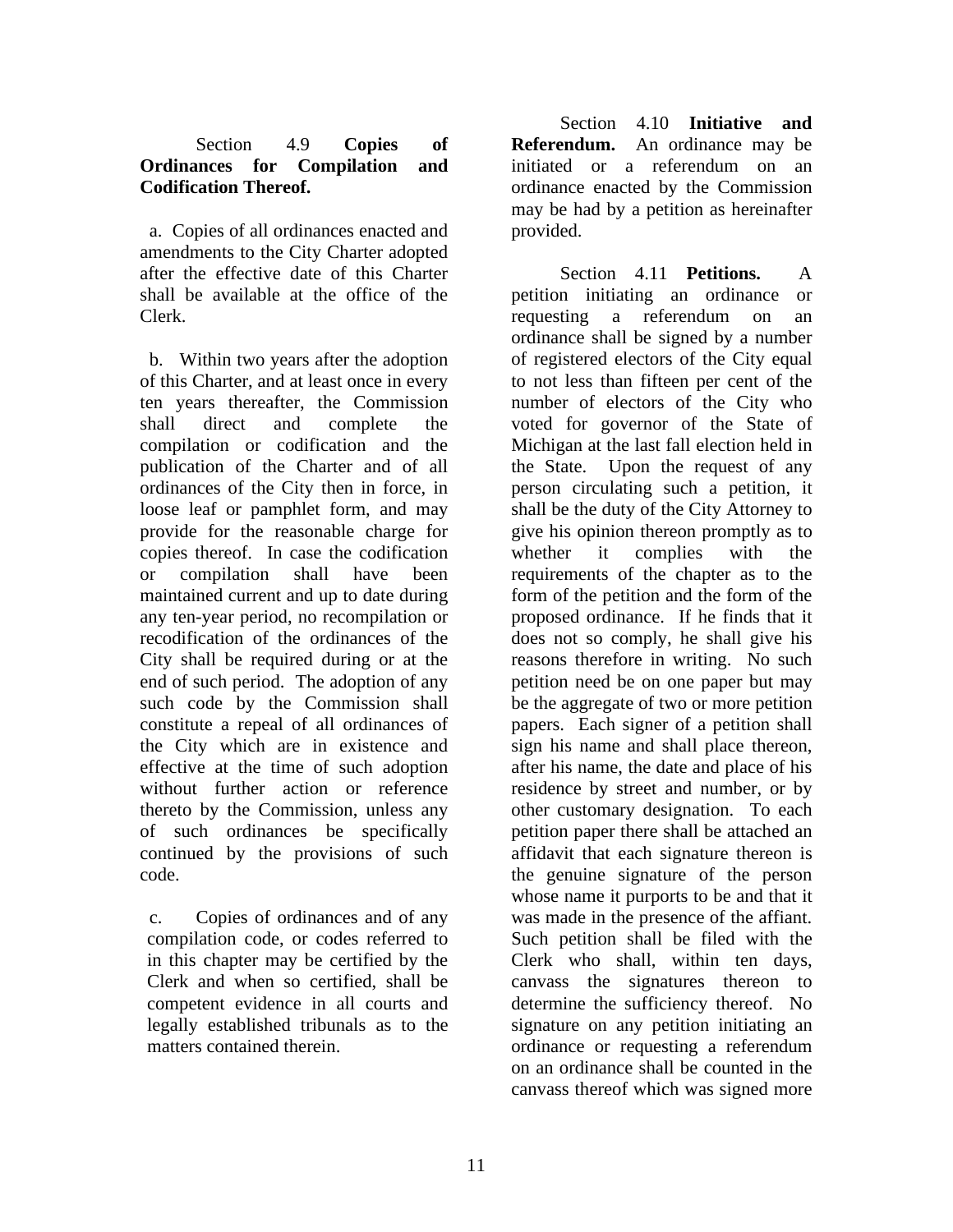than six months prior to the date on which such petition was filed with the Clerk or in case the date following such signature has been altered in any manner. If any such petitions shall be found to contain an insufficient number of signatures of registered electors of the City or to be improper as to form or not to be in compliance with the provisions of this section, the Clerk shall notify the person filing such petition forthwith, and ten days from the notification shall be allowed for the filing of supplemental petition papers in default of which the petition shall be of no further force or effect. When found sufficient and proper, the Clerk shall certify such fact on the petition or not less than one paper thereof, indicating the date and time of such certification, and shall present the petition to the Commission at its next regular meeting.

Section 4.12 **Commission Procedures.** Upon receiving a petition initiating an ordinance or requesting a referendum on an ordinance from the Clerk, the Commission shall, within thirty days, either:

 (a) If it be an initiatory petition, adopt the ordinance as submitted in the petition or determine to submit the proposal to the electors of the City and provide for the holding of an election thereon; or

 (b) If it be a referendary petition, repeal the ordinance to which the petition refers to determine to submit the proposal to the electors of the City and provide for the holding of an election thereon.

Section 4.13 **Submission to Electors.** Should the Commission decide to submit the proposal to the electors in either case, it shall be

submitted at an election to be held not less than forty days, nor more than ninety days, after the date of action thereon by the Commission: Provided, That, if any election other than a school election is to be held in the City for any purpose whatsoever within one hundred and twenty days after such action by the Commission, such proposal shall be submitted to the electors of the City at such election. If such proposal must be submitted at a special election and no such election may be held in the City because of any limitation thereof imposed by law, then such proposition shall be submitted to the electors of the City at the next election other than a school election held in the City for any purpose whatsoever. The result shall be determined by a majority vote of the electors voting thereon, except in cases where otherwise required by the Constitution or laws of the State of Michigan.

Section 4.14 **Ordinance** Suspended. The certification by the Clerk of the sufficiency of a petition for referendum containing a number of signatures equal to twenty-five percent of the registered electors of the City as of the date of the last regular City election shall automatically suspend the operation of the ordinance pending repeal by the Commission or final determination by the electors as the case may be.

Section 4.15 **Initiated Ordinance.** An ordinance adopted through initiatory proceedings may not be amended or repealed by the Commission for a period of two years after the date of the election at which it was adopted. Should two or more ordinances, adopted at the same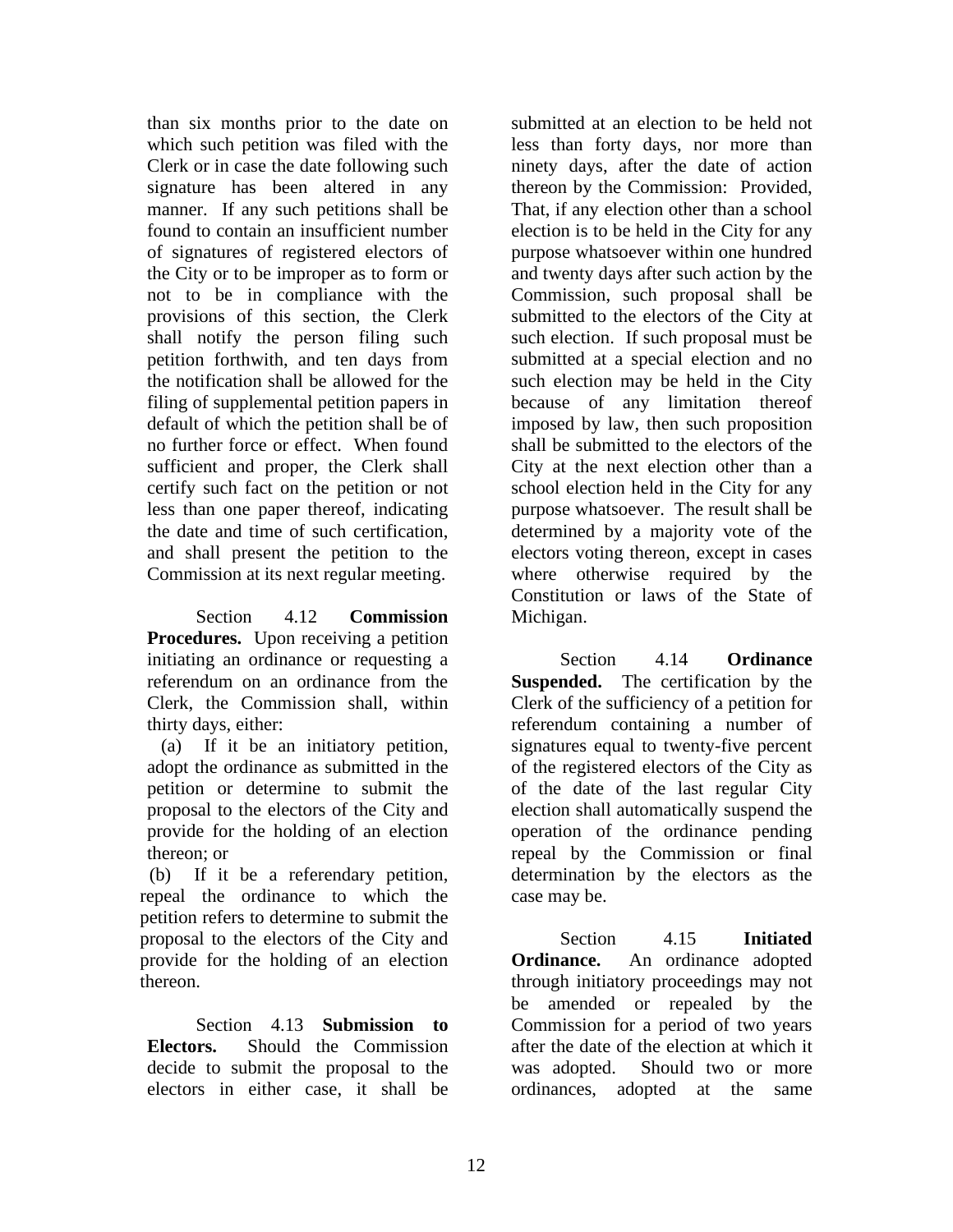election, have conflicting provisions, the one receiving the provisions, the one receiving the highest vote shall prevail as to those provisions.

#### **CHAPTER VII**

# **General Provisions Affecting Officers of the City**

Section 7.1 **Officer**s **to be Elected.** The elective officers of the City shall be a Mayor elected from the City at large for a term of two years, provided, however, that commencing with the November, 2001 regular City election, the Mayor shall be elected for a term of four years, two Commissioners elected from each ward for terms of four years, a Clerk elected from the City at large for a term of four years (commencing with the November 2, 1999 regular City election), and two Supervisors elected from the City at large for a term of four years. The City Commission shall set the compensation of each elective officer whose compensation is not fixed by this Charter. Such compensation shall be so fixed by the Commission for each term of office not later than thirty days before the final date for filing nominating petitions prior to each regular election date on which the office is to be filled: Provided, That, if the Commission does not act within the time so limited, the compensation thereof shall remain as last fixed by the Commission. Annual salaries of the first City Clerk and the first Treasurer respectively shall be the same as the salary of the Walker Township Clerk

and Township Treasurer for the fiscal year ended March 1962.

#### Section 7.1A **Term Limits**

No person shall be eligible to be elected as a City Commissioner of any Ward if that person has served as a City Commissioner of any Ward for two terms. No person shall be eligible to be elected as Mayor if that person has served as Mayor for two terms. A person is eligible to be elected as a Ward City Commissioner for two terms and an additional two terms as Mayor. Serving more than two years of a term to which some other person was elected shall be considered a term.

Section 7.2 **Officers to be Appointed.** The appointive officers of the City shall be one Supervisor to be appointed by the Commission from among the Commissioners or elective or administrative officers of the City to serve for a term of two years, a City Assessor and three members of the Board of Review to be appointed by the City Commission for a term of one year, a City Attorney, a Fire Chief, a Health Officer and a Treasurer to be appointed for indefinite terms and to be responsible to and to serve at the pleasure of the Commission, and a Police Chief to be likewise appointed for an indefinite term, provided that the City may, upon authorization of the City Commission and to the extent permitted by law, request the sheriff of Kent County under contract to furnish police protection to the City and to enforce all legal ordinances. One or more assistants to the Assessor may be appointed by the Commission when deemed necessary. The Commission may create additional appointive officers of the City or may combine any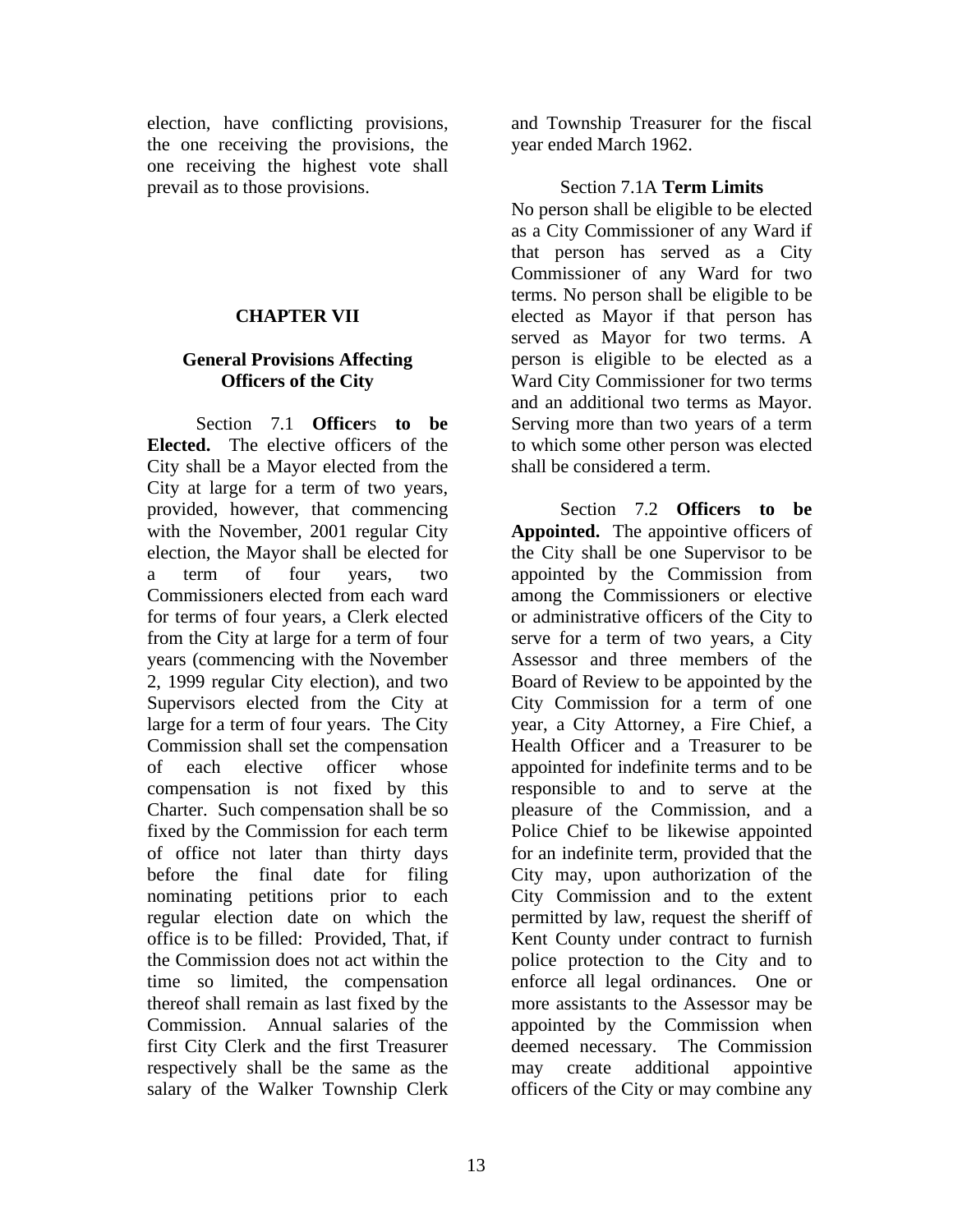appointive offices in any manner not inconsistent with State law and prescribe the duties thereof.

Section 7.3 **City employees.** All personnel employed by the City, who are not elected officers or declared to be appointive officers by or under authority of this Charter, shall be deemed to be employees of the City.

Section 7.4 **Eligibility for Office in the City.** No person shall hold any elective office of the City unless he has been a resident of the City for at least one year immediately prior to the last day for filing original petitions for such office or prior to the time of his appointment to fill a vacancy. No person shall hold any elective office unless he is a qualified and registered elector of the City on the last day for filing or at the time of appointment and remains so throughout his tenure of office. No person shall be eligible for any elective or appointive office who is in default to the City and any such default shall create a vacancy in the office unless it is eliminated within thirty days after notice thereof from the Commission or is being contested in good faith by such person.

Section 7.5 **Certain elective Officers Ineligible.** No elective officer of the City shall be eligible for appointment to any City office or employment until one year has elapsed following the term for which he was elected unless his appointment thereto be approved by a two-thirds vote of the Commission.

Section 7.6 **Vacancies in Office.** Any City office shall become vacant before the expiration of the term of such office for any one or more of the following reasons:

 (a) The occurrence of any event or the doing of any act specified by State law to create a vacancy;

 (b) Removal from office by the Governor of Michigan;

 (c) The absence from the City of any officer continuously for more than sixty days without permission of the Commission;

 (d) In the case of the Mayor and Commissioners, absence from four consecutive regular meetings of the Commission or from twenty five percent of such meetings in any fiscal year of the City, unless such absence shall be excused by the Commission at the time it occurred and the reason therefore entered in the proceedings of the Commission;

 (e) Assumption by the officer of any office which is incompatible with the City office held by him.

Section 7.7 **Removals by Commission.** When the Commission shall be satisfied from sufficient evidence submitted to it that such officer has been guilty of official misconduct willful neglect of or gross inefficiency in the performance of his duties as an officer of the City, the Commission shall take action for his removal under proceedings permitted by State law.

Section 7.8 **Resignations.** Resignations of elective or appointive officers shall be made in writing and filed with the Clerk and shall be acted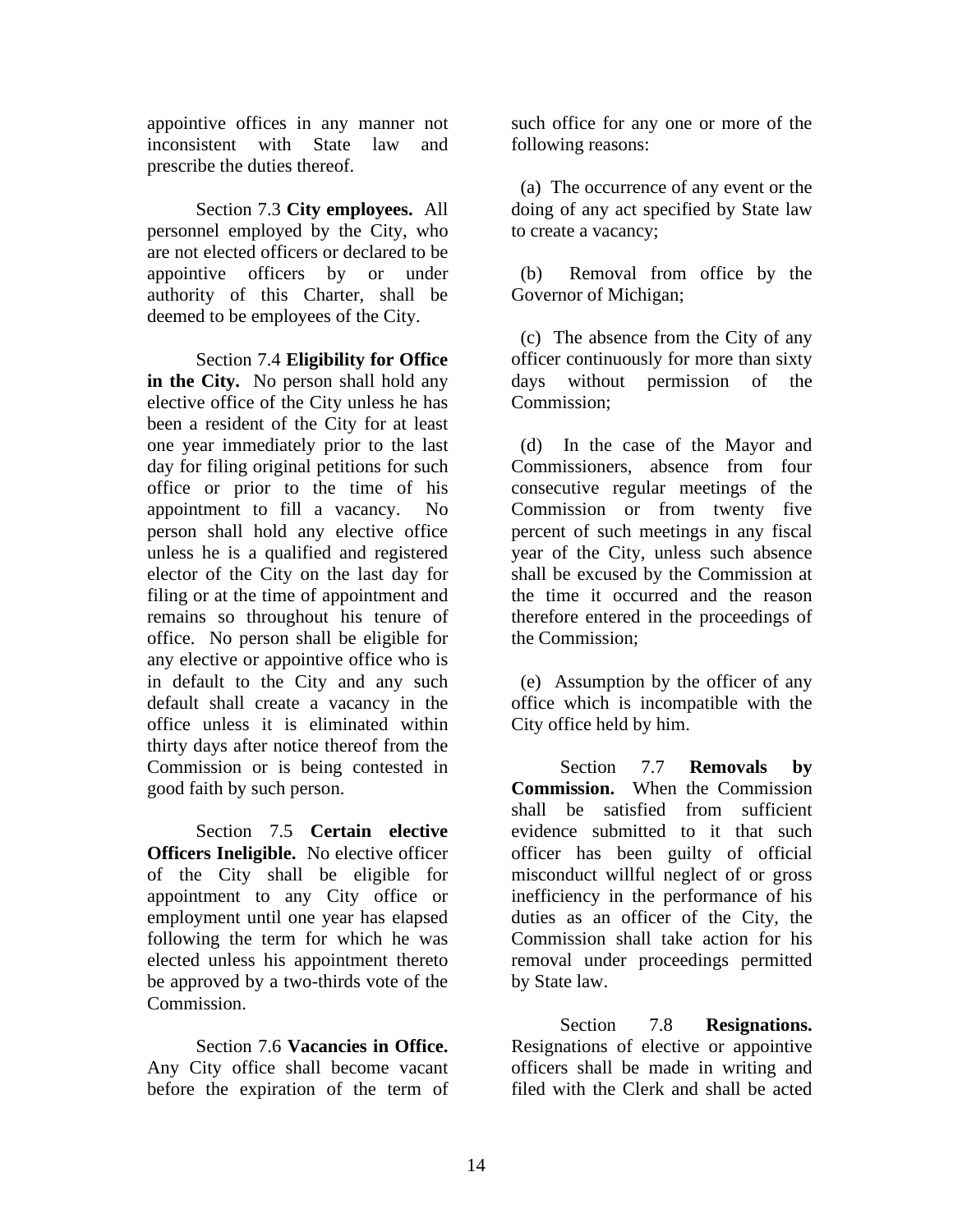upon by the Commission at its next regular meeting following receipt thereof by the Clerk.

Section 7.9 **Recall.** Any elective official may be removed from office by the electors of the City in the manner provided by the general laws of the State. A vacancy created by the recall of an elective official shall be filled in the manner prescribed by law.

Section 7.10 **Filling Vacancies.** If a vacancy occurs in any elective office, the Commission shall, within thirty days after such vacancy occurs, appoint a person who possesses the qualifications required of holders of said office to serve until the first meeting of the Commission following the meeting of the Commission to canvass the votes of the next city election. In the event that a vacancy occurs in the Commission within thirty days prior to a regular City election, such vacancy shall not be filled by the Commission until the first meeting after its organization meeting following such election.

If a vacancy occurs in any appointive office, such vacancy shall be filled within thirty days thereafter in the manner provided for making the original appointment.

Section 7.11 **Term of Office Cannot Be Shortened or Extended.** Except by procedures provided in this Charter, the terms of the elective officials of the City and officers of the City appointed for a definite term shall not be shortened. The terms of officers of the City may not be extended beyond the period for which any such officer was elected or appointed except that, with the consent of the Commission, an

elective officer of the City may continue to hold office provisionally, after his term has expired, until his successor is elected or appointed and has qualified.

Section 7.12 **Increase or Decrease of Compensation.** The Commission shall not grant or authorize extra compensation to any City officer, elective or appointive, or to any employee, agent or contractor, after the service has been rendered or the contract entered into. Nor shall the salary of any officer, elective or appointive, be increased or decreased after his election or appointment during any fixed term of office for which he was elected or appointed. Except as in this Charter or by law otherwise provided, the Commission shall set the compensations and conditions of employment of all elective or appointive officers and employees.

Section 7.13 **Oath of Office.** Every officer, elected or appointed, before entering upon the duties of his office shall take the oath prescribed by Section 2 of Article XVI of the Constitution of the State and shall file the same with the Clerk, together with any bond which he may be required by this Charter or by the Commission to give. In case of failure to comply with the provisions of this section within ten days from the date of his election or appointment, such office shall thereupon become vacant unless the Commission shall, by resolution, extend the time in which such officer may qualify as above set forth.

Section 7.14 **Surety Bonds.** Except as otherwise provided in this Charter, the Commission may require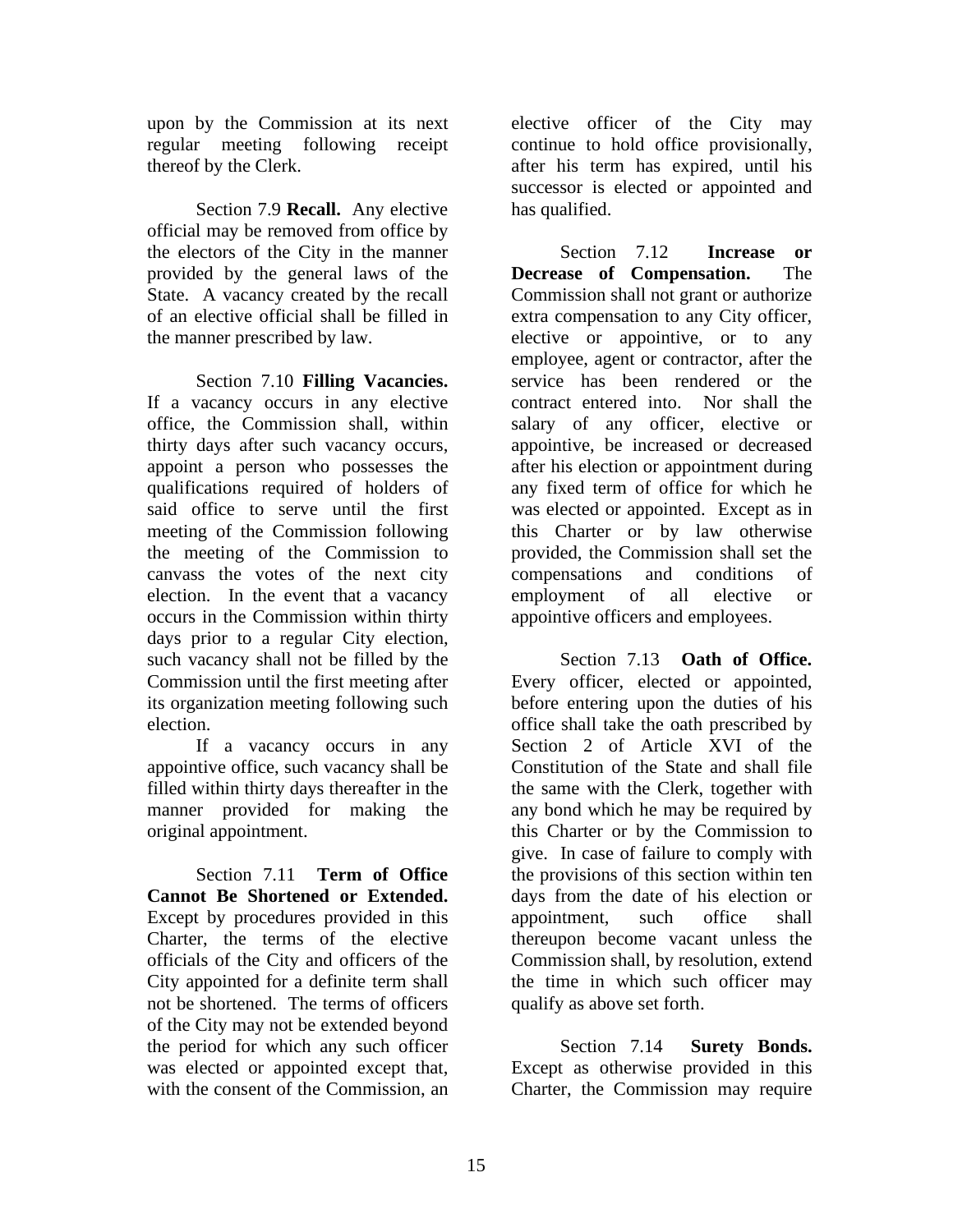any officer or employee to give a bond, to be approved by the Commission, conditioned upon the faithful and proper performance of the duties of the office or employment concerned, in such sum as the Commission shall determine. All officers or employees who receive, distribute, or are responsible for the City funds shall be bonded. The resignation, removal, or discharge of any officers or employees, or appointment of another person to such office or employment, shall not exonerate such officer or employee or any sureties of such officer or employee from any liability incurred by such officer, employee, or sureties. All official bonds shall be corporate surety bonds and the premiums thereon shall be paid by the City. Unless otherwise determined by a two-thirds vote of the Commission, bonds required by this section shall not be renewed upon the expiration of the terms for which issued, but, in each case, a new bond shall be furnished. The bonds of all officers and employees shall be filed with the Clerk, except that of the Clerk, himself which shall be filed with the Treasurer.

Section 7.15 **Business Dealings**  with the City. An officer of the City who intends to have business dealings with the City, either directly or indirectly, whereby he may acquire from the City an income or benefit other than that provided as remuneration for his official duties, shall file with the Clerk a statement, under oath, setting forth the nature of his interest therein and that he knows of no reason why his participation therein is against the general welfare of the City; such statement shall be transmitted to the Commission and

shall be spread upon the proceedings of the Commission and published in full therewith. Confirmation of such contract or other business dealings shall be made by a two-thirds vote of the Commission. Any contract or other business dealings made with such person other than as above provided shall be void.

Section 7.16 **Giving of Surety Bonds Forbidden.** No officer of the City shall give recognizance or give or become surety or be the agent of any surety, personal or corporate with respect to any bond required by this Charter, by any ordinance of the City or by any State law when action of the Commission is required for the granting of a license under the provisions of such State law.

Section 7.17 **Delivery of Office and Its Effects by Officer to His Successor.** Whenever any officer or employee shall resign, or be removed from office, or the term of office for which he has been elected or appointed has expired, he shall, on demand, deliver to his successor in the office or to his superior, all books, papers, moneys, and effects in his custody which were obtained as a part of, or were necessary to the performance of, his duties as such officer or employee. Any person violating this provision shall be deemed guilty of a misdemeanor, and may be prosecuted therefore in the same manner as public officers generally for like offenses under the general laws of the State. In the event that there be no successor or superior, such books, papers, moneys, and effects shall be delivered to the Clerk and, in the case of the Clerk, the same shall be delivered to the Mayor.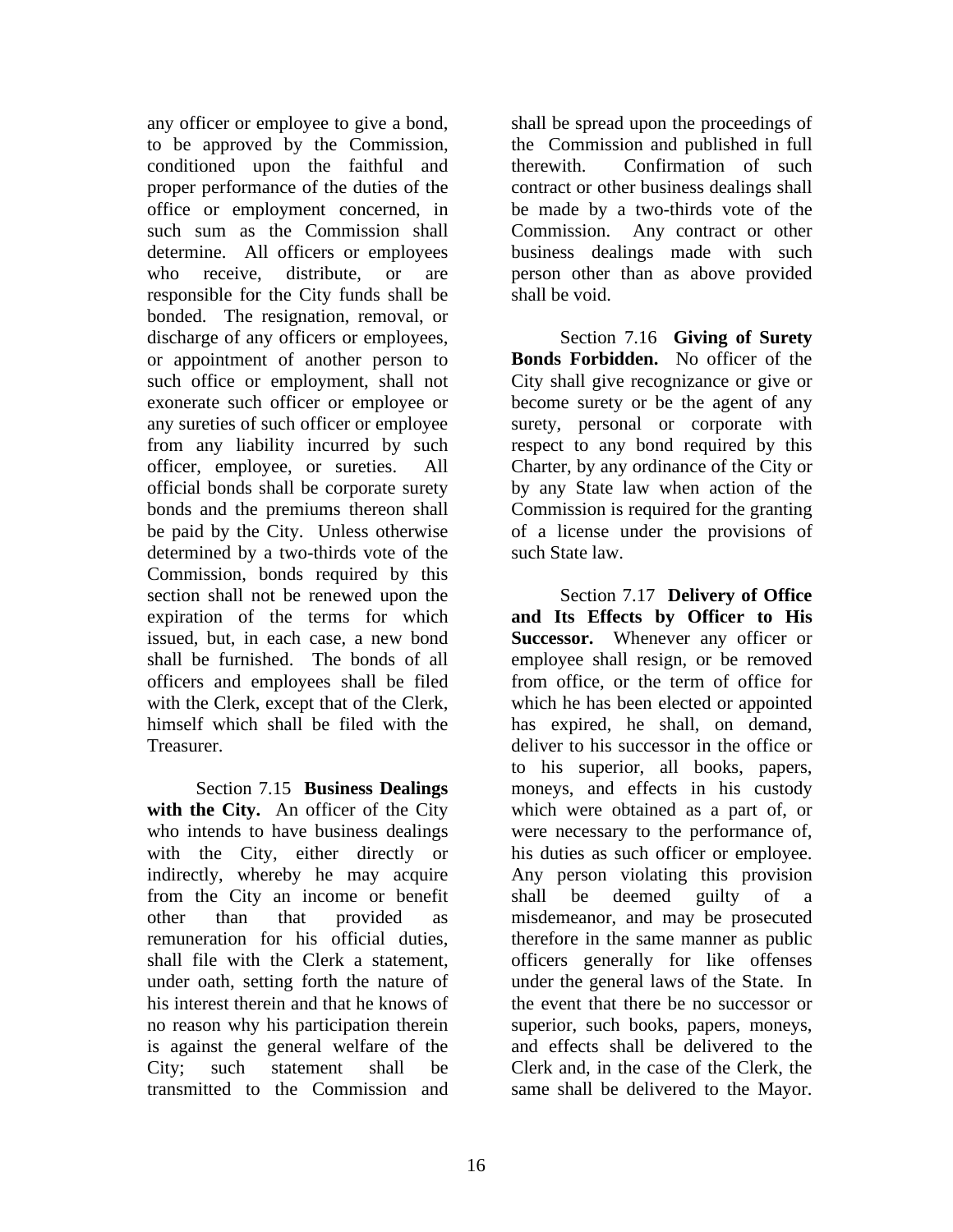Every officer and employee of the City shall be deemed an officer within the meaning and provisions of such general laws of the State for the purpose of this section.

# **CHAPTER VIII**

#### **The Administrative Service**

Section 8.1 **Administrative Officers.** The administrative officers of the City shall be the Clerk, Treasurer, City Assessor, City Attorney, Health Officer, Chief of Police, Fire Chief, members of the Board of Review and such additional appointive officers as shall be provided for by ordinance and designated therein as administrative officers.

Section 8.2 **Appointment and Term.** All appointive administrative officers of the City shall be appointed by the City Commission. Except where a specific term is provided by this Charter or by the ordinance under which such appointment is made, appointive officers shall hold office at the pleasure of the City Commission.

### Section 8.3 **Functions of the Clerk.**

 a. The Clerk shall be the clerk of the Commission and shall attend all its meetings and keep a permanent journal in the English language, of every session of the Commission.

 b. He shall keep a record of all ordinances, resolutions, and actions of the Commission which records shall be public.

 c. He shall have power to administer all oaths required for municipal purposes by State law, this Charter, and the ordinances of the City.

 d. He shall be custodian of all papers, documents, bonds, and records pertaining to the City of Walker, the custody of which is not otherwise provided for by this Charter.

 e. He shall be custodian of the City seal and shall affix it to all documents and instruments requiring the seal of the city and shall attest the same.

 f. He shall give ample notice to the proper officials of the City of the expiration or termination of any franchise, contract, insurance or agreement to which the City is a party and to City officers personally of the expiration of any official bonds required of them.

 g. He shall certify by his signature all ordinances and resolutions enacted or passed by the Commission and perform any other duties as are required of him by State or Federal law, this Charter, or the ordinances and resolutions of the Commission.

 h. He shall issue all licenses required to be issued by the ordinances of the City.

 i. He shall be the chief elections officer of the City.

 j. He shall keep and shall be the custodian of the books of account of the assets, receipts, and expenditures of all departments of the City.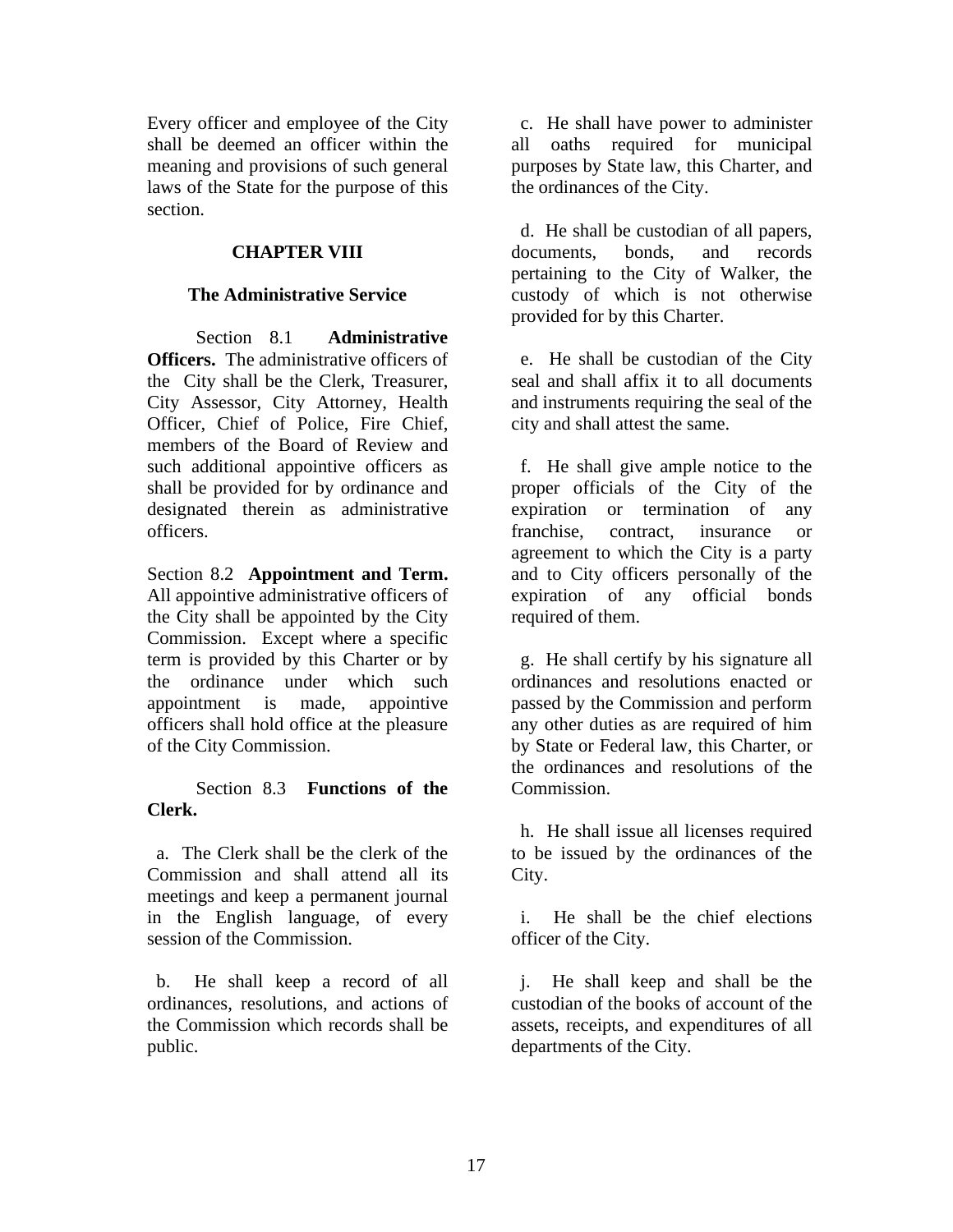k. With the advice and approval of the City Commission he shall prescribe a method of keeping accounts for all departments and offices of the City, which method shall be uniform, as near as practicable, and shall conform to the laws of the State.

 l. He shall examine and verify all accounts and claims against the city, except claims for un-liquidated damages. He shall not sign any draft, check, or warrant until he has verified the correctness of the account for which the same is issued. He shall not allow the payment of any account unless the money has been appropriated therefor and allowed by the Commission; nor shall he sign any draft, check, or warrant for any account against the City unless sufficient money is in the fund against which it is drawn.

m. At least once a month and at any other time upon the direction of the commission he shall examine and verify all books of account kept by each officer, board, or department of the City.

 n. He shall perform such other duties as may be prescribed for him by State or Federal law, this Charter, and by the ordinances or resolutions of the City Commission.

#### Section 8.4 **Functions of the Treasurer.**

 a. The Treasurer shall have custody of all moneys of the City and all evidences of value belonging to the City or held in trust by the City.

 b. Except as otherwise provided in this Charter, he shall receive all moneys

belonging to and receivable by the City that may be collected by any officials or employees of the City, including license fees, taxes, assessments, and all other charges belonging to and payable to the City, and shall in all cases give a receipt therefore.

 c. He shall keep and deposit all moneys or funds of the City in such manner and only in such places as the Commission may determine and shall report the same in detail to the Clerk.

 d. He shall perform such other duties as may be prescribed for him by State or Federal law, this Charter, and by the ordinances or resolutions of the Commission.

Section 8.5 **Deputies of the Clerk and Treasurer.** The Clerk and Treasurer may appoint their own deputies subject to confirmation by the Commission. The Clerk and Treasurer may terminate the status of their deputies at their pleasure upon written notice to the Commission. Such deputies shall, in each case, possess all the powers and authorities of their superior officers except as the same may be from time to time limited by their superiors or by the Commission.

# Section 8.6 **Functions of the Assessor.**

 a. The Assessor shall possess all the powers vested in, and shall be charged with all the duties imposed upon, assessing officers by State law.

 b. He shall make and prepare all regular and special assessment rolls in the manner prescribed by this Charter,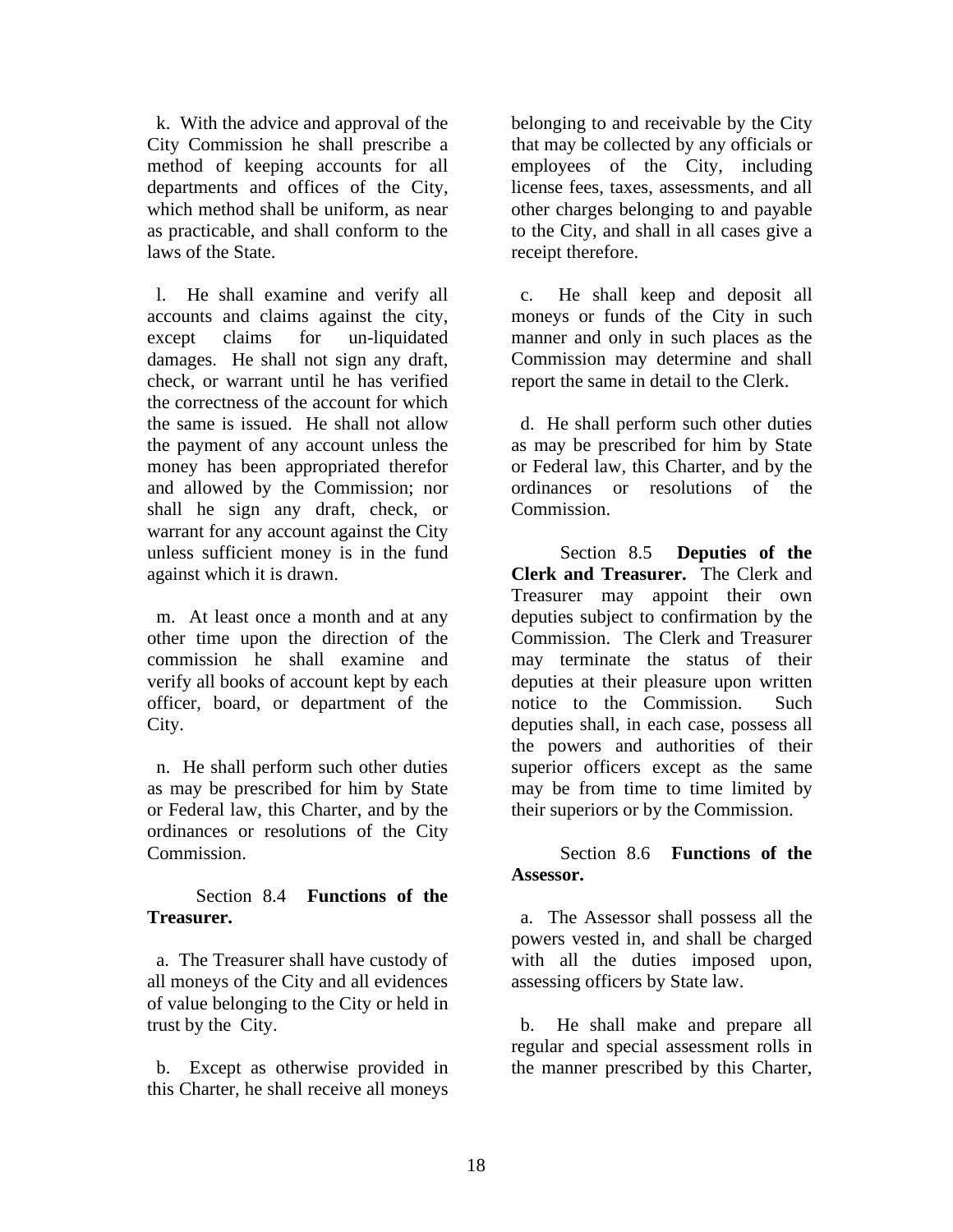the ordinances of the City, or by State law.

 c. The Assessor shall create and maintain a card index of all lots and parcels of land in the city. Such index shall set forth for each lot or parcel of land the legal description thereof and all information pertaining thereto and the improvements thereon which are pertinent to the valuation thereof, and such index shall be corrected annually to show the status thereof on tax day.

 d. He shall perform such other duties as may be prescribed for him by State law, this Charter, or the ordinances of the City.

Section 8.7 **Functions of the City Attorney.** The City Attorney shall be the corporate counsel of the City. He shall give his opinion in writing when requested to do so by the Commission or the Mayor. He shall act as attorney for the City in actions or hearings in all courts and before all legally constituted tribunals or commission whenever the City is a party thereto or requires legal representation. He shall prepare or officially pass upon, in writing, before execution, all contracts, franchises, bonds, or other instruments in which the city is concerned. The salary or compensation shall be set by the Commission , and the Commission may pay additional special compensation for extraordinary or special undertakings, provided the special compensation is agreed to by the Commission and the City Attorney before the service for which such special compensation is to be paid has been rendered.

Section 8.8 **Special Legal Counsel.** The Commission may retain and compensate special legal counsel in relation to any special project, undertaking or litigation. Such counsel may be employed to work independently in the special matter or in cooperation with or as assistant to the City Attorney.

Section 8.9 **City Police.** The police forces of the City shall have and exercise all the immunities, privileges, and powers of police officers under the common law and statutes of the State for the preservation of quiet, good order, and for the safety of persons and property in the City. They shall have power to arrest upon view, and with or without process, any person found in the act of committing any offense against the laws of the State or the ordinances of the City amounting to a breach of the peace and shall without unnecessary delay take such person before the proper magistrate or court for examination or trial.

Section 8.10 **Fire Fighting and Prevention.** Members of the fire fighting and prevention force of the City shall be appointed by the Fire Chief with the advice and approval of the City Commission. The Fire Chief and his subordinates shall be responsible for the use, care and management of the City's fire fighting apparatus and property under the direction of the Commission, and shall conduct such supervisory and educational programs within the City and with its inhabitants and industrial and business interests as will diminish the risk and potentiality of fires within the City. The Fire Chief, or any person lawfully acting in his stead, may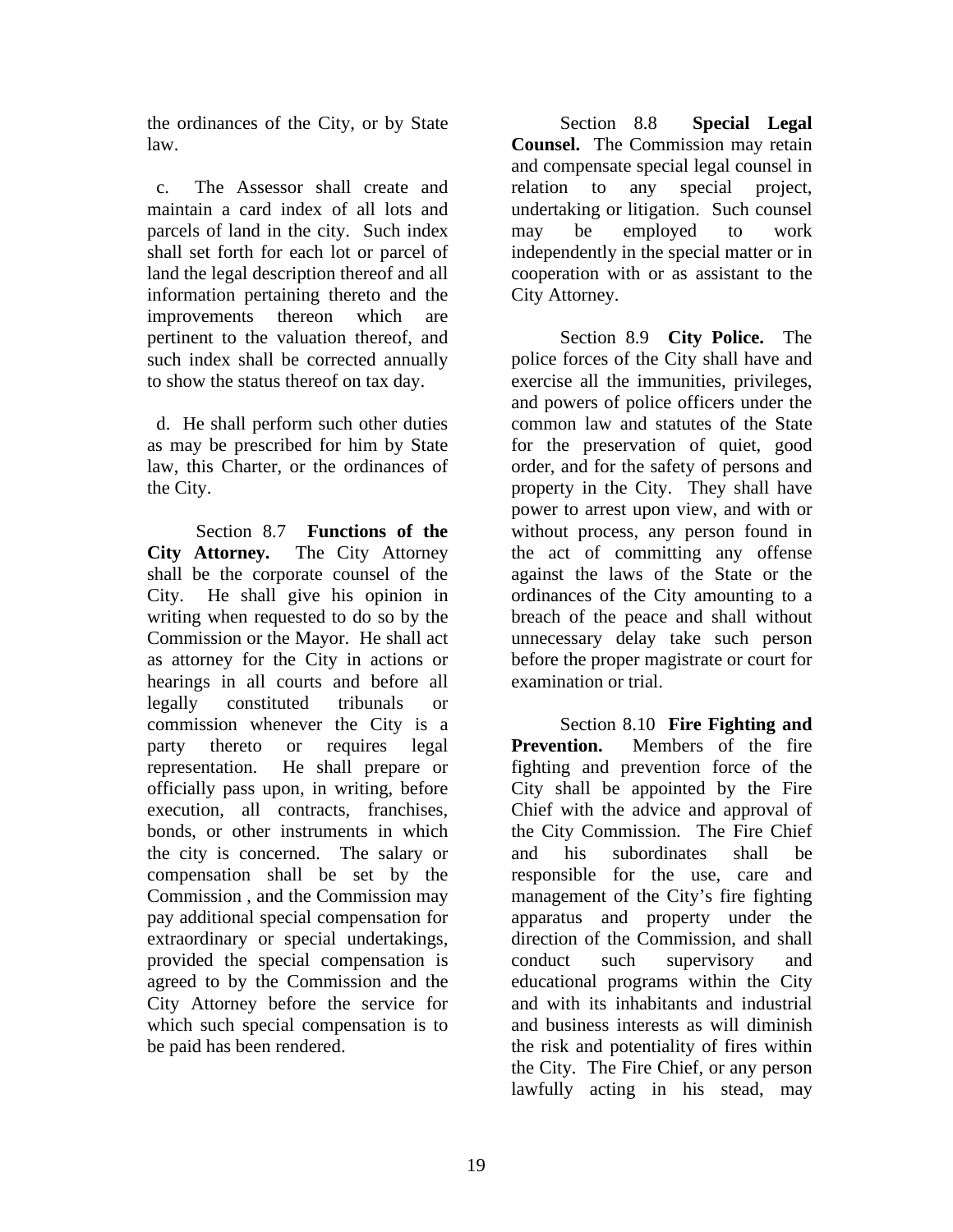command any person present at a fire to aid in the extinguishments thereof and to assist in the protection of property thereat. If any person shall willfully disobey such lawful requirement or other lawful order of any such officer, he shall be deemed guilty of a violation of this Charter, which Charter constitutes the governing law of the City of Walker, and shall be subject to punishment therefore as in this Charter provided. The chief executive officer of the fire forces of the City, or any person lawfully acting in his stead, with the concurrence of the Mayor, or of any two Commissioners, may cause any building to be pulled down or destroyed when deemed necessary in order to arrest the progress of fire. Reimbursement by the City for the cost of any such building to persons having an interest therein shall be made in the manner provided by Section 11 of Chapter XXIX of Act No. 215 of the Public Acts of 1895, which section, insofar as it establishes the procedure for such reimbursement, is hereby adopted and made a part of this Charter by reference.

Section 8.11 **Functions of Other Administrative Officers.** The duties of all administrative officers, not otherwise provided for herein, shall be those established by law and by ordinance or resolution of the Commission.

#### **CHAPTER IX**

#### **Budget Procedure and General Finance**

Section 9.1 **Fiscal Year.** The fiscal and budget year of the City shall begin on the first day of July of each year and end on the thirtieth day of June of the following year.

Section 9.2 **Budget Procedure.** On or before the fifteenth day of February in each year, each City officer and department head shall submit to the Clerk an itemized estimate of the expenditures for the next fiscal year for the department or activities under his control. The Clerk shall lay such estimates of expense before the Budget Committee on or before the twentieth day of February. There is hereby created a Budget Committee to be composed of the Mayor, who shall be chairman, and two other Commissioners who shall be appointed by the Mayor. The Budget Committee shall convene on or before the twentieth day of February in each year and shall prepare a complete itemized budget proposal for the next fiscal year of the City and submit it to the Commission on or before the first day of April preceding the fiscal year of the City. Such budget proposal shall not be acted upon by the Commission until the second meeting thereof in the month of April.

Section 9.3 **Budget Document.** The budget proposal shall present a complete financial plan for the ensuing fiscal year. It shall include at least the following information:

 (a) Detailed estimates of all proposed expenditures for each department and office of the City, showing the expenditures for corresponding items for the last preceding fiscal year in full and for the current fiscal year to March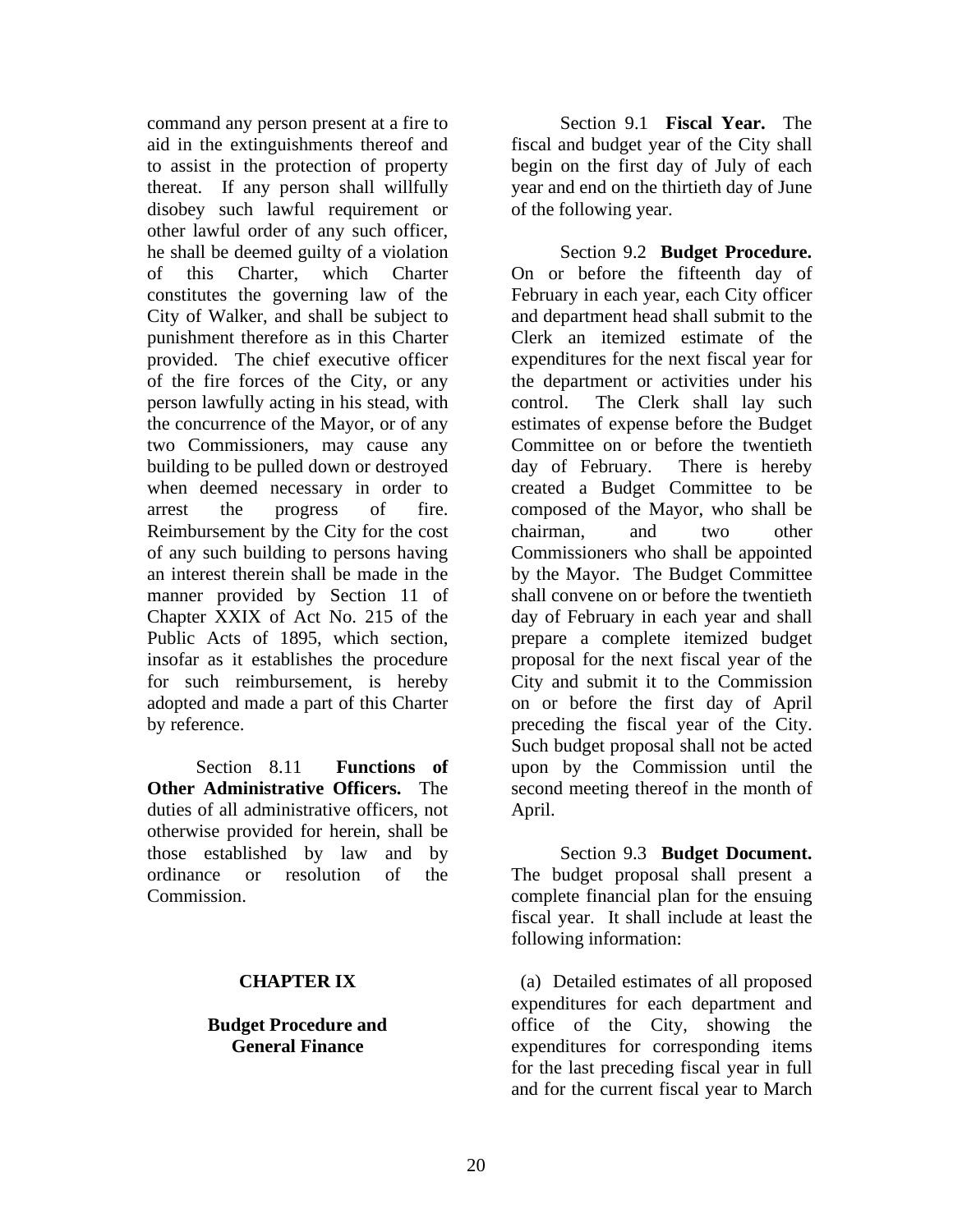1, and estimated expenditures for the balance of the current fiscal year, with reasons for increases and decreases recommended, as compared with appropriations for the current year;

 (b) Statements of the bonded and other indebtedness of the City showing the debt redemption and interest requirements, the debt authorized and unissued, and the condition of sinking funds if any;

 (c) Detailed estimates of all anticipated income of the City from sources other than taxes and borrowing, with a comparative statement of the amounts received by the City from each of the same or similar sources for the last preceding fiscal year in full and for the current fiscal year to March 1, and estimated receipts for the balance of the current fiscal year.

 (d) A statement of the estimated balance or deficit, as the case may be, for the end of the current fiscal year;

 (e) An estimate of the amount of money to be raised from current and delinquent taxes and the amount to be raised from bond issues which together with any available unappropriated surplus and any revenue from other sources will be necessary to meet the proposed expenditures.

 (f) Such other supporting schedules and other information as the Commission may deem necessary.

Section 9.4 **Budget Hearing.** A public hearing on the budget shall be held before its final adoption, at such time and place as the Commission shall direct, and notice of such public hearing

shall be published at least one week in advance thereof by the Clerk. A copy of the proposed budget shall be on file and available to the public for inspection during office hours at the office of the Clerk for a period of not less than one week prior to such public hearing.

Section 9.5 **Adoption of Budget – Tax Limit.** Not later than the first meeting of the Commission in the month of June, the Commission shall, by resolution, adopt a budget for the next fiscal year and shall in such resolution make an appropriation of the money needed for municipal purposes during the ensuing fiscal year and provide for a levy of the amount necessary to be raised by taxes upon real and personal property for municipal purposes. Except as otherwise provided by State law, the annual ad valorem tax levy shall not exceed one-half of one per cent of the assessed valuation of all real and personal property in the City. Such levy may be increased in such amount and for such period as may be approved by a majority of the electors of the City voting on the question at the election at which the proposition to do so shall be submitted, but the increase in any case shall not be such as to cause such rate to exceed the maximum amount permitted by law. The limitation on the rate of taxation fixed herein shall be subject to the provisions of State law relative to the assessment and levy of taxes for the payment of the principal of and interest on bonds or other evidences of indebtedness issued by the City.

Section 9.6 **Funds for Public Improvements.** The Commission may establish and maintain a fund or funds for the purpose of appropriating, providing, setting aside, and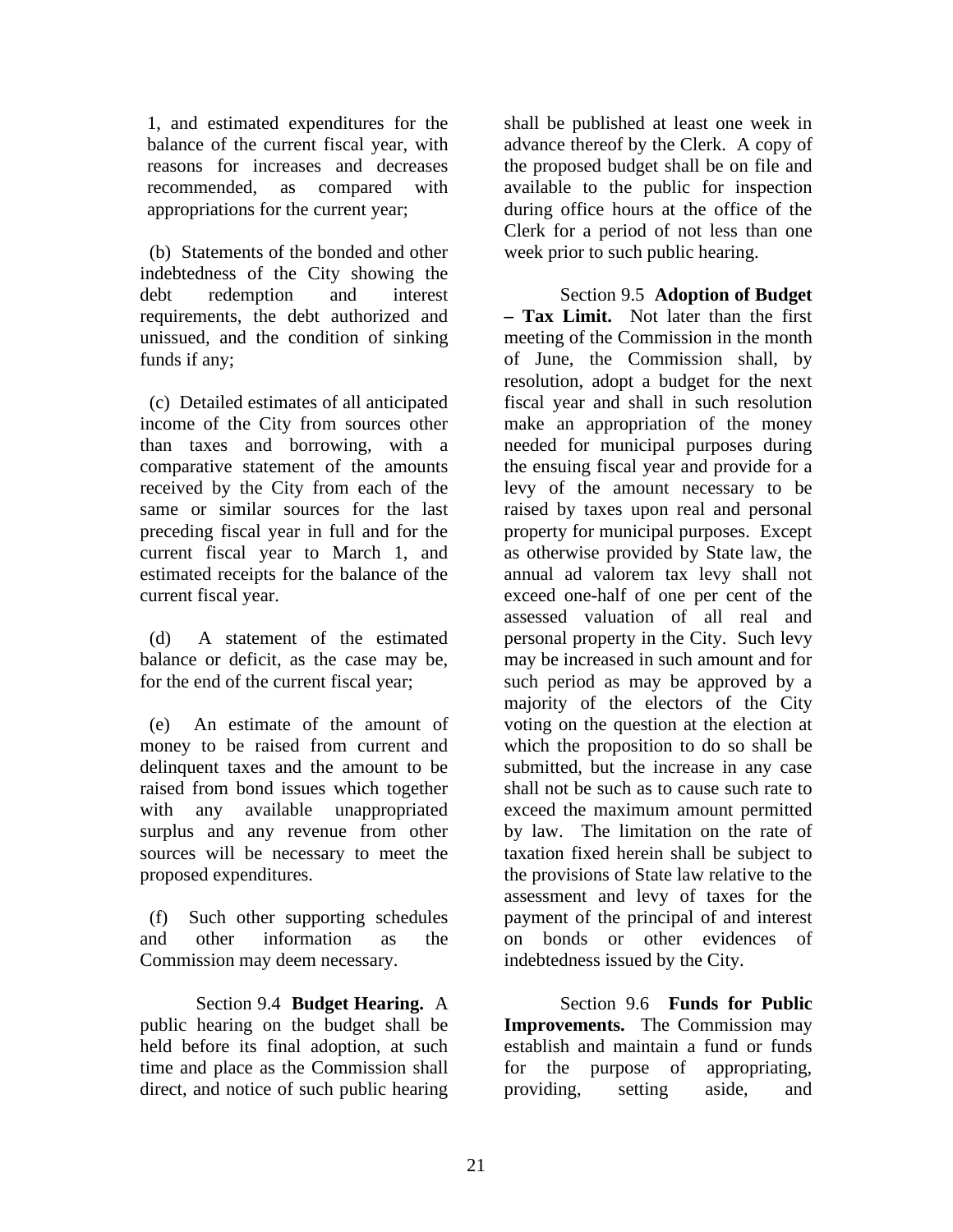accumulating moneys to be used for acquiring, extending, altering or repairing public improvements which the City is authorized by law to acquire, alter, or enlarge. Moneys so appropriated, set aside, or accumulated shall not be transferred, encumbered, or otherwise disposed of, except for the purpose for which they were appropriated, set aside, or accumulated, unless approved by a vote of fie members of the Commission.

Section 9.7 **Transfer of Operating Appropriations.** Except for purposes to be financed by the issuance of bonds, special assessments, or other purposes not chargeable to a budget appropriation, after the budget has been adopted no money shall be drawn from the treasury of the City nor shall any obligation for the expenditure of money be incurred for payment during the fiscal year to which such budget applies, except pursuant to a budget appropriation therefore. The Commission may transfer any unencumbered operating appropriation balance or any portion thereof from one City operating fund or account to another by majority vote. The balance in any budget appropriation, except such as may be appropriated for the payment of any debt of the City, which has not been encumbered at the end of each fiscal year shall revert to the general fund and shall be subject to the allocations made in the budget of the next fiscal year.

Section 9.8 **Budget Control.** At the beginning of each quarterly period during the fiscal year, and more often if required by the Commission, the Clerk shall submit to the Commission data showing the relation between the estimated and actual income and

expenses to date. If it shall appear that the income of the City is less than anticipated, the Commission may reduce appropriations, except amounts required for debt and interest charges, to such a degree as may be necessary to keep expenditures within the income of the City.

Section 9.9 **Depository.** The Commission shall designate the depository or depositories for the City funds and shall provide for the regular deposit of all City moneys.

Section 9.10 **Claims Against City.** All claims against the City for materials, services, or for any other reason or purpose shall be filed with the Clerk, who shall audit the same and place such claims on a schedule thereof before the Commission with supporting the data concerning the authority for or basis of such claim and the budget fund or account against which it is to be charged, if allowed.

Section 9.11 **Notice to City of Claim for Injuries.** The City shall not be liable in damages for injury sustained by any person, either to his person or property, by reason of the negligence of the City, its officers or employees, when engaged in the governmental function, or by reason of any defective highway, public work, public service improvement or facility of the City, or by reason of any obstruction, ice, snow, or other encumbrance thereon, unless, within sixty days after such injury shall have occurred, such person or his representative shall serve or cause to be served upon the Clerk a notice in writing which shall set forth substantially the time and place of such injury, the manner in which it occurred, the nature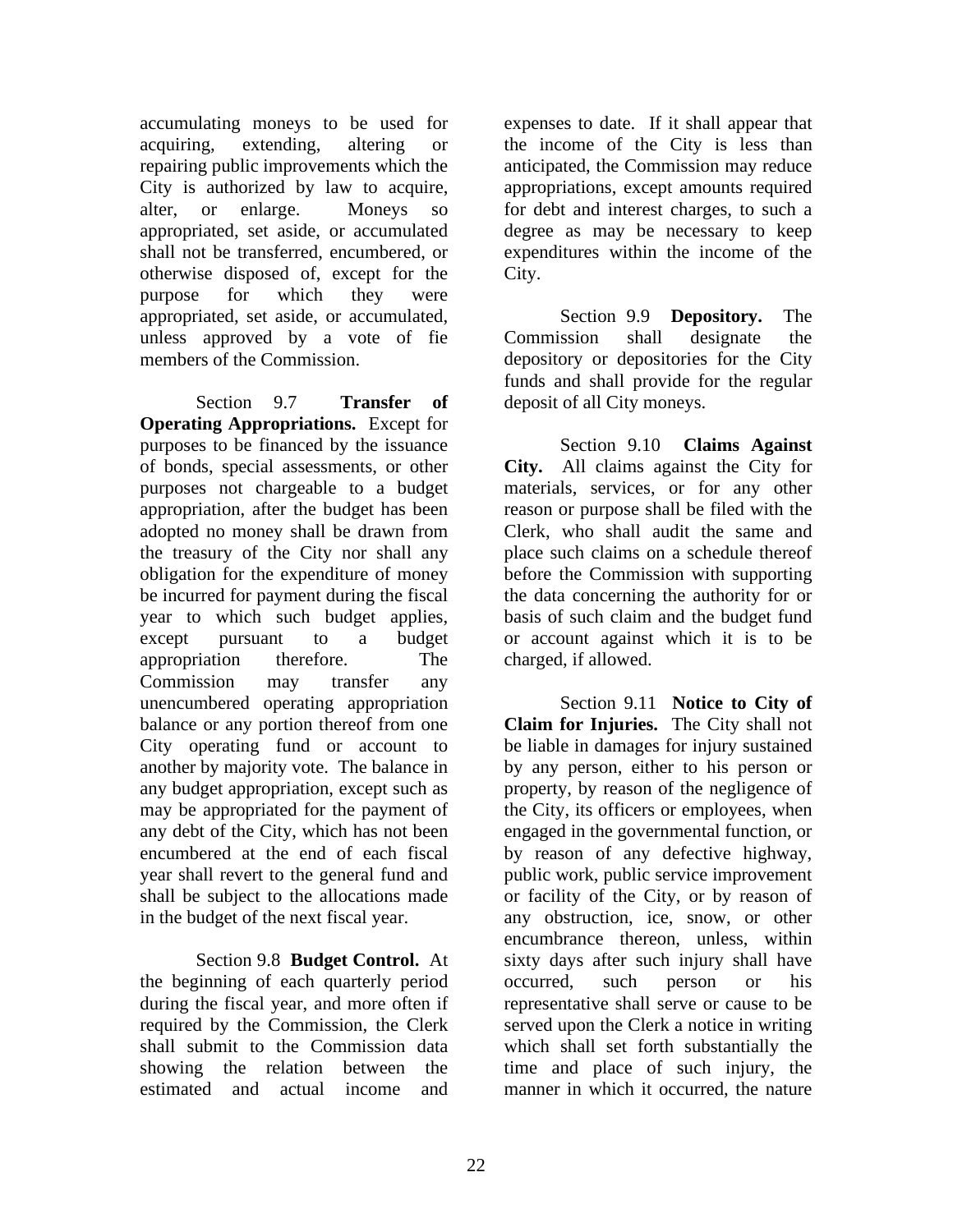of the act or defect complained of, the extent of such injury as far as the same has become known the names and addresses of the witnesses known at the time to the claimant, and a statement that the person receiving such injury intends to hold the City liable for such damage as may have been sustained by him. No person shall bring any action against the City for any damages to person or property arising out of any of the reasons or circumstances aforesaid, unless brought within the period limited by law from the time such injury was sustained, and unless he shall have first presented to the Clerk his claim in writing and under oath, setting forth particularly the nature and extent of such injury and the amount of damages claimed by reason thereof which claim shall be presented to the Commission by the Clerk and the Commission shall be given an opportunity to act thereon either by allowing or refusing to allow the claim or by otherwise settling the claim.

It shall be a sufficient bar and answer in any court to any action or proceeding for the collection of any demand or claim against the City, under this section, that the notice of injury and the verified proof of the claim, as in this section required, were not presented and filed within the time and in the manner as herein provided.

Section 9.12 **Withdrawal of Funds.** Unless otherwise provided by this Charter, all funds drawn from the treasury shall be drawn pursuant to the authority and appropriation of the Commission and by checks or warrants signed by either of two officers of the City to be designated by resolution of the Commission, and countersigned by the Clerk. Each such check or warrant

shall specify the fund and account thereof from which it is payable and shall be paid from no other fund or account.

Section 9.13 **Independent Audit.** An independent audit shall be made of all accounts of the City government at least annually or more frequently if deemed necessary by the Commission. Such audits shall be made by public accounts to be appointed by the Commission and shall be completed within ninety days following the close of the fiscal year. The results of such audit shall be made public in such manner as the Commission may determine a copy thereof shall be placed in the office of the Clerk for public inspection at any reasonable time.

Section 9.14 **Municipal Borrowing Power.** Subject to the applicable provisions of State law and this Charter, the Commission by proper ordinance or resolution may authorize from time to time the borrowing of money on the credit of the City and the issuing of bonds therefore for any purpose or purposes within the scope of its powers: Provided, That the net bonded indebtedness incurred for all public purposes shall not at any time exceed ten per cent of the assessed value of all of the real and personal property in the City: Provided further, That in case of fire, flood or other calamity, the legislative body may borrow for the relief of the inhabitants of the City and for the preservation of municipal property, a sum not to exceed threeeights of one per cent of the assessed value of all the real and personal property in the City, due in not more than five years, even if such loan would cause the indebtedness of the City to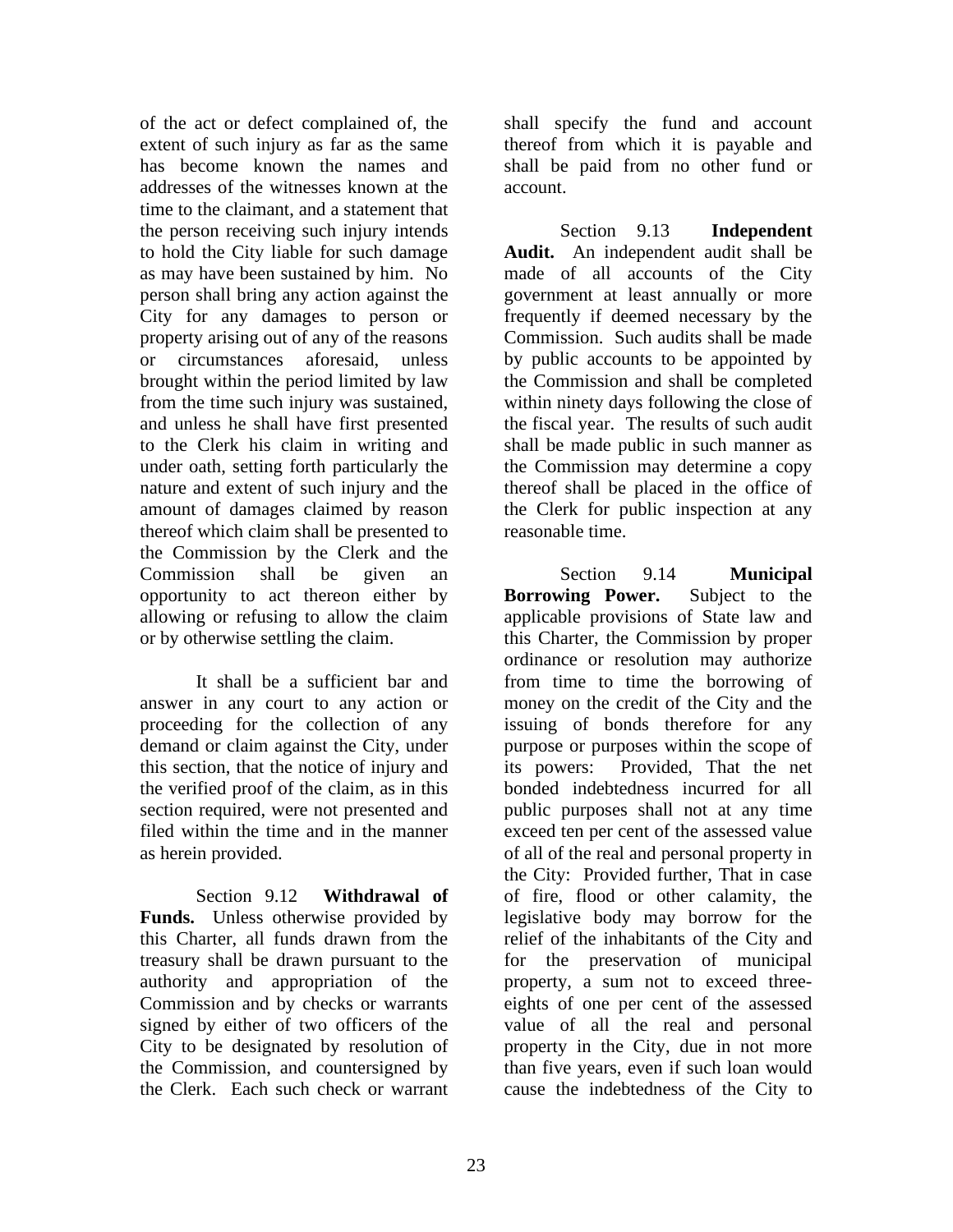exceed the limit fixed in this Charter: Provided further, That in computing the net bonded indebtedness for the purposes hereof, bonds issued in anticipation of the payment of special assessments, even though they are also a general obligation of the City, mortgage bonds which are secured only by a mortgage on the property or franchise of a public utility, and bonds issued to refund monies advanced or paid on special assessments for water main extensions, shall not be included and the resources of the sinking fund pledged for the retirement of any outstanding bonds shall also be deducted from the amount of the bonded indebtedness.

The Commission may borrow money and issue the bonds of the City therefore in anticipation of the payment of special assessments, which bonds shall be either an obligation of the special assessment district or both an obligation of the special assessment district and a general obligation of the City. All collections on special assessment rolls shall be set apart in a special fund and shall be used for the purpose for which they were levied and for the payment of the principal and interest on any bonds issued in anticipation of the payment of such special assessments. If there be any deficiency in the special assessment fund to meet the payment of any such principal and interest, moneys may be advanced from the general funds of the City to meet such deficiency and shall be replaced in such general fund when the special assessment fund shall be sufficient therefor.

Subject to the applicable provisions of State law, the Commission may borrow money and issue bonds

therefore, the principal and interest of which shall be paid solely from net revenues to be derived from the operation of the public improvement or improvements purchased, acquired, constructed, improved, enlarged, extended, or repaired by the use of the money so borrowed.

The City may issue mortgage bonds beyond the general limit of indebtedness prescribed by law for the purpose of acquiring, extending, or improving any public utility, for supplying water, light, heat, or power owned or operated by it, or which it is authorized to acquire: Provided, That such mortgage bonds, issued beyond the general limit of bonded indebtedness prescribed by law, shall not impose any liability upon the City but shall be secured only upon the property and revenues of such public utility, including a franchise, stating the terms upon which, in case of foreclosure, the purchaser may operate the same, which franchise shall in no case extend for a longer period than twenty years from the date of the sale of such utility and franchise or foreclosure. Such mortgage bonds shall be sold to yield not to exceed six per cent per annum. In the event that any such mortgage bonds are sold by the City, there shall be created a sinking fund by setting aside such percentage of the gross or net earnings of the public utility as may be deemed sufficient for the payment of the mortgage at maturity.

The Commission may also borrow money at the faith and credit of the City to provide for the refunding from time to time, of moneys advanced or paid on special assessments imposed for water main extensions as buildings shall be connected with such water main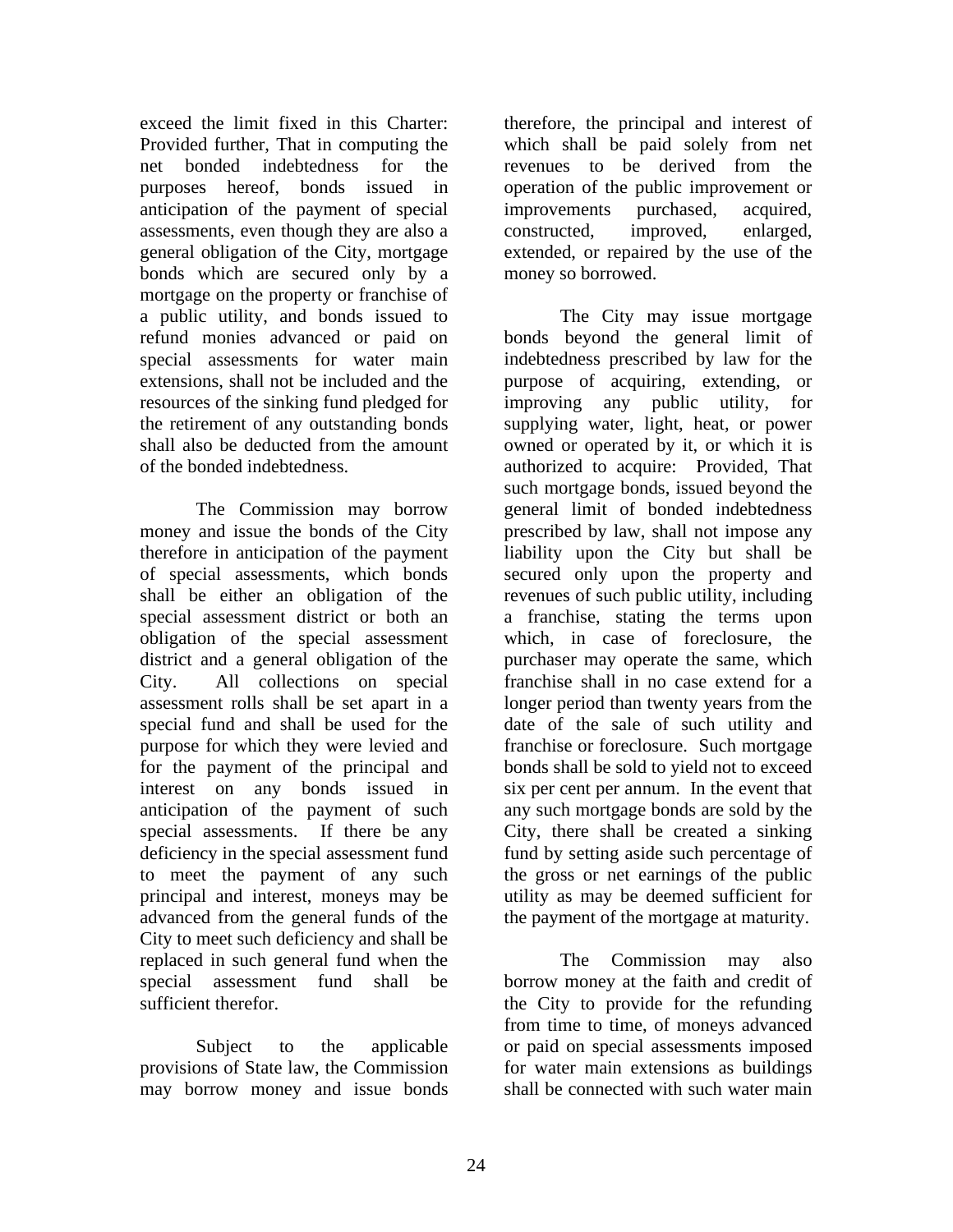extensions, and for the issuance of bonds therefore due in not more than thirty years in the amount not to exceed fifty thousand dollars.

In accordance with the provisions of applicable law, the Commission may borrow money and issue bonds for the installation and connection of sewers and waterworks on and to property within the City, and assess the cost thereof to the several properties and make the same a lien thereon, and may borrow money and issue bonds in anticipation of the collection of such special assessments.

No bond of the City, regardless of type or purpose, shall bear interest at a rate to exceed six percent per annum.

Section 9.15 **Preparation and Record of Bonds.** All bonds and other evidences of indebtedness issued by the City shall be signed by the Mayor, countersigned by the Clerk, under the seal of the City. Interest coupons may be executed with the facsimile signatures of the Mayor and Clerk. A complete and detailed record of all bonds and other evidences of indebtedness issued by the City shall be kept by the Treasurer. Upon the payment of any bond or other evidence of indebtedness, the same shall be marked "Cancelled."

Section 9.16 **Unissued Bonds.** No unissued bonds of the City shall be issued or sold to secure funds for any purpose other than for which they were specifically authorized, and if any such bonds are not issued or sold within three years after authorization, such authorization shall, as to such bonds, be null and void.

Section 9.17 **Deferred Payment Contracts.** The City may enter into installment contracts for the purchase of property or capital equipment. Each of such contracts shall not extend over a period greater than five years, nor shall the total amounts of principal payable under all such contracts exceed the sum of one-sixth of one per cent of the total assessed valuation of the City in any one fiscal year. All such deferred payments shall be included in the budget for the year in which the installment is payable.

# **CHAPTER X**

### **General Taxation**

Section 10.1 **Power to Tax.** In order to carry out the purposes, powers, and duties of the City government as established by this Charter or permitted by law, the City may assess, levy and collect ad valorem taxes, and rents, tolls, excises or any other taxes permitted by law.

Section 10.2 **Subjects of Taxation and Tax Day.** The subjects of ad valorem taxation for municipal purposes shall be the same as for state, county, and school purposes under the general law. Except as otherwise provided by this Charter, city taxes shall be levied, collected, and returned in the manner provided by State law. Subject to the exceptions provided or permitted by law, the taxable status of persons and property shall be determined as of the thirty-first day of December, which shall be deemed the tax day for the ensuing year.

Section 10.3 **Jeopardy Assessments.** If the Treasurer finds or reasonably believes that any person who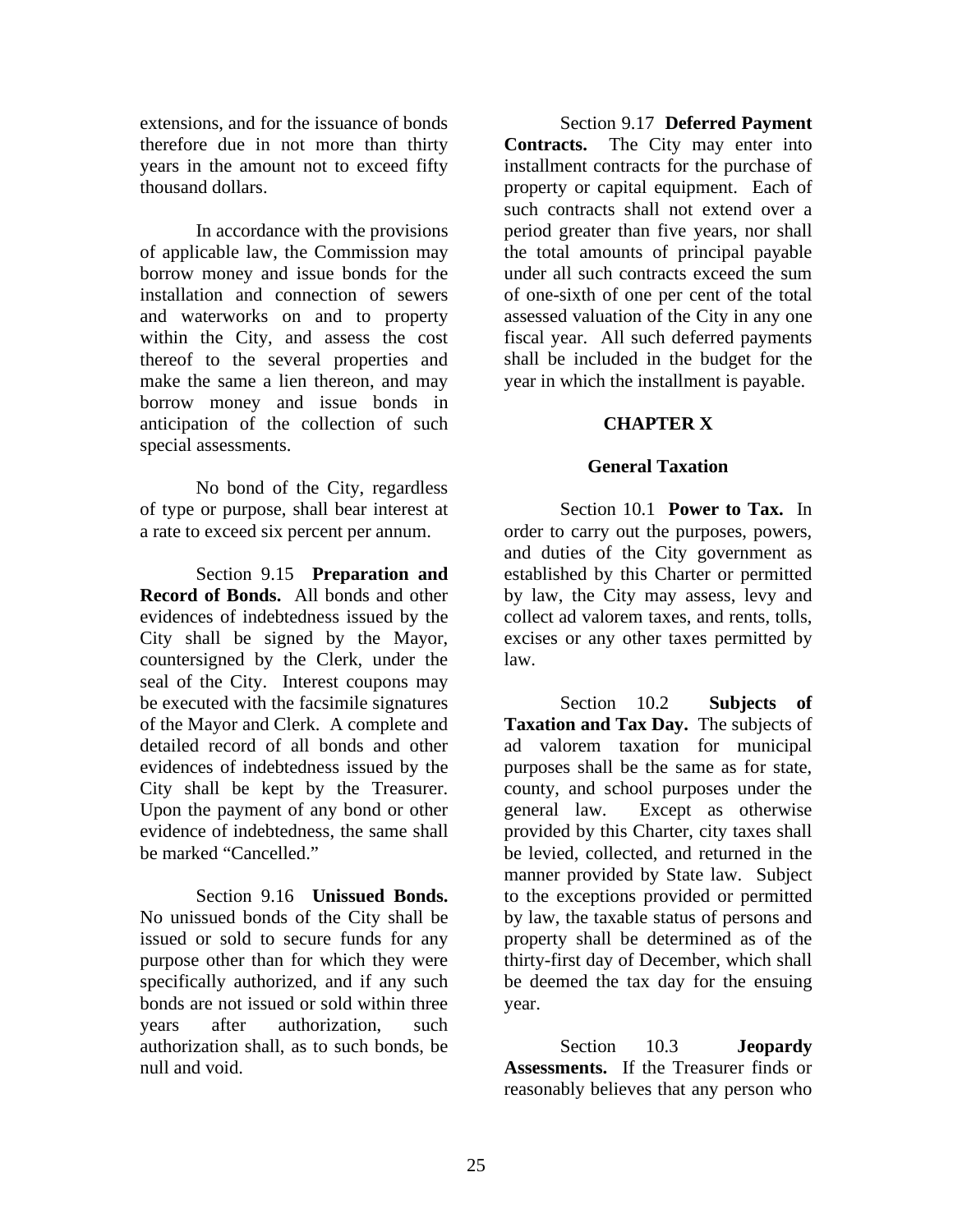is or may be liable for taxes upon personal property, the taxable situs of which was in the City on tax day, designs to depart from the City, or to remove there-from personal property which is or may be liable for taxation, or to conceal himself or his property or to do any other act tending to prejudice or to render wholly or partly ineffectual the proceedings to collect such tax unless proceedings therefore be brought without delay, he shall cause notice of such finding to be given such person, together with a demand for the immediate payment of such tax. Thereupon, such tax shall become immediately due and payable and the Treasurer shall have and exercise all the powers privileges, and prerogatives granted by law to township and city treasurers for the collection thereof. If the exact amount of any such tax has not at the time of such finding, been determined because the same has not at the time been spread upon any tax rill or tax rolls, the Treasurer shall estimate the amount of the tax upon such personal property and such estimate shall be deemed to be the amount of tax upon such property which, together with other taxes which have accrued thereon, shall become payable as hereinabove provided. The tax so estimated by the Treasurer shall, upon the giving of the notice herein provided for, become a lien upon the property liable for such tax. Such lien shall be of the same type and legal effect as the lien upon personal property provided in Section 10.15 of this chapter. If such estimate of the Treasurer shall be in excess of the amount of tax spread against such property upon the tax roll or tax rolls aforesaid, he shall refund such excess upon the demand of the person from whom collected or his legal

representative. If such person furnishes evidence satisfactory to the Treasurer, by bond or otherwise, that he will duly pay the tax or taxes to which the Treasurer's finding relates, then such tax or taxes shall not be payable prior to the time otherwise fixed for the payment thereof.

Section 10.4 **Assessment.** The Assessor shall place a value in accordance with State law upon all property, both real and personal, in the City which is subject to taxation. Such valuation of property shall be in accordance with established assessment rules, techniques, and procedures. Whenever in this Charter reference is made to assessed value, the same shall be deemed to mean such value as equalized under State law.

Section 10.5 **Commission to Furnish Forms, Files and Supplies.** The Commission shall supply the Assessor with all forms, files, indexes and supplies which it shall deem to be required for establishing and maintaining a record of all real and personal property in the City and a continuing assessment of the value thereof.

Section 10.6 **Time for Making Assessment Rolls.** Prior to the first meeting of the Board of Review in each year, the Assessor shall make and complete an assessment roll in the manner and form provided in the general tax law of the State. He shall notify the owners or persons to whom taxes are assessed, according to the records of his office, of any increase or decrease made by him in the assessed valuation of their real property as compared to such valuation for the previous year. Such notice shall be by first class mail, placed in the United States Post Office not later than five days preceding the convening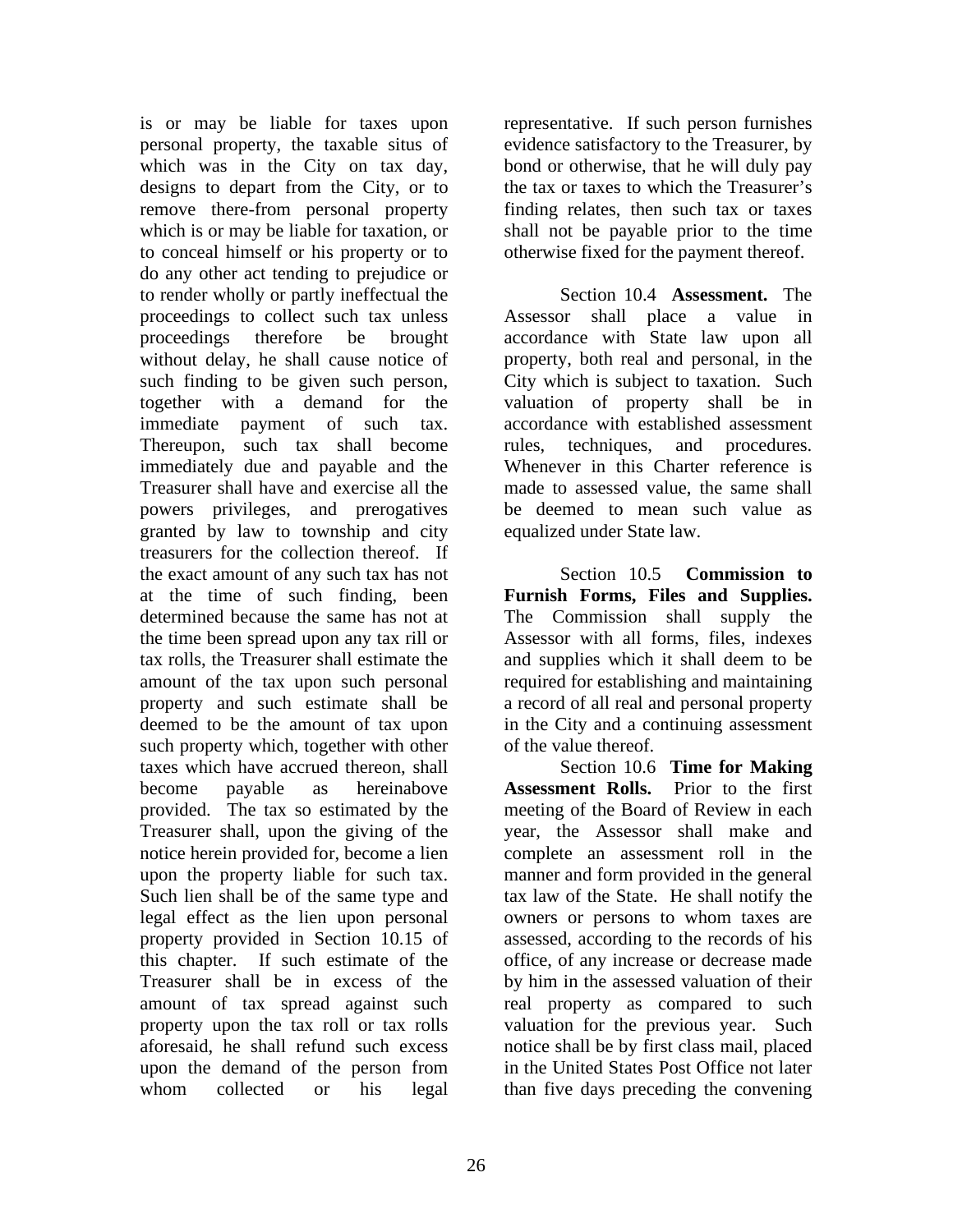of the Board of Review to review such assessments. Neither the failure on the part of the Assessor to give such notice nor the failure of any person to receive such notice shall invalidate the assessment roll or any assessment thereon.

Section 10.7 **Board of Review.** The Board of Review shall be appointed by the Commission for a term of one year and shall consist of three persons who are electors and taxpayers of the City and have been residents of the City for not less than three years. The Commission shall set the compensation of the Board of Review and such compensation shall be a stated amount for each day that the Board of Review shall meet.

Section 10.8 **Meeting of the Board of Review.** The Board of Review shall meet on the first Tuesday following the first Monday in March of each year at such place and time as shall be designated by the Commission and shall continue in session from day to day for the purpose of considering and correcting the rolls, for two days, and as much longer as may be necessary. The Board shall remain in session during such hours as the Commission may designate, but not less than six hours on each of said two days. The Board of Review shall hold a meeting on the fourth Monday of March and at that meeting shall complete the review of the assessment roll submitted to it and shall endorse and approve the same as provided and required by law. If, for any cause, a quorum of the Board of Review does not assemble, or in the event that such Board shall fail or refuse to act during the days above mentioned, the roll as prepared by the Assessor shall

stand as if approve by the Board of Review.

Section 10.9 **Notice of Meetings.** The Clerk shall give notice to the public of the time and place of the meeting of the Board of Review by publication, at least once, not less than two weeks immediately preceding such meeting.

Section 10.10 **Organization and Functions of the Board of Review.** One the first day of its first meeting in each year, the Board of Review shall elect one of its members chairman and one of its members secretary. The Assessor shall attend its meetings but shall not have the right to vote upon any decision of the Board. It shall be the duty of the secretary to keep a permanent record of all the proceedings of the Board. The members of said Board shall be officers of the City and shall take the constitutional oath of office which shall be filed with the Clerk. A majority of the members of the Board shall constitute a quorum. For the purpose of reviewing and correcting assessments, the Board of Review shall have the same powers and perform like duties in all respects as are, by general tax law, conferred upon and required of boards of review in townships, in reviewing assessments in townships for township, state, and county taxes. It shall hear the complaints of all persons considering themselves aggrieved by assessments and, if it shall appear that any person or property has been wrongfully assessed or omitted from the roll, the Board shall correct the roll in such manner as it shall deem fit. In all cases, the assessment roll shall be reviewed according to the facts existing on the tax day of the year for which such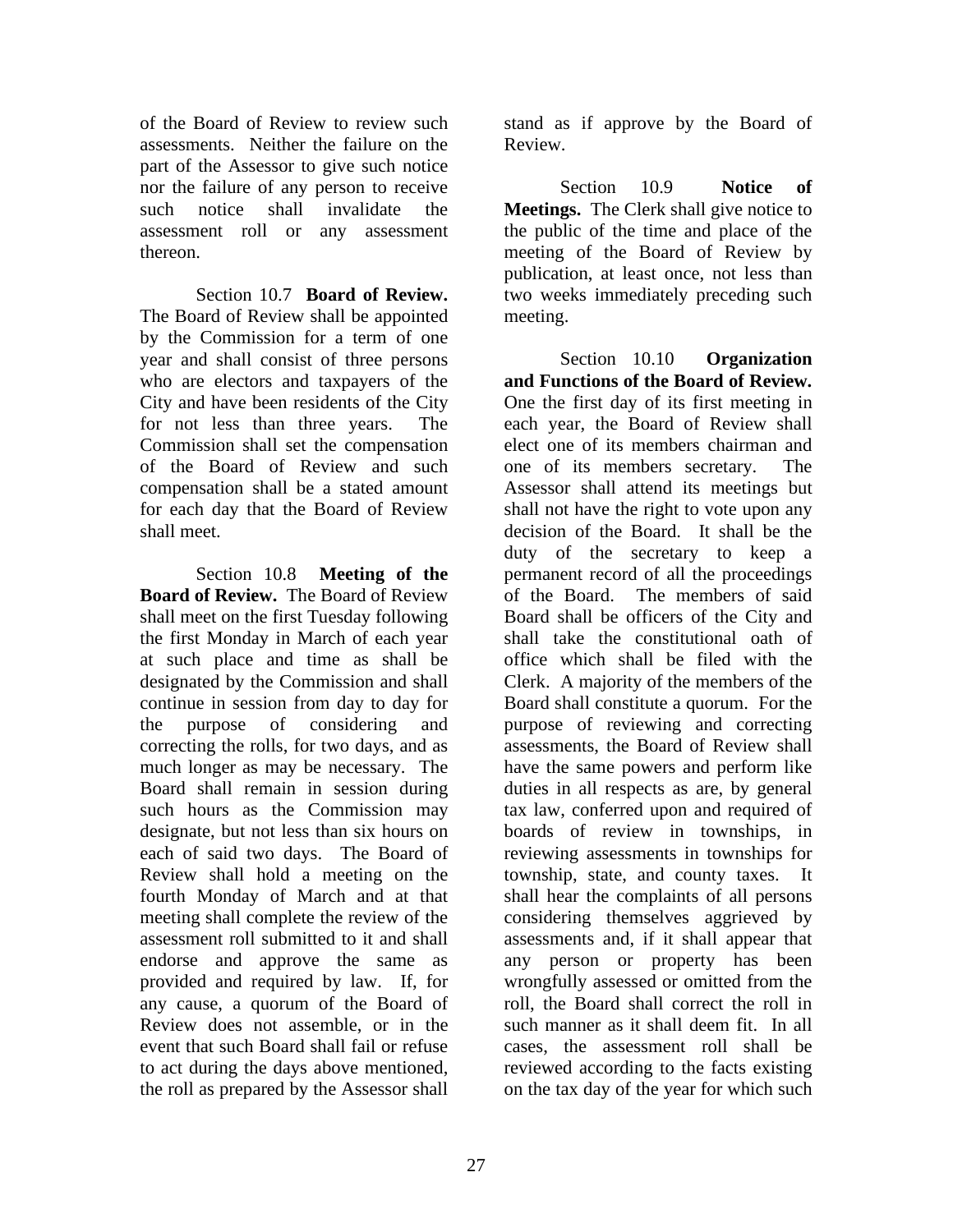roll is made and no change of the status of any property after said day shall be considered by the Board in making its decisions. Except as otherwise provided by State law, no person other than the Board of Review shall make or authorize any change upon or additions or corrections to the assessment roll.

Section 10.11 **Endorsement of Roll – Validity.** After the Board shall have completed its review of the assessment roll, a majority of its members shall immediately endorse thereon and sign a statement to the effect that the same is the assessment roll of the City for the year in which it has been prepared. The omission of such endorsement shall not effect the validity of such roll. Upon the completion of said roll and from and after midnight ending the last of the meeting of the Board of Review, the same shall be the assessment roll of the City for the county, school and city taxes and for any other taxes on real and personal property that may be authorized by law and shall be conclusively presumed by all courts and tribunals to be valid and shall not be set aside except for causes set forth in the general laws of the State.

Section 10.12 **Clerk to Certify Levy.** Within three days after the Commission has adopted the budget for the ensuing year, the Clerk shall certify to the Assessor the total amount which the Commission determines shall be raised by general ad valorem tax, together with such other assessments and other lawful charges as the Commission shall authorize to be spread against or charged to property and persons appearing upon such roll.

Section 10.13 **City Tax Roll.** After the last day for the meeting of the Board of Review, the Assessor shall prepare a copy of the assessment roll to be known as the "City Tax Roll", and upon receiving the certification of the amount to be raised, as provided in the preceding section, the Assessor shall proceed to spread the amounts of the general ad valorem city tax according to and in proportion to the several valuations set forth in said assessment roll. For the purpose of avoiding fractions in the computation on any tax roll, the Assessor may add to the amount of the several taxes to be raised not more than the amount prescribed by State law, which added amount when collected shall be credited to the general funds of the City. Any excess created thereby on any tax roll shall belong to the City. For convenience, the City tax roll may be divided into volumes. Assessments and other lawful charges authorized by the Commission to be spread against or charged to property or persons upon such roll shall be so spread and charged upon such roll as directed by the Commission.

Section 10.14 **Tax Roll Certified for Collection.** After extending the taxes, the Assessor shall certify said tax roll, and the Mayor shall annex his warrant thereto directing and requiring the Treasurer to collect from the several persons named in said roll the several sums mentioned therein opposite their respective names as a tax or assessment, and granting to him for the purpose of collecting the taxes, assessments, and charges on such roll all the power and immunities possessed by township treasurers for the collection of taxes under the general laws of the State.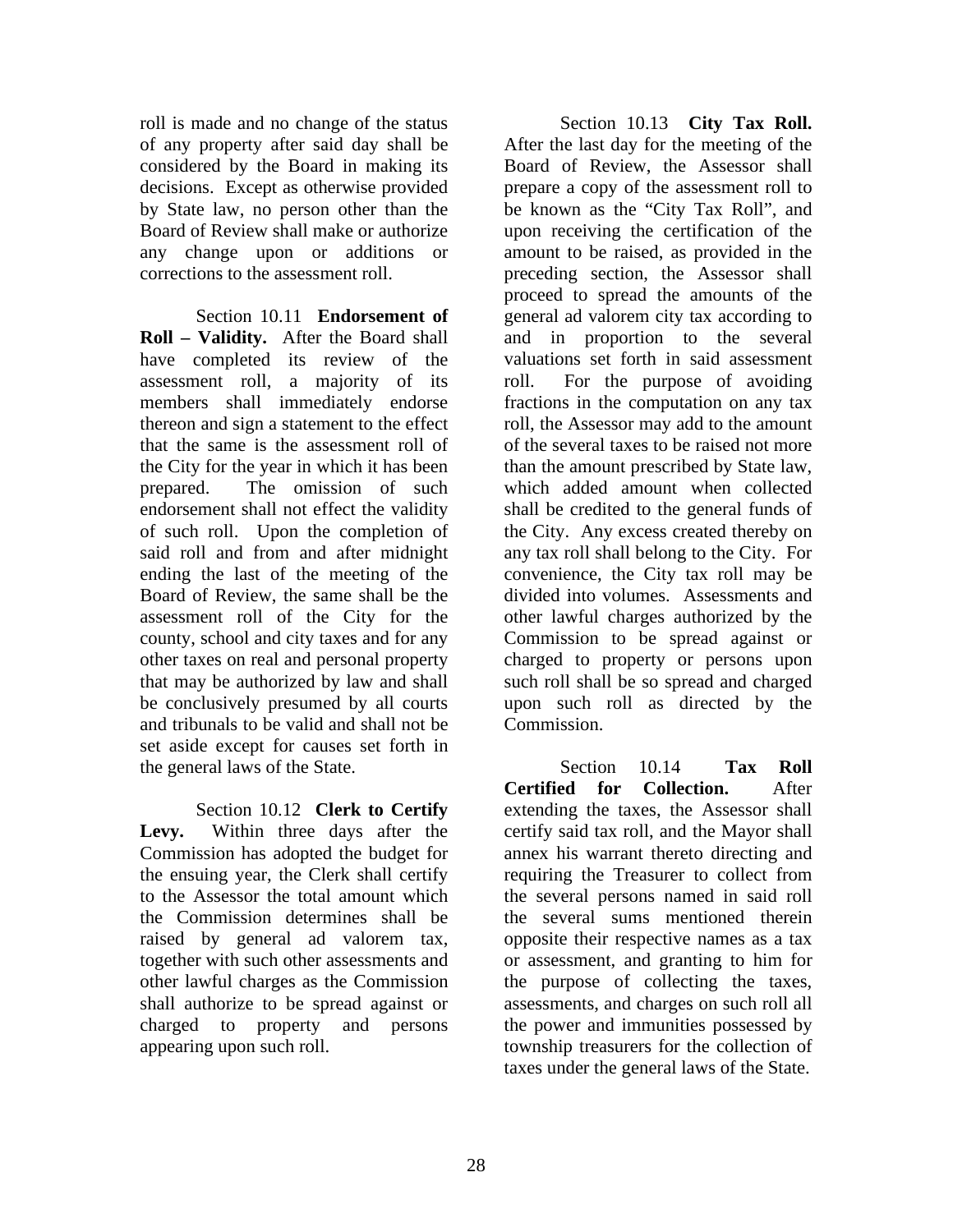Section 10.15 **Taxes Lien on Property.** The City taxes thus assessed against personal property shall become at once a debt to the City from the persons to whom they are assessed, and the amounts assessed on any interest in real property shall on the first day of July become a lien upon such real property, and the lien for such amounts and for all interest and other charges thereon shall continue until payment thereof. All personal taxes shall also be a first lien, prior, superior, and paramount upon all personal property of the persons so assessed from and after the first day of July in each year and shall so remain until paid, which said tax liens shall take precedence over all other claims, encumbrances, and liens upon said personal property whatsoever, whether created by chattel mortgage, execution, levy, judgment or otherwise, and whether arising before or after property taxes, and no transfer of personal property assessed for taxes thereon shall operate to divest or destroy such lien except where such personal property is actually sold in the regular course of retail trade.

Section 10.16 **Notification of Taxes Due.** The Treasurer shall not be required to make personal demand for the payment of taxes, but notice shall be given to the taxpayers of the City by forwarding a statement of taxes due by first class mail addressed to the several owners or occupiers of the property upon which taxes are assessed according to the names of such owners and addresses as indicated on the tax roll, which notice shall be deemed sufficient demand for the payment of all taxes on said roll. Neither the failure on the part of the Treasurer to give said notice nor the failure of any person to receive such

notice, shall invalidate the taxes on said tax roll nor release any person or property assessed from the penalty provided in this chapter in case of nonpayment of the same.

Section 10.17 **Tax Payment Schedule.** The City taxes shall be due on the first day of July in the fiscal year when levied. All taxes paid shall be collected with a collection fee at a rate to be fixed by the Commission. Such collection fees shall be collectable in the same manner as taxes, assessments, and charges to which they are added. All such collection fees shall be paid into the general fund of the City.

Section 10.18 **State, County, and School Taxes.** For the purpose of assessing and collecting taxes in the City for state, county and school purposes, the City shall be considered the same as a township, and all provisions of State law relative to the collection of such taxes and fees to be paid therefore, the accounting therefore to the appropriate taxing units, and the returning of taxes to the county treasurer for nonpayment thereof shall apply to the performance thereof by the Treasurer, who shall perform the same duties and have the same powers as township treasurers under State law except that collection fees allowed by law shall be paid into the general fund of the City. In the event that school taxes or any part thereof are collected at the same time as City taxes, they shall be collected subject to the same privileges and conditions as City taxes under the provisions of this Charter.

Section 10.19 **Lien for Taxes, Assessments, and Charges.** All taxes, assessments, charges, and fees levied,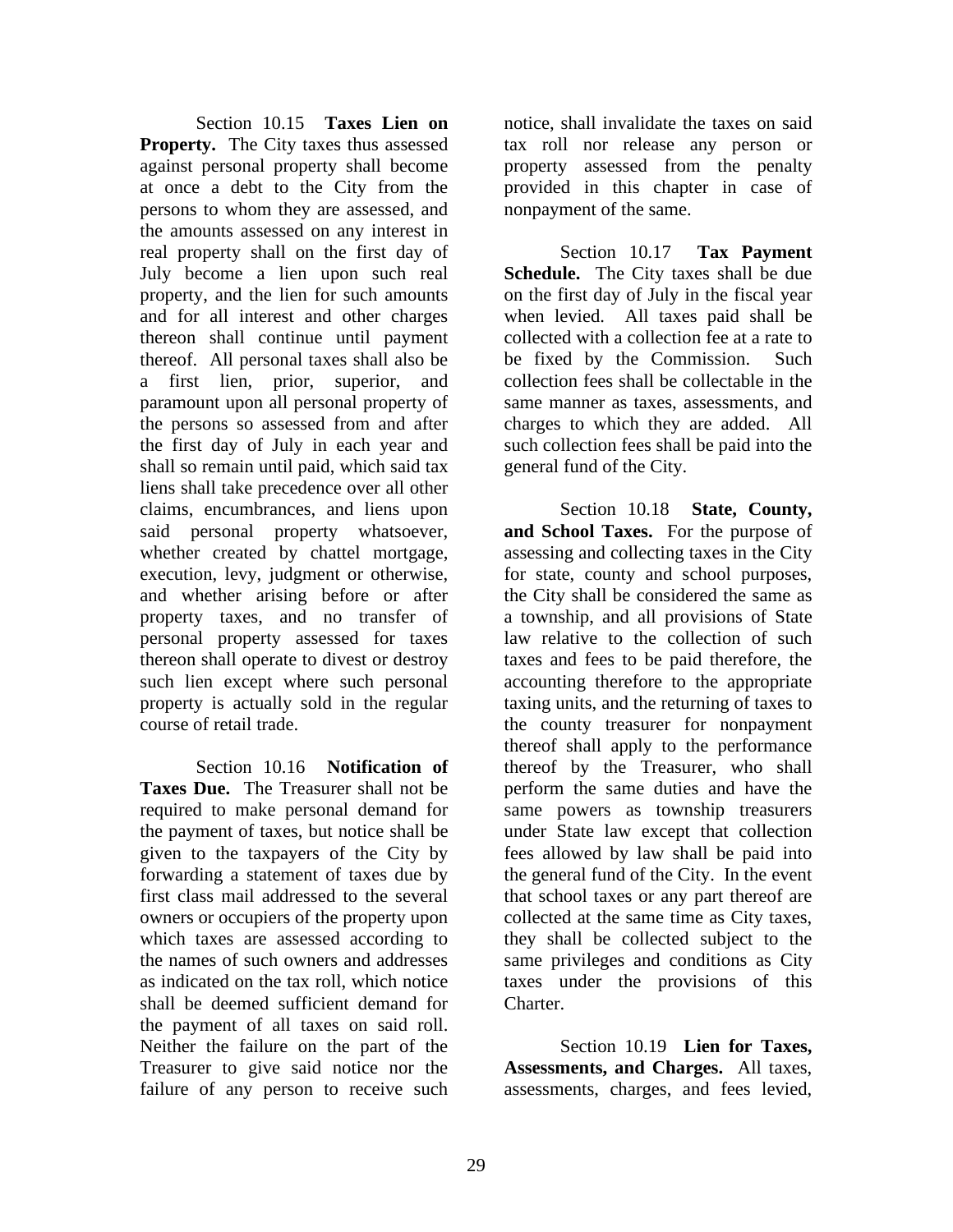spread, or charged on any such tax rolls shall be and remain a lien upon the property until paid.

Section 10.20 **Apportioning of Tax on Portion of Taxed Item.** Any person owning an undivided share or other part of any parcel of real property assessed in one description may pay the taxes assessed against such description or may pay the share or part owed by him by paying an amount having the same relation to the whole tax as the value of the part on which payment is made bears to the value of the whole description, and the receipt given and the record of the receiving officer shall show that such payment was made and the claimed interest upon which it was made.

Section 10.21 **Tax Roll to County Treasurer.** All Taxes, special assessments, charges, and collection fees on the City tax roll which remain unpaid on the first day of March following the date when said roll was received by the Treasurer shall, on that date, become delinquent and shall be returned to the county treasurer at the time and in the same manner and with like effect as returns by township treasurers of township, school, and county taxes. Such returns shall be made upon a delinquent tax roll to be prepared by the Treasurer and shall include all the additional charges which shall in such return be added to the amount assessed in said tax roll against each description. The taxes, assessments, charges, and fees thus returned shall be collected in the same manner as taxes returned to the county treasurer are collected under the provisions of the general laws of the State and shall be and remain a lien upon the lands against which they are assessed until paid.

Section 10.22 **Protection of a City Lien.** The City shall have power, insofar as the exercise thereof shall not conflict with or contravene the provisions of any general law of the State, to acquire by purchase any premises within the City at any tax or other public sale, or by direct purchase from the State of Michigan or the fee owner, when the purchase of such property is necessary to protect the lien of the City for taxes or special assessments, or both, on said premises and may hold, lease, or sell the same. Any such procedure exercised by the City in the protection of its tax lien shall be deemed to be for a public purpose.

# **CHAPTER XI**

# **Elections**

Section 11.1 **Qualification of Electors.** Each person who has the constitutional qualifications of an elector in the State of Michigan, or who will have such qualifications at the next ensuing regular or special City election, shall be entitled to register as an elector of the City in the election precinct in which he resides.

Section 11.2 **Election Procedure.** All primary and general City elections for the nomination and election of officer of the City shall be nonpartisan. The general election laws of the State shall apply to and control, as near as may be, all procedures relating to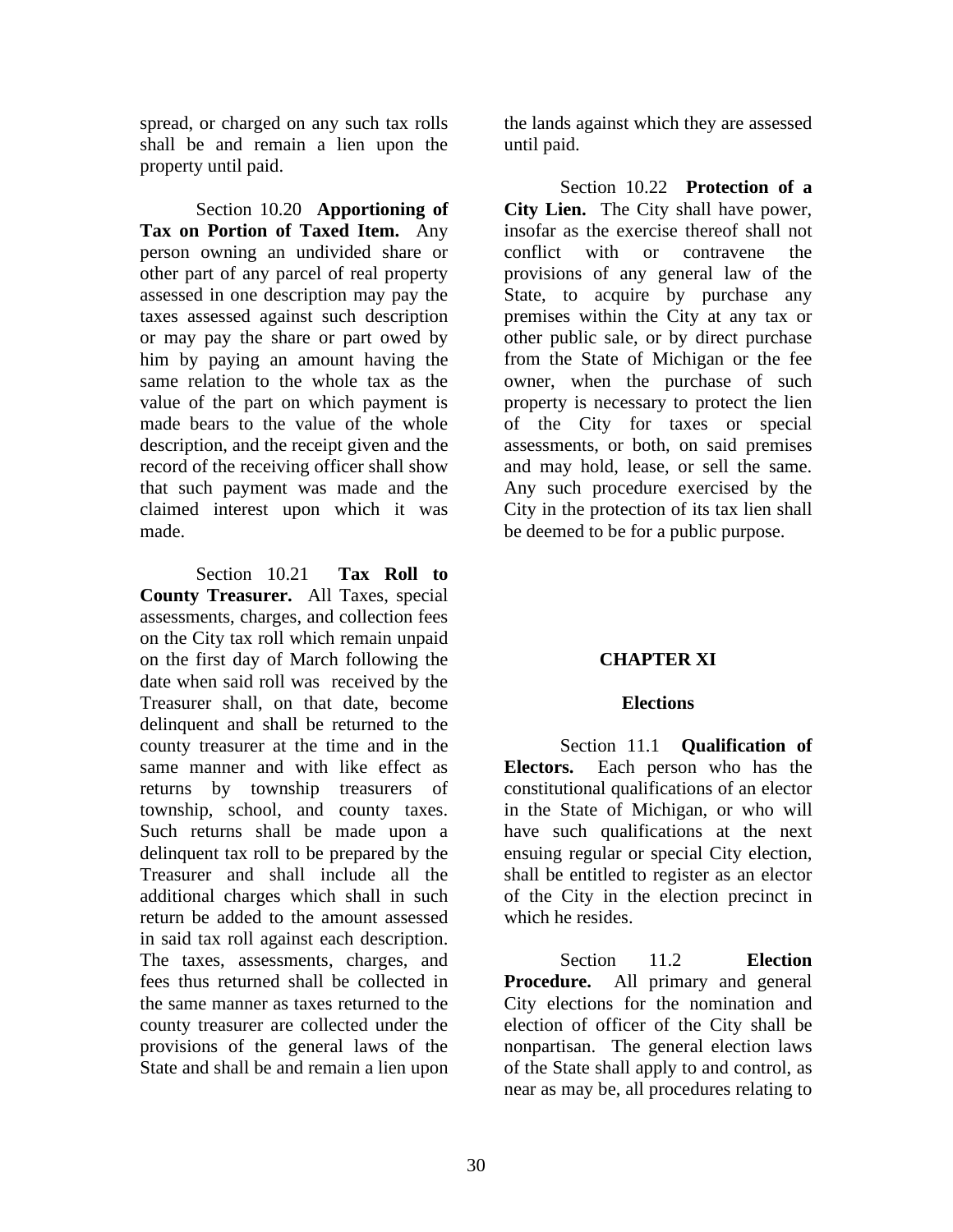registration and City elections, except as such general laws relate to political parties or partisan procedures or require more than one publication of notice, and except as otherwise provided by this Charter. The compensation of all election personnel shall be determined by the Commission.

Section 11.3 **Regular City Elections.** A nonpartisan regular City election shall be held on the same day as the State biennial spring election held in every odd numbered year.

# **[Pursuant to MCL 168.642, the City now holds its City primary election in August and its regular City election in November of odd-numbered years.]**

Section 11.4 **Special Elections.** Special City elections shall be held when called by resolution of the Commission adopted at least forty five days in advance of such election, or when required by this Charter or the general laws of the State. Any resolution calling a special election shall set forth the purpose of such election. No more special elections shall be held in any year than are otherwise permitted by State law.

Section 11.5 **Primary Election.** A nonpartisan City primary election shall be held on the date prescribed by State law for the holding of general biennial spring primary elections. If, upon the expiration of the time for filing nomination petitions for any elective City office, it appears that petitions have been filed for no more than twice the number of candidates to be elected to such office, then no primary election shall be held with respect to such office, and the Clerk shall publish notice of such fact. As to any office with respect

to which no primary is required to be held, those persons named in petitions as candidates for election to such office shall be certified by the Clerk to the election commission to be placed upon the ballot for the next subsequent regular City election. In any City primary election required to be held for a particular office, a candidate who receives a majority of all the votes cast for candidates for that office shall be declared elected and the Clerk shall publish notice of such fact. For purposes of the term of office in Section 2.2 of the Charter, such a candidate shall be elected as of the date of the regular City election. If no candidate receives a majority of all votes cast for candidates for that office at the City primary election, then the candidates in number equal to twice the number of persons to be elected to that office who receive the highest number of votes shall be declared the nominees for election to that office at the next regular City election. No person whose name is not printed on the primary election ballot, but whose name is written thereon or appears on the ballot on a sticker pasted thereon at such election, except such stickers as have been placed thereon by the election commission as provided by law, shall be nominated for election to any office unless he shall receive at least twenty-five votes nominating him for such office.

# **[Pursuant to MCL 168.642, the City now holds its City primary election in August and its regular City election in November of odd-numbered years.]**

Section 11.6 **Election Commission.** An election commission, consisting of the Clerk and two other persons appointed by the Commission at its first meeting in January of each year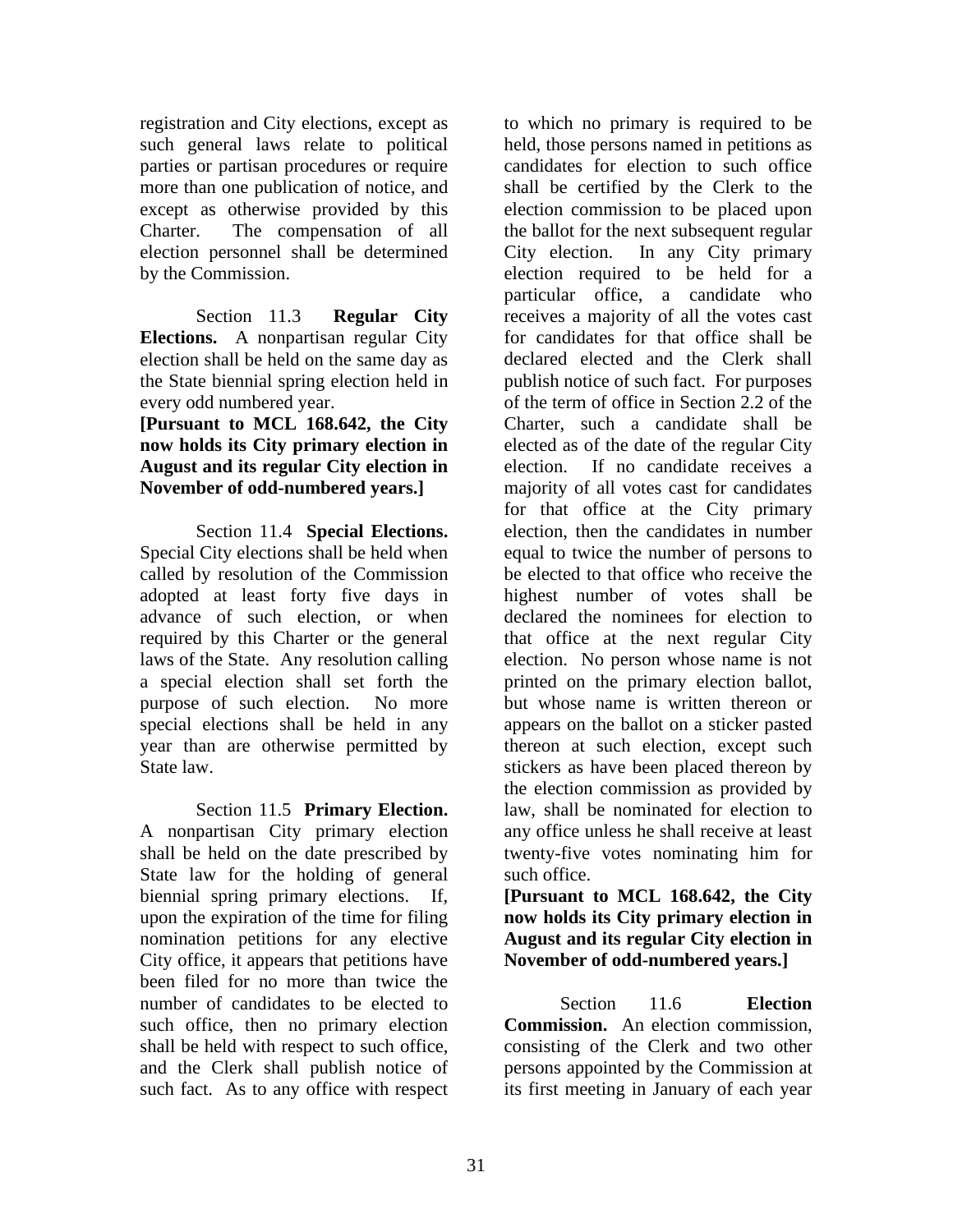for a one year term, is hereby created. The Clerk shall be chairman, and two members shall constitute a quorum for the conduct of the business of the election commission. The commission shall have charge of all activities and duties required of it by State law and this Charter relating to the conduct of elections in the City. In any case where election procedure is in doubt, the election commission shall prescribe the procedure to follow.

Section 11.7 **Notice of Election.** Notice of the time and place of holding any City election and of the officers to be elected and the questions to be voted upon shall be given by the Clerk in the same manner and at the same time as provided in the State election laws for the giving of notices by township clerks in the case of State elections, except that no second publication of notice of any such election shall be required.

Section 11.8 **Voting Hours.** The polls of all elections shall be opened and closed at the time prescribed by law for the opening and closing of polls at State elections.

Section 11.9 **Nomination Petitions.** The method of nomination of all candidates for the City election shall be by petition. Such petitions shall be signed by not less than fifty nor more than one hundred registered City electors when the office is to be filled by the electors of the City as a whole, and by not less than twenty-five nor more than fifty registered City electors of the particular ward when the office is to be filled by the electors of a ward. Such petitions shall be filed with the Clerk not later than twelve o'clock noon on the fourth Saturday prior to the date of the

regular City primary election or the date of any special election for the filling of a vacancy in the office. Official blank petitions, in substantially the same form as required by State law or designated by the Secretary of State for nonpartisan judicial officers, shall be prepared and furnished by the Clerk and must be used by all candidates. Before the Clerk shall furnish nomination petitions to any person he shall enter thereon the name of the person in whose behalf the petition is to be circulated and the name of the office for which he is to be a candidate, and no petition which has been altered with respect to such entries shall be received by the Clerk for filing under the provision of this section. Nomination petitions for the purpose of filling a vacancy shall so state in connection with the name of the office for which the petition is to be circulated. The Clerk shall publish notice of the last day, time and place for filing nomination petitions at least one and not more than three weeks before that date. No person shall sign his name to a greater number of petitions for any one office to be filled at a primary or other City election than there will be persons elected to said office. Where any name appears on more than such number of petitions for any office, such name shall not be counted upon any petition for that office.

Section 11.10 **Approval of Petitions.** The Clerk shall accept for filing only nomination petitions on official blanks containing the required number of signatures for candidates having those qualifications required for elective City officers by this Charter. When petitions are filed by persons other than the person whose name appears thereon as a candidate, they shall be accepted for filing only when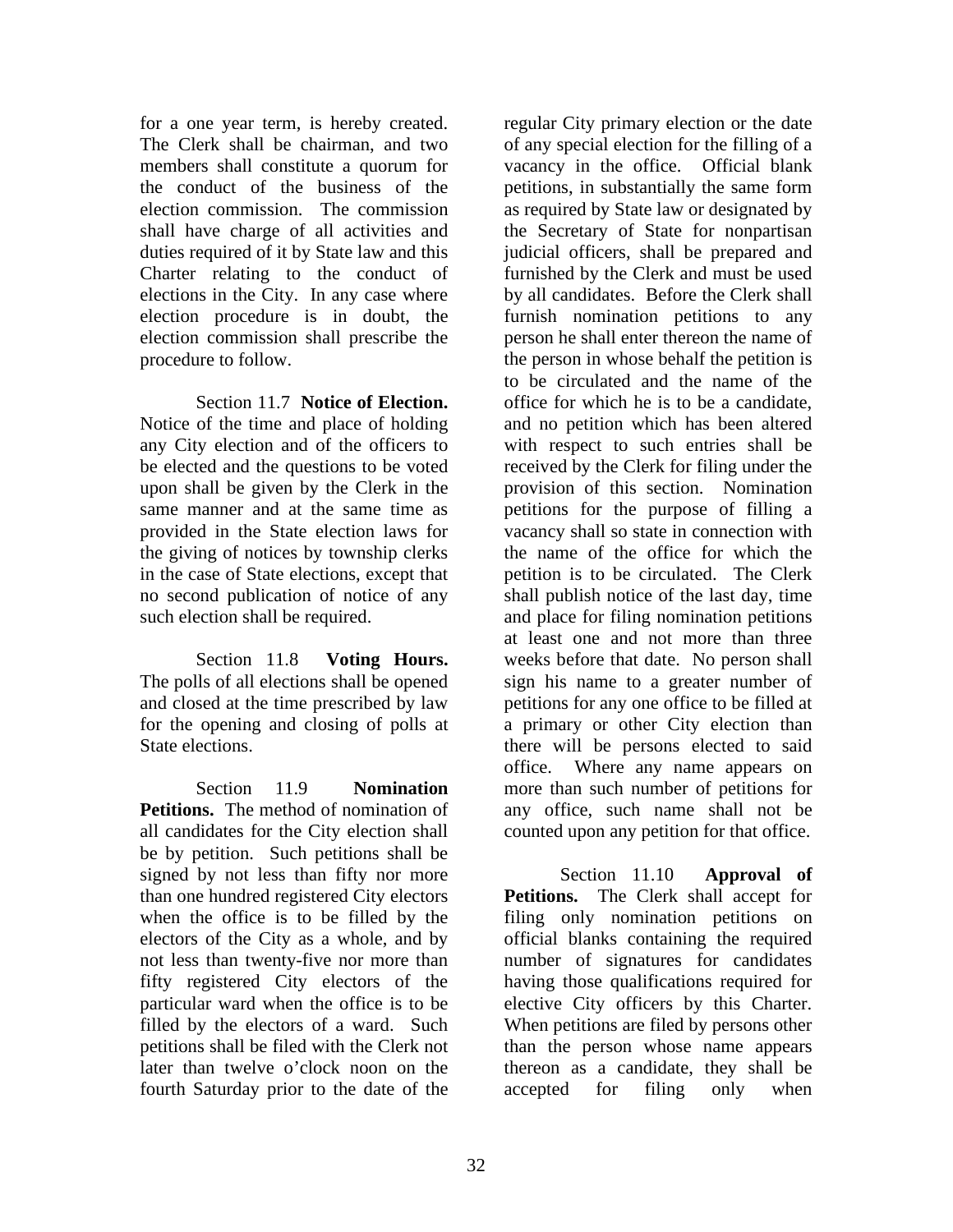accompanied by the written consent of the person in whose behalf the petition or petitions were circulated. The Clerk shall, before twelve o'clock noon on the Tuesday following the final filing date, determine the sufficiency of the signatures of each petition filed, and if he finds that any petition does not contain the required number of signatures of registered electors he shall immediately notify the candidate in writing of the insufficiency of his petition. Each petition which is found by the Clerk to contain the required number of signatures of registered electors for candidates shall be marked "In Order" with the date thereof and he shall immediately so notify the candidate whose name appears thereon in writing.

Section 11.11 **Form of Ballots.** The form, printing, and numbering of ballots used in any City primary or other election shall conform, as nearly as may be, to that prescribed by or in accordance with State law, except that no party designation or emblem shall appear thereon. The names of qualified nominees for each office shall be listed under a separate heading for each office and shall be rotated on the ballots: Provided, That for any of such candidates who is an incumbent in such office, such candidate shall be designated "Incumbent".

Section 11.12 **Canvass of Votes.** The members of the Commission shall be the board of canvassers to canvass the votes cast at the City primaries and other elections: Provided, That if any of such persons are candidates for office at an election to be canvassed, such person shall not be a member of the board of canvassers at such election. Upon any election, if the

board of canvassers shall be reduced to less than three members who are able to act, the remaining member or members shall appoint pro tem from the qualified and registered electors of the City additional members to the board of canvassers who shall not be candidates for office to canvass the votes at said election. A majority of the members of such board, as so constituted, shall be a quorum for the transaction of the business of the board. The board of canvassers shall meet on the first Wednesday after each city primary and other election and publicity canvass the returns of such primary of other election and shall determine the vote upon all questions and propositions and declare whether the same have been adopted or rejected and what persons have been nominated for election or elected.

Section 11.13 **Tie Vote.** If, at any City primary or other election, there shall be no choice between candidates by reason of two or more persons having received an equal number of votes, then the Commission shall name a date for the appearance of such persons for the purpose of determining the nomination or election of one of such persons by lot as provided by State law. Should any person or persons fail or refuse to appear in person or by representative to determine the result of any tie election at the time and place named by the Commission, such determination shall be made by lot in his or their absence at the direction and under the supervision of the Commission. Such determination shall, in any event be final.

Section 11.14 **Recount.** A recount of the votes cast at any City primary or other election for any office or upon any proposition may be had in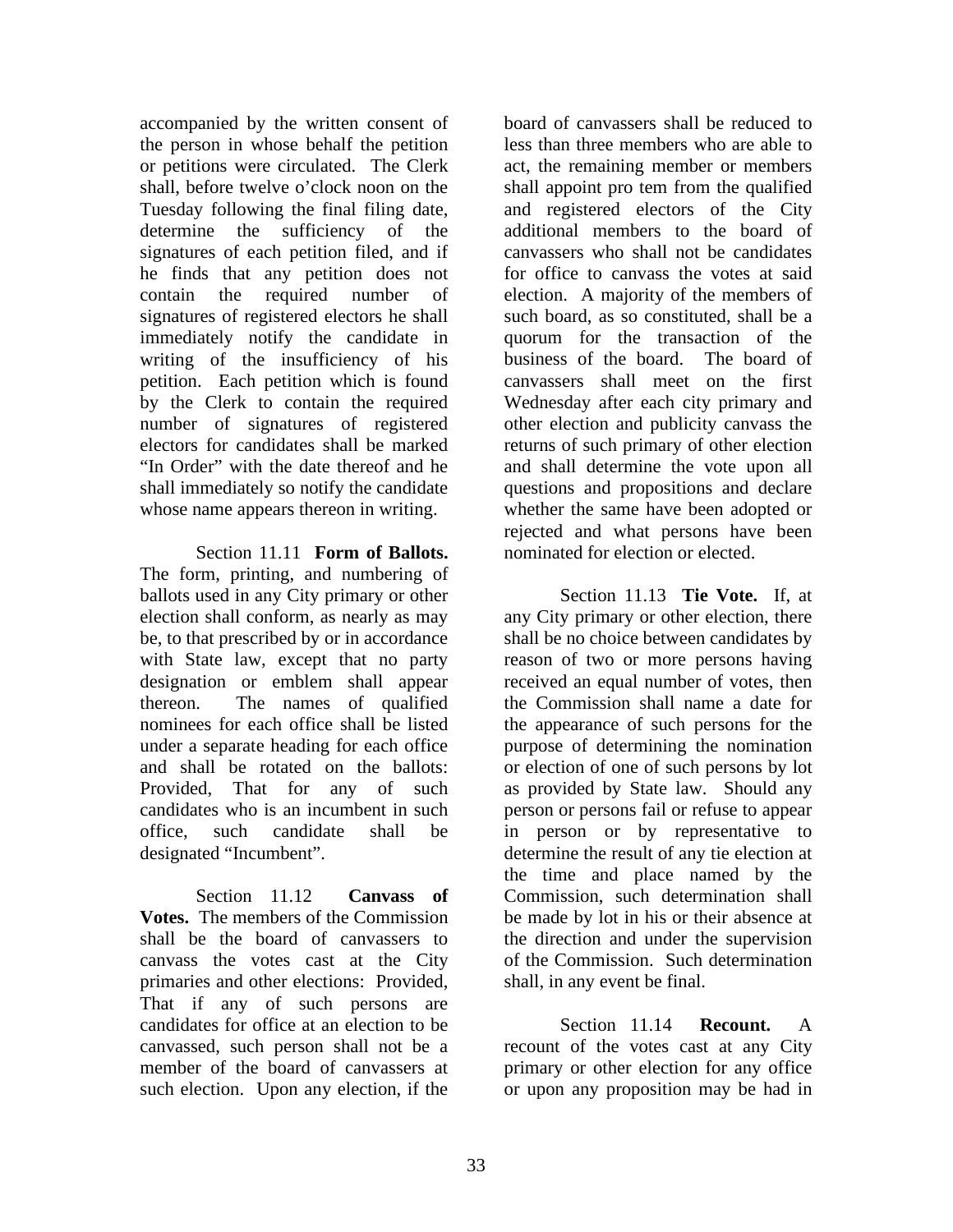accordance with the general election laws of the State. In the event that a recount is held with respect to the election or nomination of any person who is a candidate for the office of Mayor or Commissioner, and such person holds a City office, such person shall not serve as a member of the board of canvassers during such recount.

# **CHAPTER XII**

# **Utility Franchises and Municipal Ownership**

Section 12.1 **Public Utility Franchises.** All public utility franchises granted after the adoption of this Charter, whether it be so provided in the granting ordinance or not, shall be subject to the right of the City:

 (a) To repeal the same for misuse or nonuse, or for failure to comply with the provisions thereof;

 (b) To require proper and adequate extension of plant and the maintenance thereof at the highest practicable standard of efficiency;

 (c) To establish reasonable standards of service and quality of products, and prevent unjust discrimination in service or rates;

 (d) To require continuous and uninterrupted service to the public in accordance with the terms of the franchise throughout the entire period thereof;

 (e) To impose such other regulations as may be determined by the Commission to be conducive to the health, safety, welfare, and accommodation of the public;

 (f) To require the public utility to which any franchise is granted to permit joint use of its property and appurtenances located in the streets, alleys, and public places of the City, by the City and other utilities insofar as such joint use may be reasonably practicable and upon payment of reasonable rental therefore: Provided, That in the absence of agreement upon application by any public utility the Commission shall provide for arbitration of the terms and conditions of such joint use and the compensation to be paid therefore;

 (g) To pay such part of the cost of improvement or maintenance of the streets, alleys, bridges, and public places of the City as shall arise from its use thereof and to protect and save the City harmless from all damages arising from said use.

Section 12.2 **Franchise and Contracts.** Every ordinance or resolution granting any franchise or right to occupy or use the streets, highways, bridges, or public places in the City for any purpose shall be complete in the form in which it is finally passed and remain on file with the Clerk for public inspection for at least four weeks before the final passage or adoption thereof or approval for referral to the electorate. No exclusive franchise shall ever be granted. No irrevocable franchise shall be granted by the City unless such proposition shall have first received the affirmative vote of at least three-fifths of the electors of the City voting thereon at a regular or special election. No such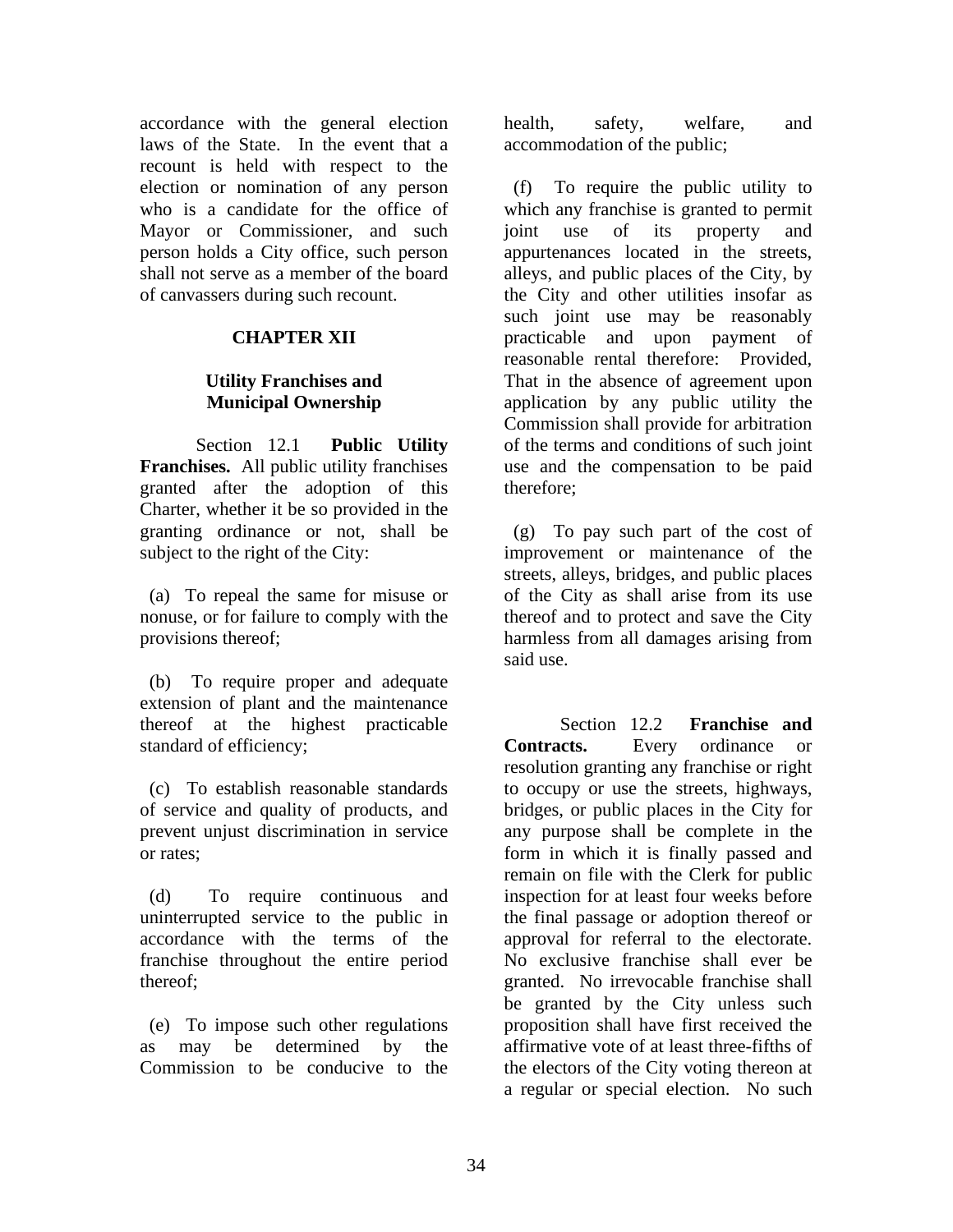franchise ordinance or resolution shall be approved by the Commission for referral to the electorate until a public hearing has been held thereon, nor until the grantee named therein has filed with the Clerk his unconditional acceptance of all terms of such franchise. No special election for such purpose shall be ordered by the Commission unless the expense of holding such election as determined by the Commission, shall have first been paid to the Treasurer by the grantee.

A franchise ordinance or ordinance granting or authorizing the granting of a license to use or occupy the streets of the City for public utility purposes which is subject to revocation at the will of the City may be enacted by the Commission without referral to the voters, but shall not be enacted nor become operative unless it shall have been complete in the form in which it is finally enacted and remain on file with the Clerk for public inspection for at least four weeks before the final enactment thereof.

Section 12.3 **General Powers Respecting Municipal Utilities and**  Services. The City shall possess and hereby reserves to itself all the powers granted to cities by the Constitution and general laws of the State of Michigan to acquire, construct, own, operate, improve, enlarge, extend, repair, and maintain, either within or without its corporate limits, hospitals and public utilities, including but not by the way of limitation, public utilities for treating and supplying water, and for supplying light, power, sewage treatments, and garbage disposal facilities, or any of them, to the City and its inhabitants; and also to sell and deliver water, light, power, and other public utility services

without its corporate limits to an amount not exceeding the limitations set by or under authority of law: Provided, that no tax shall be levied for the provision of any public utility service unless a majority of the electors of the City, voting on the question, shall authorize the City to furnish such utility service. The power to supply, as herein possessed and reserved, shall include the power to extract and process water or to purchase the same from others.

Section 12.4 **Management of Utilities of the City.** The Commission shall provide by ordinance for the management, maintenance, improvement, and operation of the utilities of the City, which management and operation shall be under the general supervision and responsibility of an officer of the City who shall be designated by the Commission.

Section 12.5 **Utility Charges.** The Commission shall fix the rates to be charged for all public utility services under its control. When any person shall fail or refuse to pay to the City any sums due on utility bills, the service upon which such delinquency exists may be shut off or discontinued by the proper authority or department of the City and suit may be instituted by the City for the collection of the same in any court of competent jurisdiction.

Section 12.6 **Lien for Delinquent Utility Charges.** Except as otherwise provided or limited by State law, the City shall have as security for the collection of all charges for utility services a lien upon the premises to which such utility services were supplied. Such lien shall become effective immediately upon the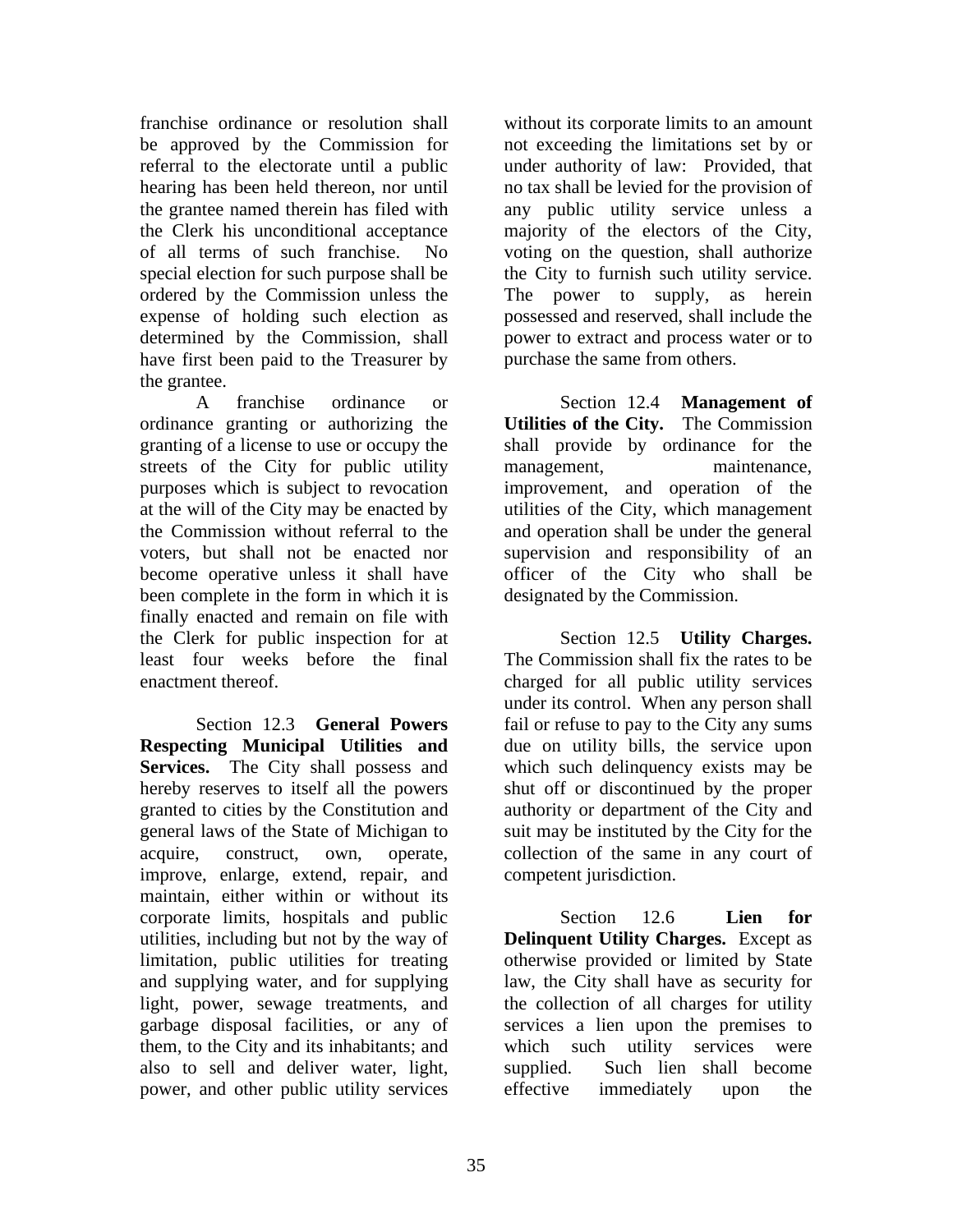distribution or supplying of such utility service or services to such premises. The Commission may also provide by ordinance such additional procedures as may be required for the collection or public utility charges and for such purpose shall have all of the powers granted to cities by Act No. 178 of the Public Acts of 1939, as amended.

# **CHAPTER XIII**

# **Public Improvements**

Section 13.1 **City May Perform Public Work.** The Commission shall have power to do any public work or make any local or public improvement by the employment of the necessary labor and the purchase of the necessary supplies and material with separate accounting as to each improvement so made, or to do such work by contract. The Commission shall also have power to do any public work or make any local or public improvement under any legally constituted plan under which labor is furnished by any other governmental unit, any department or agency of the United States or the State of Michigan or which is wholly or in part financed by them or any of them.

Section 13.2 **Petitions for Local or Public Improvements.** Petitions for the making of local or Public improvements within the City shall be received by the Clerk and may be considered by the Commission at any time.

Section 13.3 **General Powers Relative to Special Assessments.** The Commission shall have the power to determine the necessity of any local or public improvement and to determine

that the whole or any part of the cost thereof shall be defrayed by special assessment upon the property especially benefited and shall so state by resolution, which resolution shall also state the estimated cost of the improvement, what proportion of the cost thereof shall be paid by special assessments and what part, if any, shall be a general obligation of the City, the number of installments in which assessments may be paid and shall designate the district or land and premises upon which special assessments shall be levied: Provided, That no special assessment district shall be created nor shall any special assessment be levied if the owners of more than one-half of the property in such proposed special assessment district, after notice of a proposal to create such district is given by mail, object in writing to the creation of such special assessment district or to the levy of such special assessments and file such written objections with the City Clerk at or prior to the hearing on necessity.

Section 13.4 **Procedure Fixed by Ordinance.** Subject to the provisions and restriction of Section 13.3 hereof, the Commission shall have the power to prescribe by general ordinance a complete special assessment procedure concerning plans and specifications, estimate of costs, notice of hearing, the making of the assessment roll and the correction of errors, the collection of special assessments and any other matters concerning the making of improvements by the special assessment method. Such ordinance shall also provide for hearings by the Commission on the necessity of the proposed improvement and upon the special assessment roll therefore for the final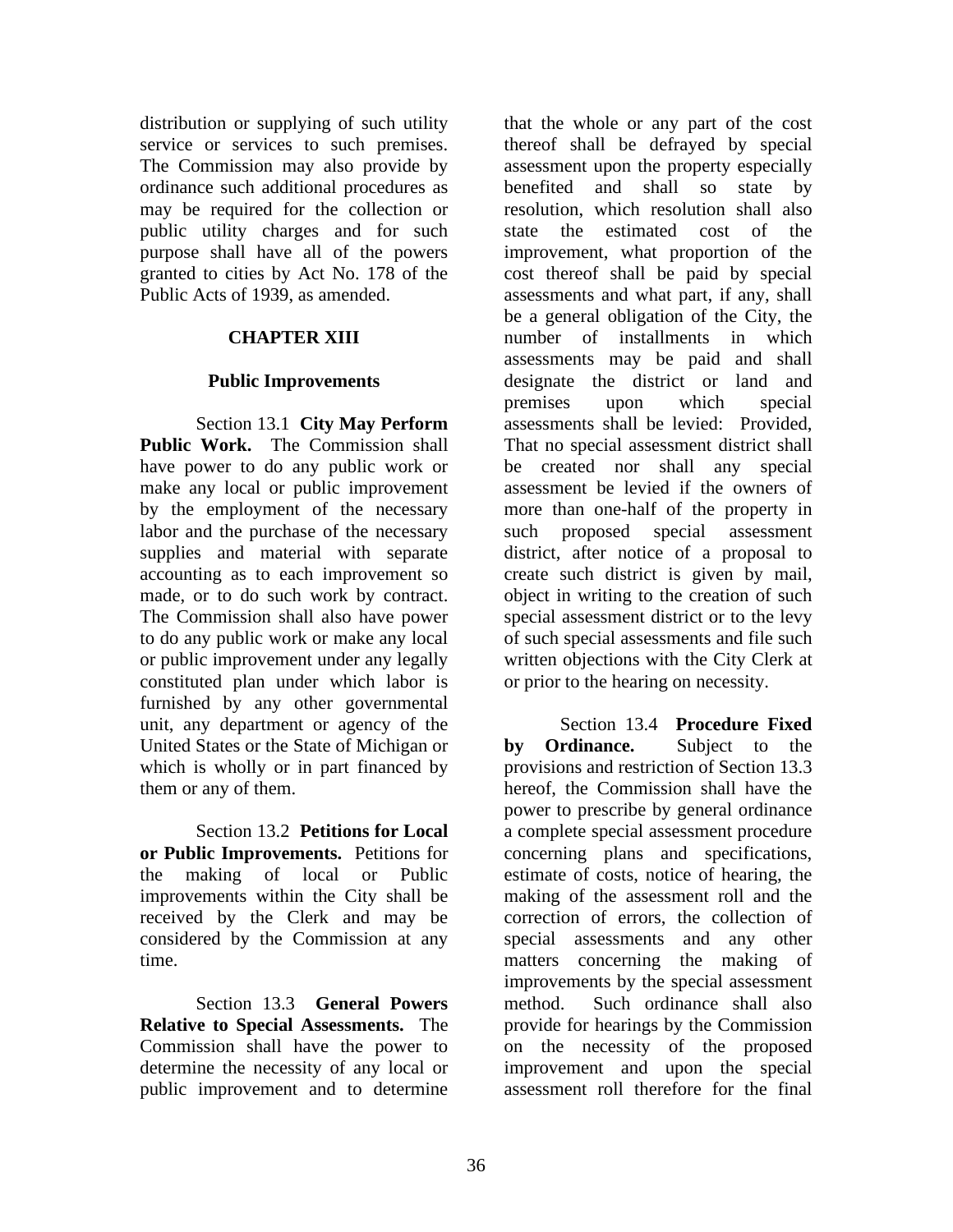determination of the Commission to proceed with the making of any such improvement, for the making and completion of special assessment rolls, the collection of amounts set forth on special assessment rolls in one or more, but not to exceed thirty, annual installments, and for the keeping of account of moneys collected for such public improvements. Such ordinance may also provide for defraying the cost of laying sidewalks and the abatement of nuisances by levying special assessments upon the property especially benefited or from which a nuisance is removed.

Section 13.5 **Reassessment for Benefits.** Whenever the Commission shall deem any special assessment invalid or defective for any reason whatever, or if any court of competent jurisdiction shall have adjudged such assessment to be illegal for any reason whatsoever, in whole or in part the Commission shall have power to proceed from the last step at which the proceedings were legal and to cause a new assessment to be made for the same purpose for which the former assessment was made, whether the improvement or any part thereof has been completed or not and whether any part of the assessment has been collected or not. All proceedings on such reassessment and for the collection thereof shall be made in the same manner as provided for the original assessment. If any portion of the original assessment shall have been collected and not refunded, it shall be applied upon the reassessment and the reassessment shall, to that extent, be deemed satisfied. If more than the amount reassessed shall have been collected, the balance shall be refunded to the person making such payment.

Section 13.6 **Additional Procedures.** In any case where the provisions of this Charter may prove to be insufficient to carry into full effect the making of any special assessment, the Commission shall provide by ordinance any additional steps or procedures which may be required to effect the improvement by special assessment.

Section 13.7 **Nuisances.** The Commission may be ordinance declare acts or conditions which are or may be dangerous to the health, safety, or welfare of the inhabitants of the City to constitute hazards or nuisances, and shall, in such ordinance or ordinances, provide for the abatement thereof and may also provide that the costs of such abatement be charged against the real property on which the hazard or nuisance is located and the owner thereof as a special assessment.

Section 13.8 **Hazards Constituting Nuisances.** When any lot, building or structure within the City, because of accumulation of refuse or debris, the uncontrolled growing of noxious weeds, or of age or dilapidation, or because of any other conditions or happening becomes, in the opinion of the Commission, a public hazard or nuisance which is dangerous to the health, safety or welfare of the inhabitants of the City or of those residing or habitually going near such lot, building or structure, the Commission may, after investigation, give notice thereof by publication, by personal service or by registered mail addressed to the last known address of the owner or owners of the land upon which such nuisance exists or to the owner of the building or structure itself.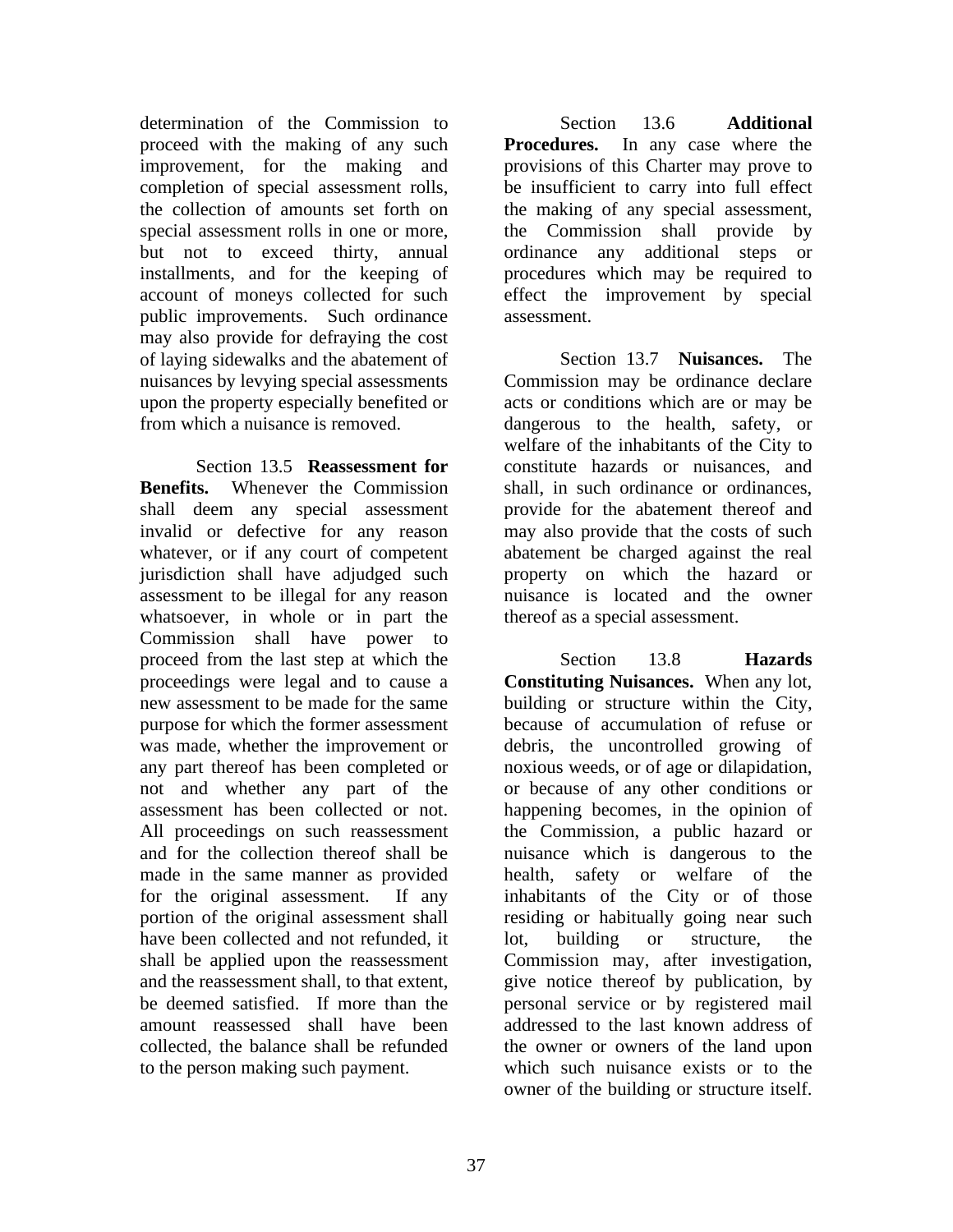Such notice shall specify the nature of the nuisance and require such owner to alter, repair, tear down, abate, or remove the nuisance promptly or within a time to be specified by the Commission which shall be commensurate with the nature of the nuisance. If, at the expiration of the time limit in said notice, the owner has not complied with the requirements thereof, or in any case where the owner of the land or of the building or structure itself is not know, the Commission may order such hazard or nuisance abated by the proper department or agency of the City which is qualified to do the work required or may do the work by contract or by hire. The cost of such abatement shall be determined by the Commission which may order the same to be assessed against the real property upon which such hazard or nuisance is located by special assessment. The Commission shall determine the person, if known, against whom and the premises upon which the same shall be levied as a special assessment. As often as the Commission shall deem it expedient, it shall require all of the several amounts so determined and reported to it, and the several lots or premises and the persons chargeable therewith, respectively, to be notified by the Clerk, either by personal service, by registered mail sent to their last known address as shown on the assessment roll of the City, or by publication. Such notice shall state the basis of the assessment, the cost thereof, and shall give a reasonable time, which shall not be less than thirty days, in which payment shall be made to the Treasurer. In all cases where payment is not made within the time limit, the same shall be reported by the Treasurer to the Assessor who shall spread such amounts charged against the several persons or

descriptions of real property chargeable therewith on the next roll for the collection of City taxes. The provisions of this section shall not prevent the Commission from abating nuisances in any manner provided or permitted by law.

#### **CHAPTER XIV**

#### **Interpretive and Limiting Provisions**

Section 14.1 **City Records.** All records of the City shall be public.

Section 14.2 **Tense.** Except as otherwise specifically provided or indicated by the context, all words used in this Charter indicating the present tense shall not be limited to the time of adoption of this Charter, but shall extend to and include the time of the happening of any event or requirement for which provision is made therein either as a power, immunity, requirement, or prohibition.

Section 14.3 **Number and Gender.** As used in this Charter, every word importing the singular number only may extend to and embrace the plural number and every word importing the plural number may be applied and limited to the singular number. Every word importing the masculine gender only shall be extended and applied to the feminine as well as the masculine gender.

#### Section 14.4 **Definitions.**

 a. The word "person" may extend and be applied to bodies corporate and politic and to partnerships, associations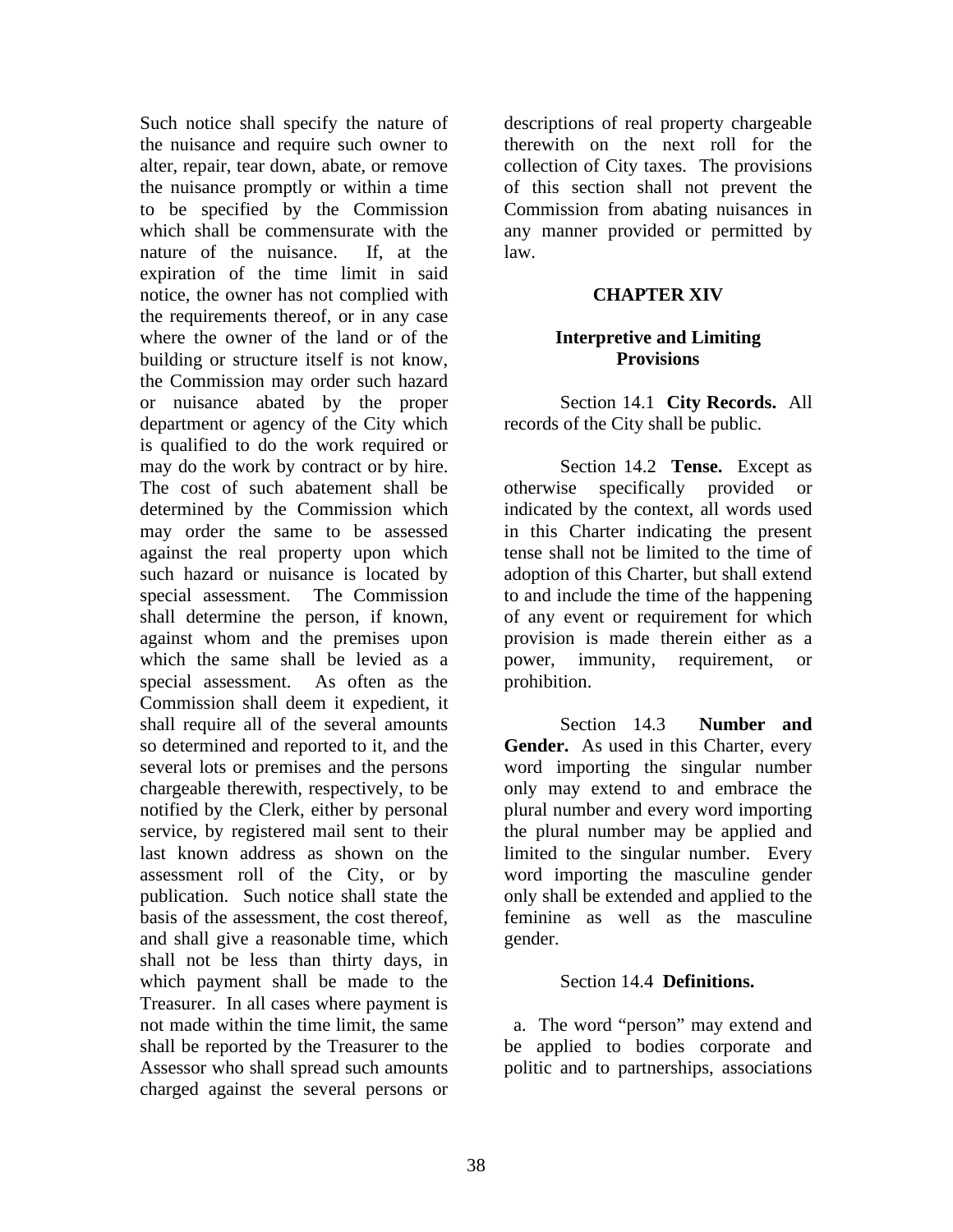and joint adventures, as well as to individuals.

 b. Except as otherwise provided or permitted in this Charter or by State law, the terms "publication," "publish," and "published" shall mean publication in a newspaper which is circulated within the City and which is qualified by law to publish legal advertisements.

 c. The words "statute" and "State law" shall mean the statutes and laws, including the Constitution, of Michigan.

Section 14.5 **Estoppel.** No official of the City shall have the power to make any representation or recital of fact in, or which may be deemed to constitute a part of, any franchise, contract, document, or agreement contrary to any public record of the City. Any such representation shall be void and of no effect as against the City.

Section 14.6 **Severability.** Should any provision or section, or portion thereof, of this Charter be held by a court of competent jurisdiction to be invalid, illegal, or unconstitutional, such holding shall not be construed as affecting the validity of this Charter as a whole or of any remaining portion of such provision or section; it being hereby declared to be the intent of the Charter Commission and of the electors who voted thereon that such unconstitutionality or illegality shall not affect the validity of any part of the charter, except that specifically affected by such holding.

Section 14.7 **Amendments.** This Charter may be amended at any time in the manner provided in Act No. 279 of the Public Acts of 1909, or this

Charter. Should any two or more amendments adopted at the same election have conflicting provisions, the one receiving the largest affirmative vote shall prevail as to these provisions.

### **Schedule**

Section 1. **Status of Schedule Chapter.** The purpose of this schedule chapter is to inaugurate the government of the City of Walker under this Charter and it shall constitute a part of this Charter only to the extent and for the time required to accomplish that end.

Section 2. **Election to Adopt This Charter.** This Charter shall be submitted to a vote of the qualified and registered electors of the City of Walker as described herein at the same time as the regular State and Federal biennial fall election to be held on the first Tuesday after the first Monday in November 1962. The polling places for said election shall be in the same place in each precinct as the polling place for the State and Federal election held at the same time. This election shall be conducted by the township officials charged with the conduct and supervision of the State and Federal biennial fall election of 1962, and such officials are hereby appointed inspectors of election for the vote on this Charter and for the City officials to be elected. The vote shall be canvassed by a board of canvassers appointed by the Charter Commission in accordance with the statute.

Section 3. **Form of Ballot.** The form of the ballot on submission of this Charter shall be substantially as follows: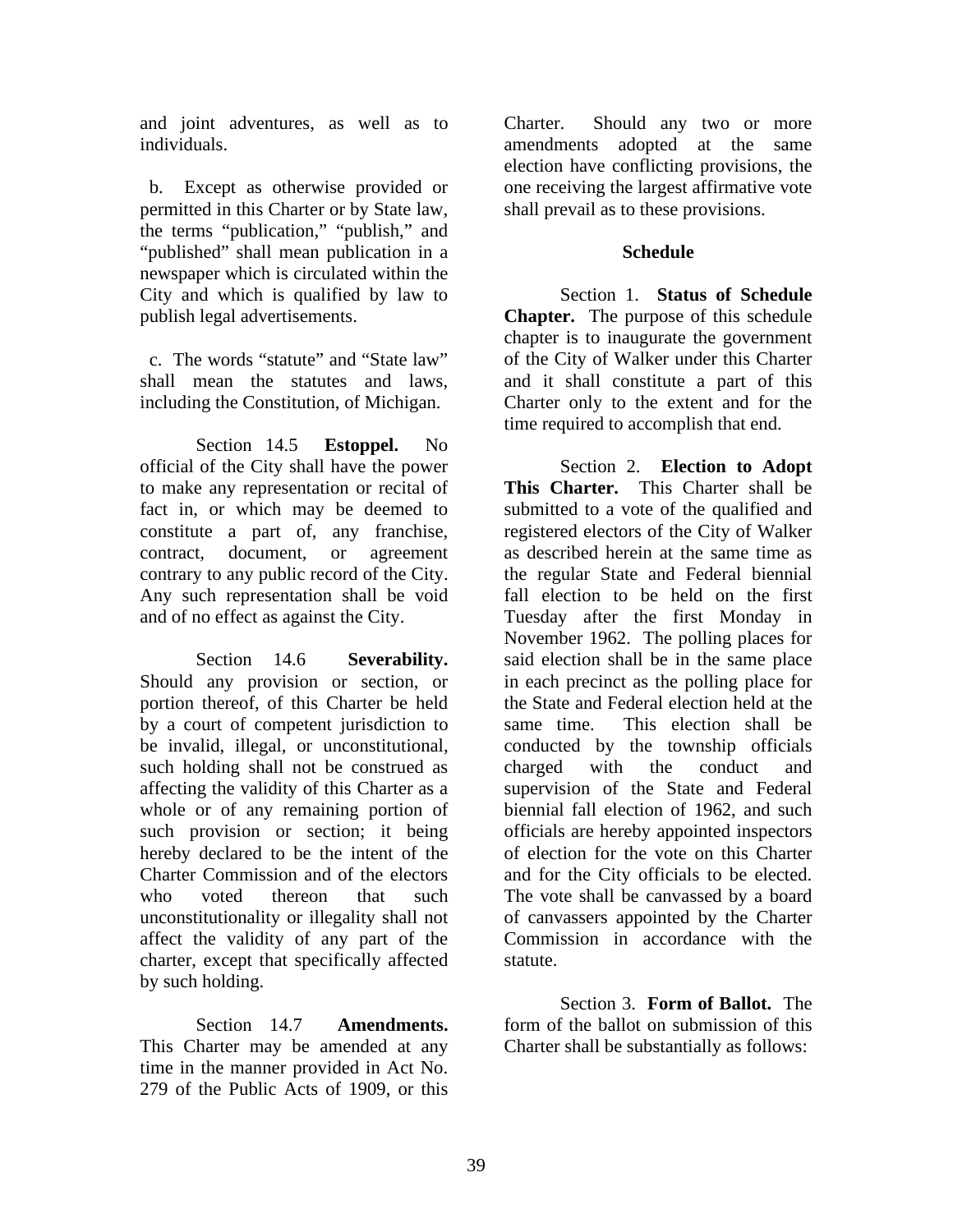Instruction—A cross (x) in the square after the word "Yes" is in favor of the adoption of the proposed Charter and a cross (x) in the square after the word "No" is against the adoption of the proposed Charter.

Shall the proposed Charter of the City of Walker drafted by the Charter Commission which was elected on April 2, 1962, be adopted?

\_\_\_\_\_\_\_\_\_\_\_\_\_\_\_\_

**YES NO**

Section 4. **Effective Date of This Charter.** For all purposes not otherwise provided for herein, this Charter shall take effect on the date it and the supporting resolutions and certificates showing its adoption by the electorate are filed with the Secretary of State and with the Clerk of the County of Kent.

Section 5. **First Officers Under the Charter.** The first election of officers provided for in this Charter shall be held at the same time as the regular State and Federal biennial fall election held on the first Tuesday after the first Monday in November, 1962. At this election the qualified and registered electors of the proposed City of Walker shall be entitled to vote for not more than one candidate for the office of Mayor, Clerk, Treasurer, and for two candidates for the office of Commissioner from each of the three wards, two candidates for the office of Supervisor, one candidate for the office of Justice of the Peace and two candidates for the office of Constable.

The candidate for the office of Mayor, Clerk, Treasurer, and Justice of the Peace receiving the highest number of votes for such office shall be declared elected for a term beginning at the time this Charter becomes effective and continuing until eight o'clock P.M. on the Monday next following the biennial spring election in 1965.

The candidate for the office of Commissioner from each of the wards, the candidate for the office of Supervisor and the candidate for the office of Constable receiving the highest number of votes for such office shall be elected for a term beginning at the time this Charter becomes effective and continuing until eight o'clock P.M. on the Monday next following the biennial spring election in 1965.

The candidate for the office of Commissioner from each of the wards, the candidate for the office of Supervisor and the candidate for the office of Constable receiving the second highest number of votes for such office shall be elected for a term beginning at the time this Charter becomes effective and continuing until eight o'clock P.M. on the Monday next following the biennial spring election in 1963.

After this election the provisions of this Charter relative to elections and terms of elective officers shall govern.

Section 6. **Nomination of Candidates for Elective Offices.** Candidates for the elective offices to be voted upon at the election provided for in this chapter shall be nominated by petition in form, manner and substance as set forth in this Charter, except that the petition shall be filed with the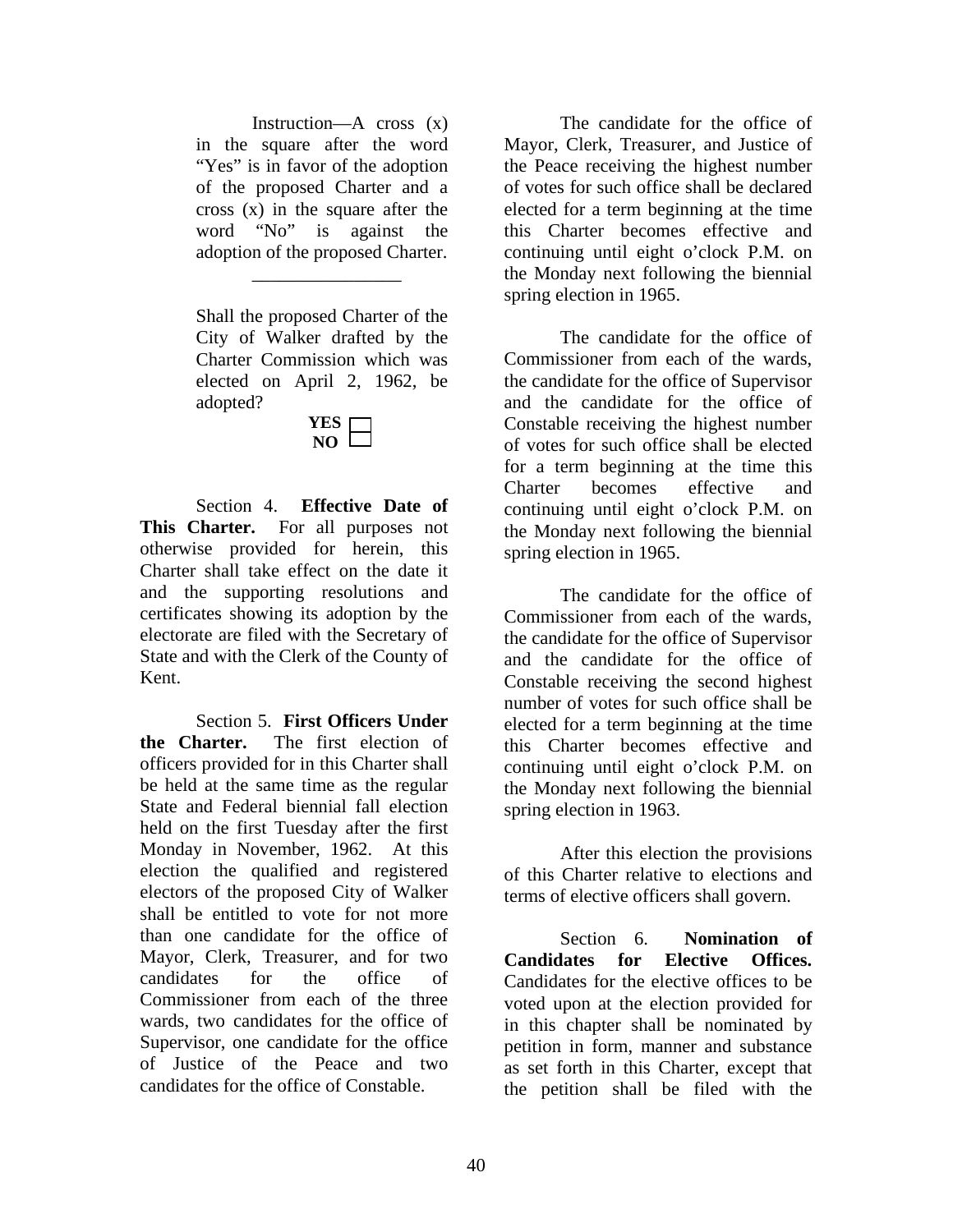Walker Township Clerk who shall perform all duties in connection therewith as are required by the City Clerk by this Charter, and the nomination petitions shall be filed not later than noon of the  $4<sup>th</sup>$  day of September, 1962. Official nomination petition forms shall be furnished by the chairman of the Charter Commission to the Walker Township Clerk and shall be available to interested persons at the Clerk's office on and after August 1, 1962.

Qualifications for elective office shall be the same as those provided in this Charter, except that for purposes of this election the word "City" shall mean that part of Walker Township described in Section 1.1 of this Charter.

The secretary of the Charter Commission shall publish in a newspaper of general circulation in the proposed City of Walker a notice of the time within which nomination petitions must be filed, the number of signatures required, and the number of persons to be elected to each office to be voted on at such election in accordance with the provisions of this Charter for the publication of such notices. The names of those candidates who file valid, proper and sufficient nominating petitions, and have the qualifications required for the respective offices, shall be certified by the Township Clerk to be placed upon the official ballot for such election.

> CITY OF WALKER CHARTER COMMISSION By Evelyn M. Jonker, **Secretary**

Dated: October 10, 1962

### **Resolution of Adoption**

At a meeting of the Charter Commission of the City of Walker held on June 29, 1962, the following members of the Charter Commission were present: Briggs, Brummel, Goodwin, Jonker, Roberts, Stanton and Versluis; two Commissioners absent.

The following resolution was offered by Commissioner Versluis and seconded by Commissioner Robert:

RESOLVED, That the Charter Commission of the City of Walker does hereby adopt the foregoing instrument as the proposed Charter of the City of Walker, and the Clerk of this Commission is hereby instructed to transmit the same to the Governor of the State of Michigan for approval in accordance with the provisions of Act No. 279 of the Public Acts of 1909.

Upon a vote being taken, the resolution was carried by unanimous vote of all those present.

> S/ Evelyn Jonker Evelyn Jonker Clerk of the Charter Commission Of the City of Walker

Attested by the following commissioners:

- S/ Howard F. Roberts
- S/ Philip P. Versluis
- S/ Clifford M. Briggs
- S/ Harry G. Brummel
- S/ David Goodwin, Sr.
- S/ Howard G. Stanton
- S/ Edward F. Vander Lind